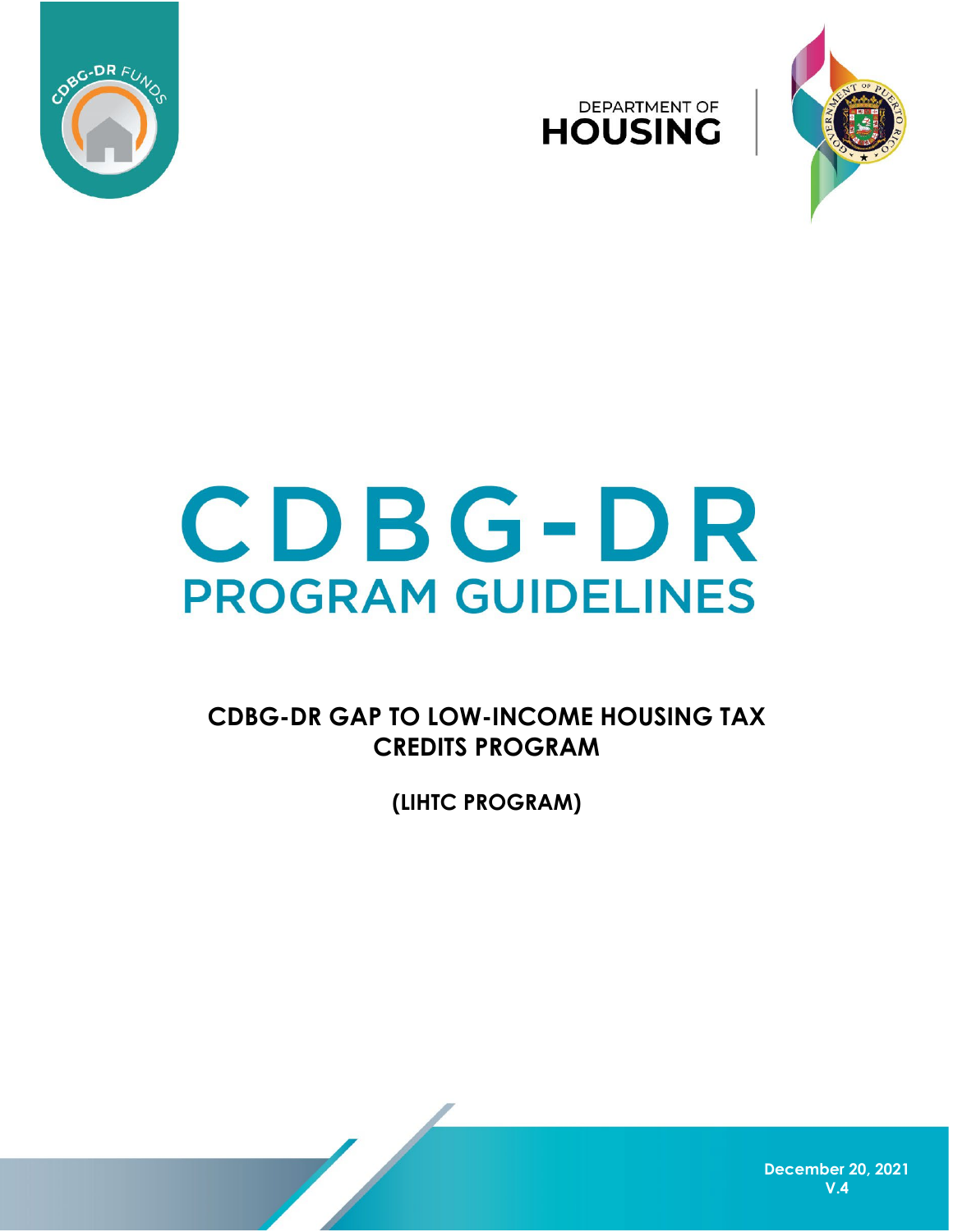CDBG-DR Program Guidelines Low-Income Housing Tax Credits (LIHTC) Program December 20, 2021 (V.4) Page 2 / 58

**This page was intentionally left blank.**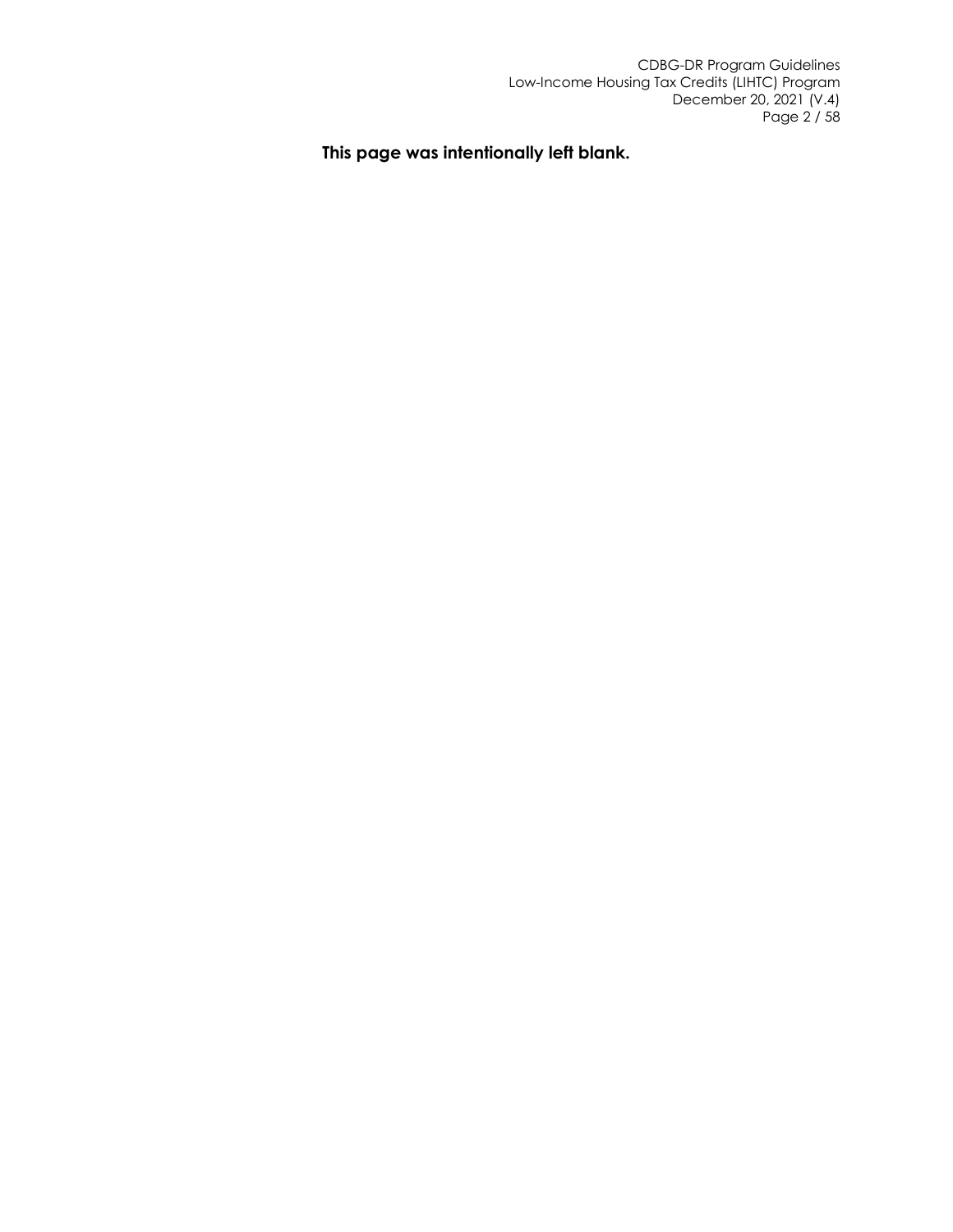CDBG-DR Program Guidelines Low-Income Housing Tax Credits (LIHTC) Program December 20, 2021 (V.4) Page 3 / 58

#### PUERTO RICO DEPARTMENT OF HOUSING CDBG-DR PROGRAM GUIDELINES **CDBG-DR GAP TO LOW-INCOME HOUSING TAX CREDITS PROGRAM** VERSION CONTROL

**VERSION NUMBER DATE REVISED DESCRIPTION OF REVISIONS 1 February 21, 2019 Original Guidelines <sup>2</sup> July 30, 2019 Amendments to Sections: 1 and 3 Addition of Sections: 2, 6, 7, 8, 9, 12, 13, 15, 16, and 17 <sup>3</sup> February 16, <sup>2021</sup> Edits and additions throughout the document, marked in grey highlight. <sup>4</sup> December 20, 2021 Edits and additions throughout the document, marked in grey highlight.**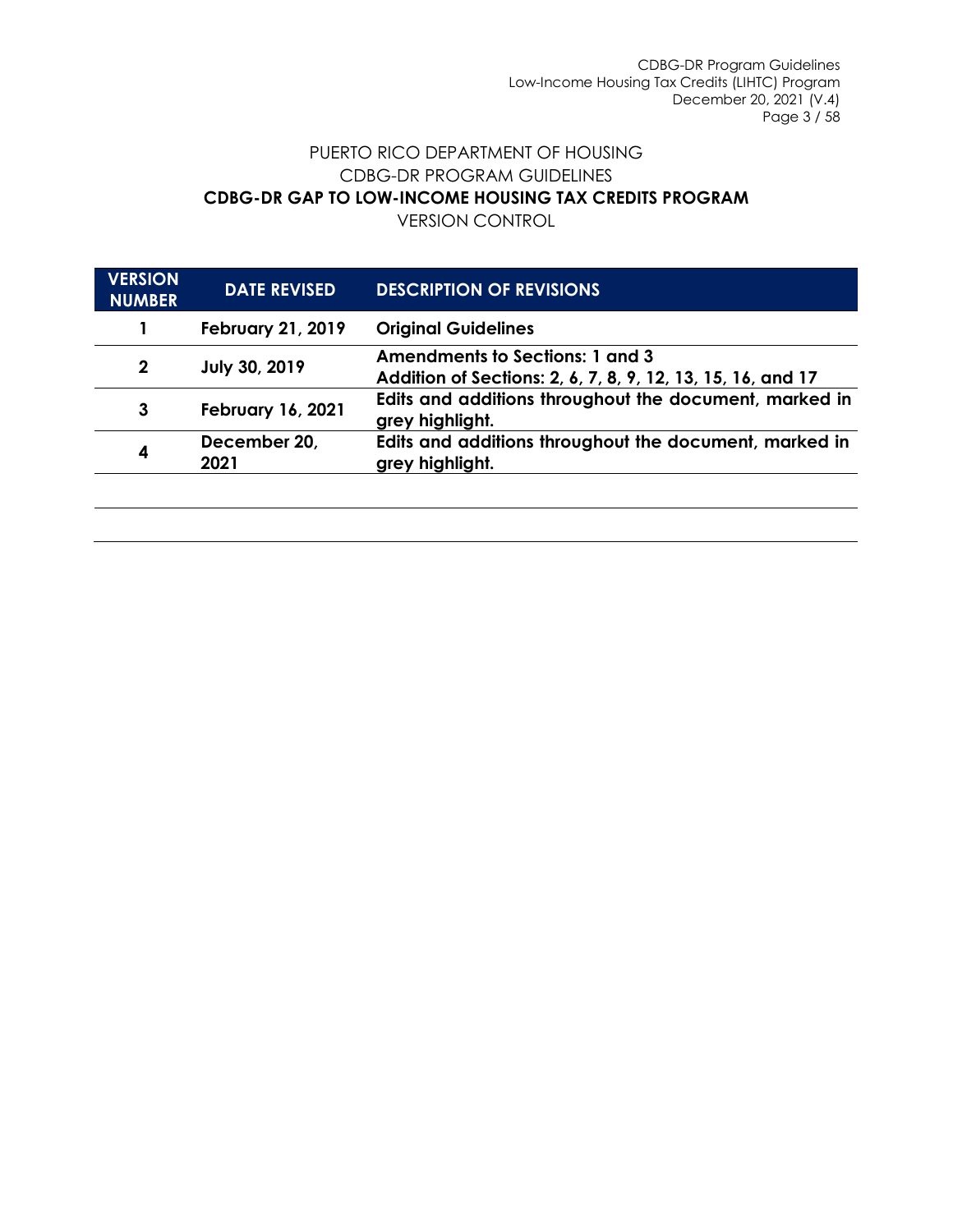# **Table of Contents**

| 1            |      |       |                                                                           |  |
|--------------|------|-------|---------------------------------------------------------------------------|--|
| $\mathbf{2}$ |      |       |                                                                           |  |
| $\mathbf{3}$ |      |       |                                                                           |  |
| 4            |      |       |                                                                           |  |
| 5            |      |       |                                                                           |  |
| 6            |      |       |                                                                           |  |
| 7            |      |       |                                                                           |  |
|              | 7.1  |       |                                                                           |  |
|              | 7.2  |       |                                                                           |  |
|              | 7.3  |       |                                                                           |  |
| 8            |      |       |                                                                           |  |
|              | 8.1  |       |                                                                           |  |
|              | 8.2  |       |                                                                           |  |
|              | 8.3  |       |                                                                           |  |
| 9            |      |       |                                                                           |  |
|              | 9.1  |       |                                                                           |  |
|              | 9.2  |       |                                                                           |  |
|              |      | 9.2.1 |                                                                           |  |
|              |      | 9.2.2 |                                                                           |  |
|              |      |       |                                                                           |  |
|              | 9.3  |       |                                                                           |  |
|              |      | 9.3.1 | Lead-Based Paint Poisoning Prevention in Certain Residential Structures24 |  |
|              |      | 9.3.2 |                                                                           |  |
|              | 9.4  |       |                                                                           |  |
|              | 9.5  |       |                                                                           |  |
|              | 9.6  |       |                                                                           |  |
| 10           |      |       |                                                                           |  |
|              | 10.1 |       |                                                                           |  |
|              | 10.2 |       |                                                                           |  |
|              |      |       | 10.3 FEMA National Flood Insurance Program Insurance (NFIP Insurance) 30  |  |
| 11           |      |       |                                                                           |  |
|              |      |       |                                                                           |  |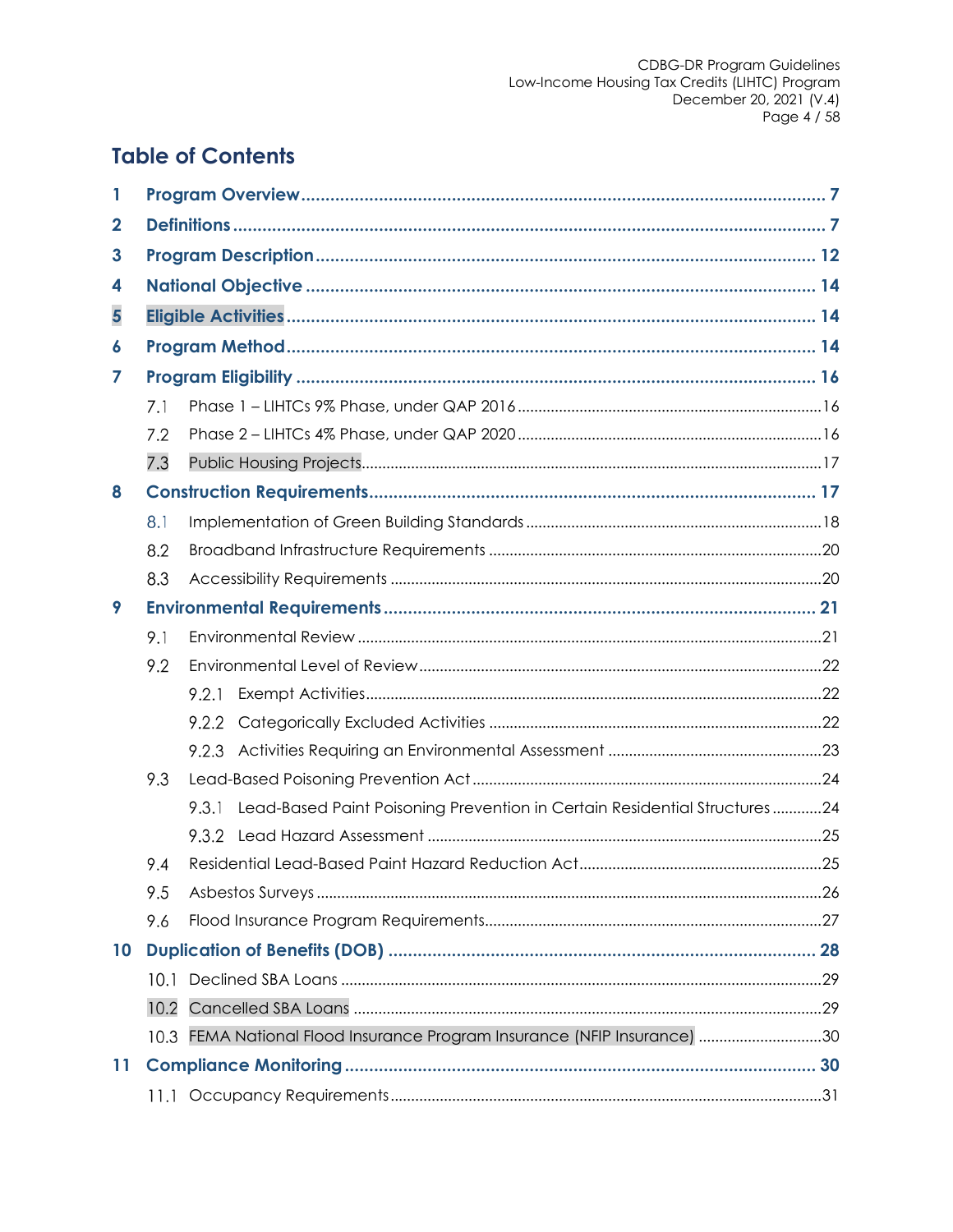| 12 <sup>°</sup> |  |  |  |
|-----------------|--|--|--|
|                 |  |  |  |
|                 |  |  |  |
|                 |  |  |  |
|                 |  |  |  |
|                 |  |  |  |
|                 |  |  |  |
|                 |  |  |  |
| 13              |  |  |  |
|                 |  |  |  |
|                 |  |  |  |
|                 |  |  |  |
|                 |  |  |  |
|                 |  |  |  |
|                 |  |  |  |
|                 |  |  |  |
|                 |  |  |  |
|                 |  |  |  |
|                 |  |  |  |
| 14              |  |  |  |
| 15              |  |  |  |
| 16              |  |  |  |
| 17              |  |  |  |
| 18              |  |  |  |
| 19              |  |  |  |
|                 |  |  |  |
| 20              |  |  |  |
|                 |  |  |  |
|                 |  |  |  |
|                 |  |  |  |
|                 |  |  |  |
|                 |  |  |  |
|                 |  |  |  |
|                 |  |  |  |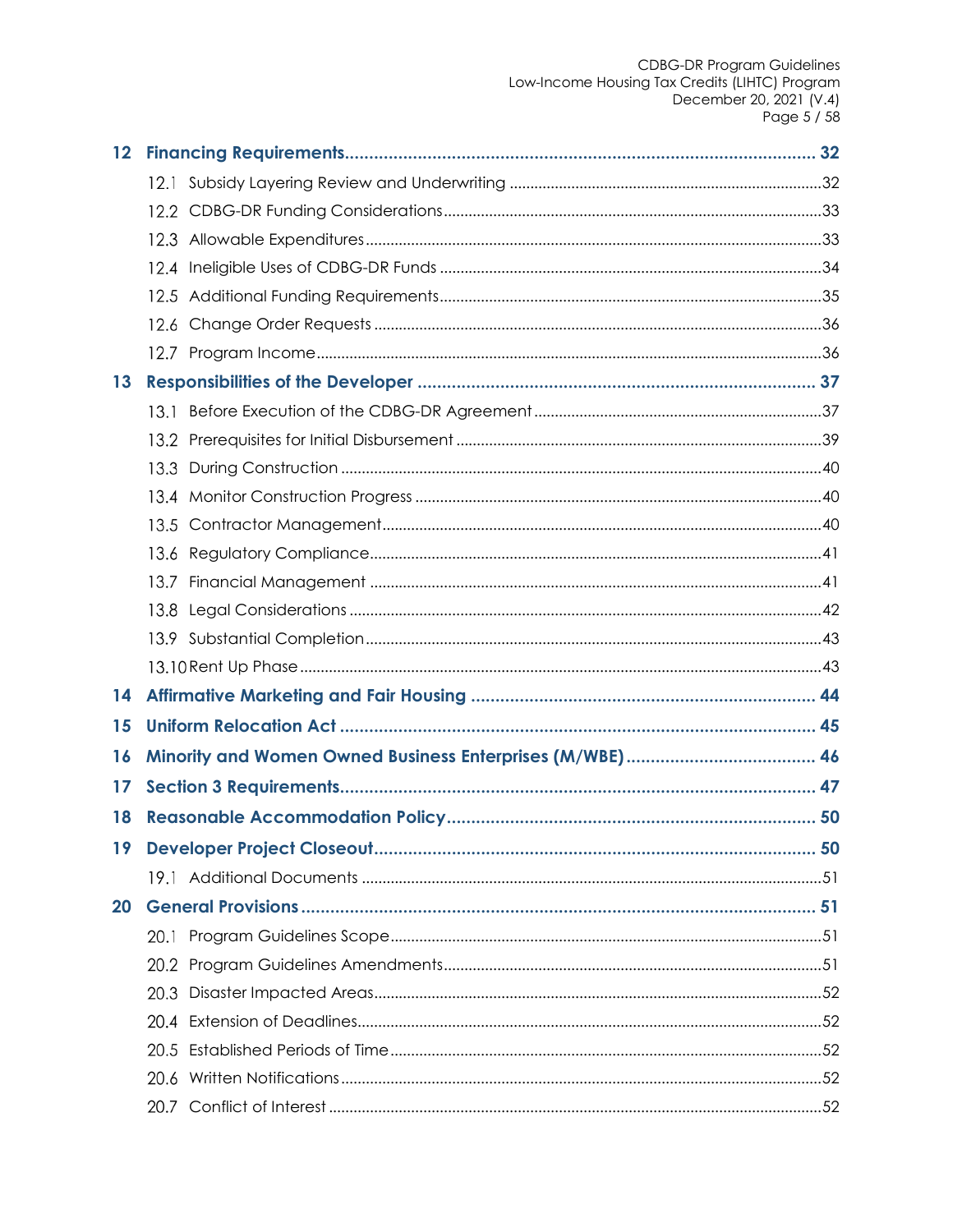CDBG-DR Program Guidelines<br>Low-Income Housing Tax Credits (LIHTC) Program<br>December 20, 2021 (V.4)<br>Page 6 / 58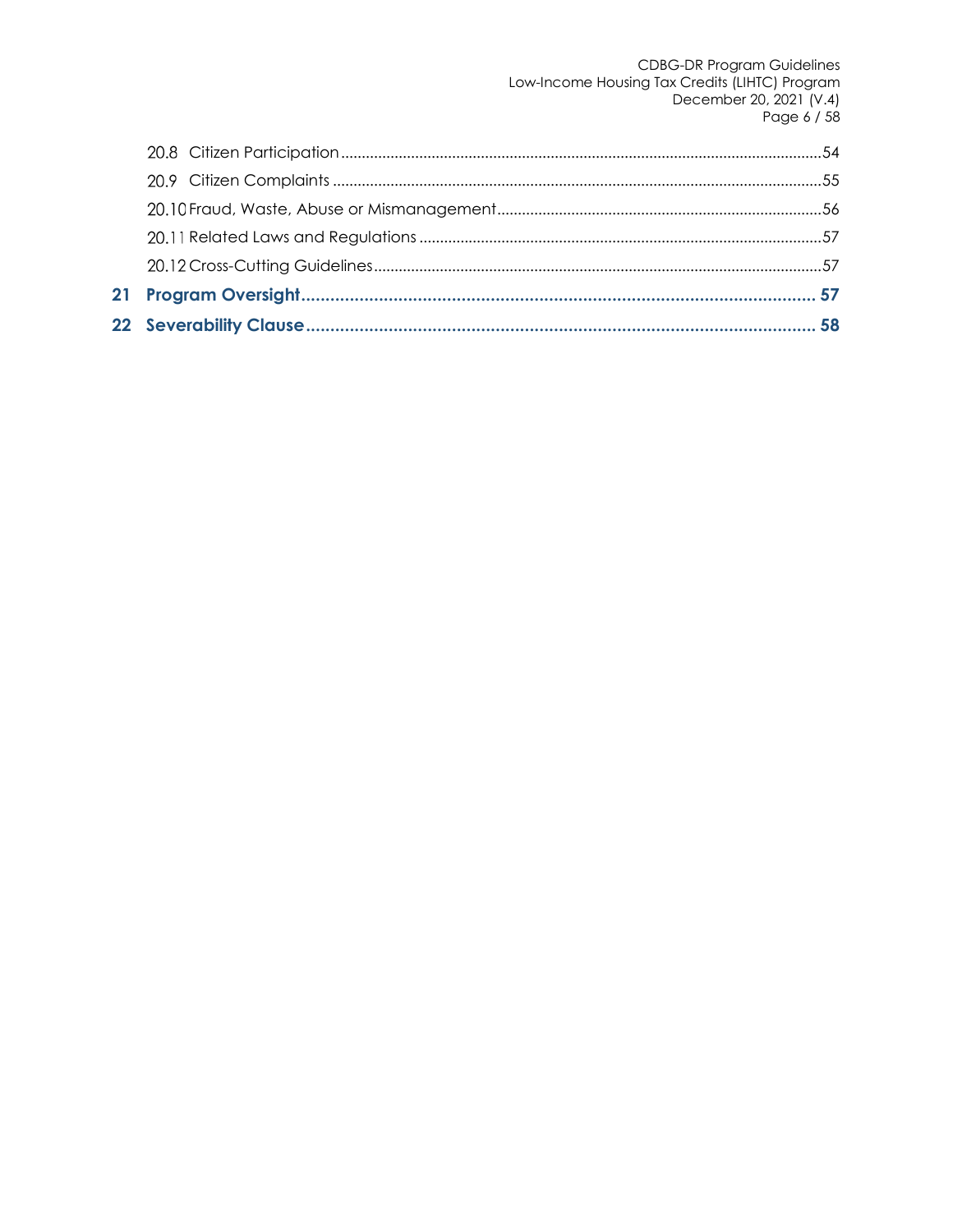# <span id="page-6-0"></span>**1 Program Overview**

Puerto Rico faces an increased need for affordable rental housing stock in the aftermath of Hurricanes Irma and María. The substantial reduction in available housing units caused by the storms' destruction, combined with a surge of displaced residents in need of housing, represents a major hindrance to long-term recovery. Incentives are required to spur development and replenish the current inventory of new or rehabilitated, resilient, and affordable rental housing. Effective utilization of the Low-Income Housing Tax Credits (**LIHTC**) Program combined with Community Development Block Grant-Disaster Recovery (**CDBG-DR**) funding will maximize said incentive.

The CDBG-DR Gap to Low-Income Housing Tax Credits Program (the **Program**), as approved in the Puerto Rico Disaster Recovery Action Plan (**Action Plan**), as amended, will provide the incentive required to spur development, and replenish the current inventory of new or rehabilitated, resilient, and affordable rental housing.<sup>[1](#page-6-2)</sup>

The Program's objective is to leverage LIHTC to amplify the impact of CDBG-DR funding with the aim of increasing the inventory of affordable multifamily and elderly rental units. To accomplish this, the Puerto Rico Department of Housing (**PRDOH**) intends to optimize the use of CDBG-DR funds by providing gap funding, by means of either a grant or loan, to leverage available LIHTCs to develop or rehabilitate affordable rental housing. All developments funded through this Program will primarily benefit low- and moderateincome (**LMI**) populations.

# <span id="page-6-1"></span>**2 Definitions**

- **Accessible**: When used with respect to the design, construction, or alteration of a facility or a portion of a facility, other than an individual dwelling unit, means that the facility or portion of the facility when designed, constructed or altered, can be approached, entered, and used by individuals with physical handicaps. The phrase *accessible to and usable by* is synonymous with accessible. 24 C.F.R. § 8.3 and § 8.4.
- **Americans with Disability Act of 1990** (**ADA**): The ADA, 42 U.S.C. § 12101 *et seq.,* is a civil rights law that prohibits discrimination against individuals with disabilities in all areas of public life, including jobs, schools, transportation, and all public and private places that are open to the general public.
- **Area Median Family Income** (**AMFI**)**:** The median household income adjusted by family size for a given area.

<span id="page-6-2"></span><sup>&</sup>lt;sup>1</sup> The Puerto Rico Disaster Recovery Action Plan, as amended, can be accessed at: [https://www.cdbg](https://www.cdbg-dr.pr.gov/en/action-plan/)[dr.pr.gov/en/action-plan/](https://www.cdbg-dr.pr.gov/en/action-plan/) (**English**) and <https://cdbg-dr.pr.gov/plan-de-accion/> (**Spanish**).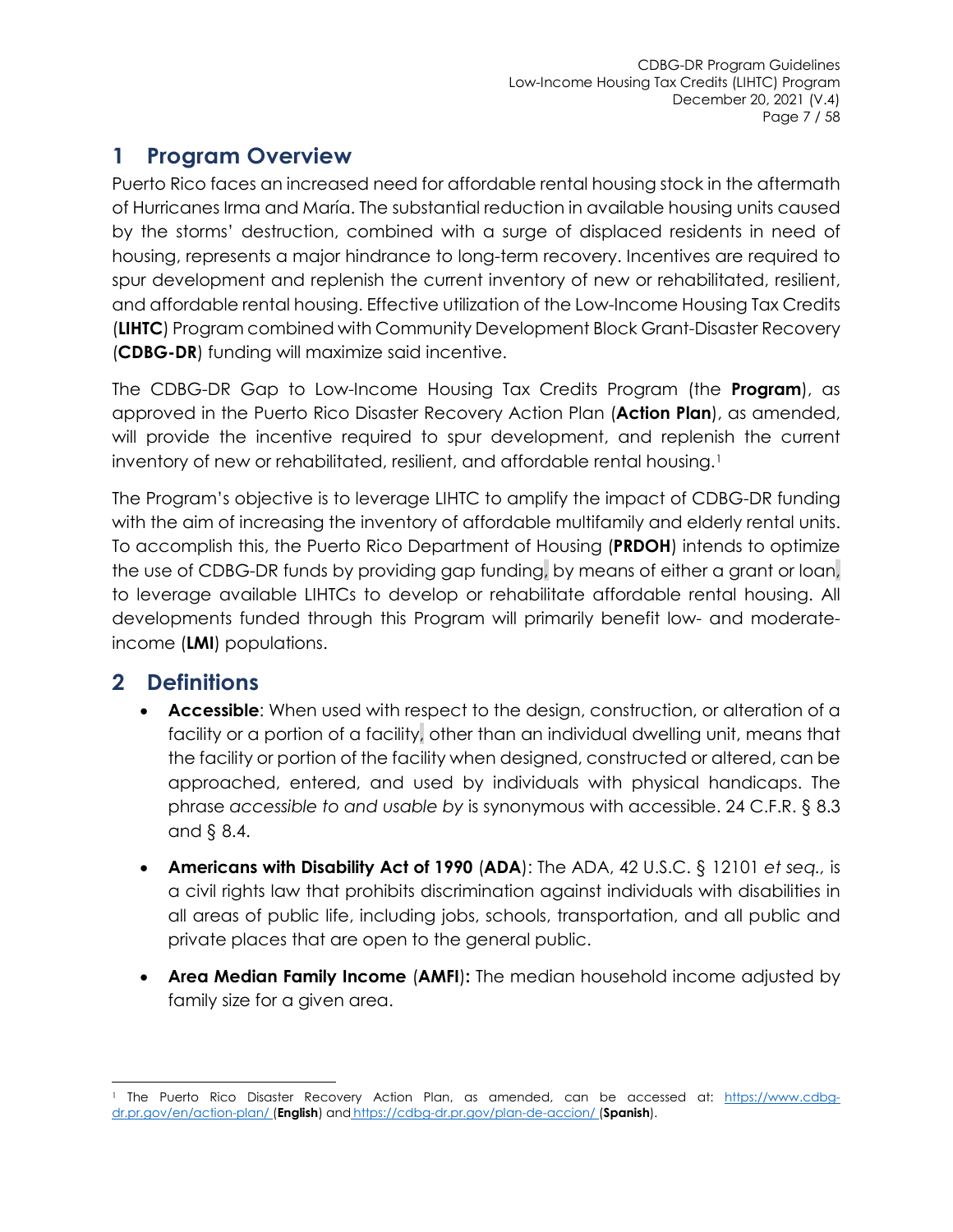- **Award:** Means the CDBG-DR allocation provided, to qualified LIHTC projects, to fulfill the identified unmet funding gap required to make the LIHTC project financially feasible.
- **Broadband infrastructure**: Cables, fiber optics, wiring, or other permanent (integral to the structure) infrastructure, including wireless infrastructure, as long as the installation results in broadband infrastructure in each dwelling unit meeting the Federal Communications Commission's (**FCC**) definition in effect at the time the pre-construction estimates are generated. The FCC defines broadband speeds as twenty-five (25) Megabits per second (Mbps) download, three (3) Mbps upload.
- **Cost reasonableness**: Construction costs that are deemed reasonable and consistent with market costs at the time and place of construction in compliance with Federal Register Vol. 83, No. 157 (August 14, 2018), 83 FR 40314.
- **CDBG-DR Agreement:** The contractual agreement between the Puerto Rico Housing Finance Authority (**PRHFA**) and the Developer for the use of CDBG-DR funds as gap financing to projects with LIHTCs. Funds cannot be released without a signed agreement in place.
- **Community Development Block Grant – Disaster Recovery** (**CDBG-DR**)**:** A term for the HUD funding stream that is allocated to eligible disaster recovery entities via congressional appropriations.
- **Developer:** Any individual, association, corporation, joint venture, or partnership undertaking a LIHTC development under this Program. When referring to the operational aspect of a project, the applicable entity may actually be the Owner.
- **Environmental Review Record** (**ERR**)**:** A detailed record documenting the existence of negative impacts on a site; the means to mitigate said negative impacts; alternatives to the project (if needed); and the rejection of the proposed activities if all other options fail and it becomes the most prudent action to take.
- **Fair Housing Act of 1968** (**FHA**)**:** The FHA, 42 U.S.C. § 3601 *et seq.,* prohibits discrimination against protected classes of people in the sale, rental, financing of housing, or other housing-related activities. The FHA requires that United States Department of Housing and Urban Development (**HUD**) grantees and their subrecipients take reasonable steps to ensure meaningful access to their programs and activities for protected classes. The FHA also requires HUD and its program participants to affirmatively further the purposes of the FHA.
- **Force Majeure:** In the event of the occurrence of fire, earthquake, natural disaster, hurricane, riot, an action of governmental authority in its sovereign capacity, strike, labor dispute or disturbance, embargo, war, insurrection, or civil disturbance,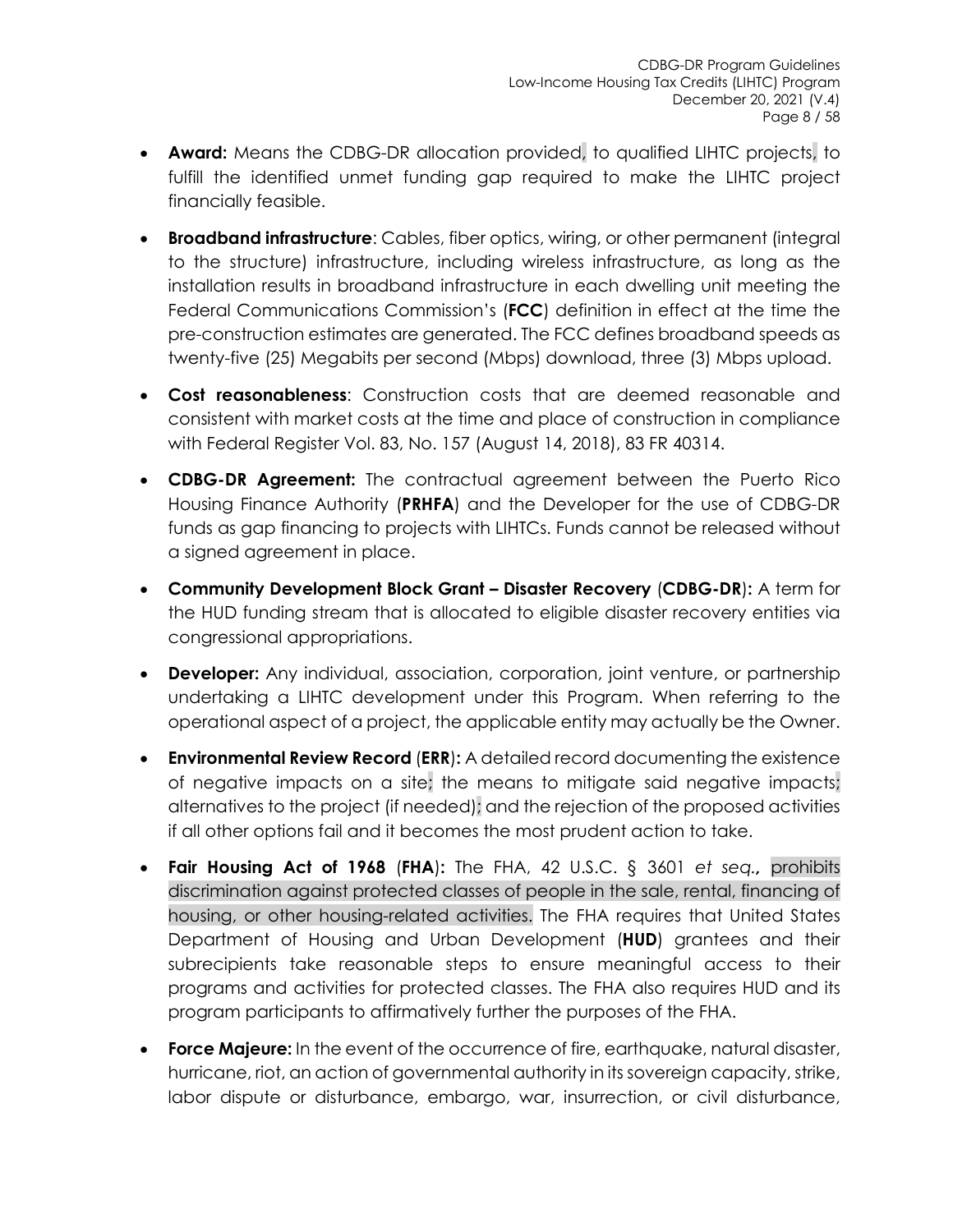including inclement weather, hereinafter collectively referred to as causes of Force Majeure, during the term of the Agreement, neither PRDOH nor the PRHFA nor the contractor, shall be liable to each other for breach of the Agreement (except for payment obligations under the Agreement) for the duration of the conditions caused by such occurrence.

- **Housing and Community Development Act of 1974** (**HCDA**)**:** Section 109 of the HCDA, 42 U.S.C. § 5301, *et seq.*, prohibits the discrimination on the basis of race, color, national origin, disability, age, religion, and sex within Community Development Block Grant (CDBG) programs or activities.
- **Internal Revenue Code** (**IRC**)**:** Body of law that codifies all federal tax laws and are implemented by the Internal Revenue Service (IRS) through its Treasury Regulations and Revenue Rulings.
- **Low Income Housing Tax Credits** (**LIHTC**)**:** Included in the Tax Reform Act of 1986, 26 U.S.C. § 1, *et seq.*, which introduced the Internal Revenue Code Section 42 to incentivize the development of affordable housing. There are two type of credits: nine percent (9%) available for new construction or rehabilitations that are not financed with tax-exempt bonds; and four percent (4%) available for existing housing (acquisition) or for new construction or rehabilitations financed with taxexempt bonds.
- **Low to Moderate Income** (**LMI**)**:** Populations with incomes not more than eighty percent (80%) of the Area Median Family Income, as established by HUD. This income standard changes from year to year and varies based on household size and geography. HUD has calculated adjusted income limits for Puerto Rico upon which an LMI determination is based.
- **LIHTC Rent Rate:** LIHTC rents are based on a geographic area's income levels and the use restriction tied to the unit. They are communicated yearly by HUD and, for this program, by the Puerto Rico Housing Finance Authority (**PRHFA**). LIHTC incomes are considered LMI under CDBG-DR.
- **Management Agent:** An entity that has day-to-day direct responsibilities for a HUDinsured and/or assisted multifamily housing property. The Developer is responsible for seeking out and selecting a management agent that meets the standards outlined in Chapter 2 of HUD's The Management Agent Handbook (Handbook 4381.5). The HUD-Developer management agent relationship is defined and subject to the requirements and procedures set forth in Handbook 4381.5[.2](#page-8-0)

<span id="page-8-0"></span> <sup>2</sup> HUD's The Management Agent Handbook (4381.5) can be accessed at [https://www.hud.gov/program\\_offices/administration/hudclips/handbooks/hsgh/4381.5.](https://www.hud.gov/program_offices/administration/hudclips/handbooks/hsgh/4381.5)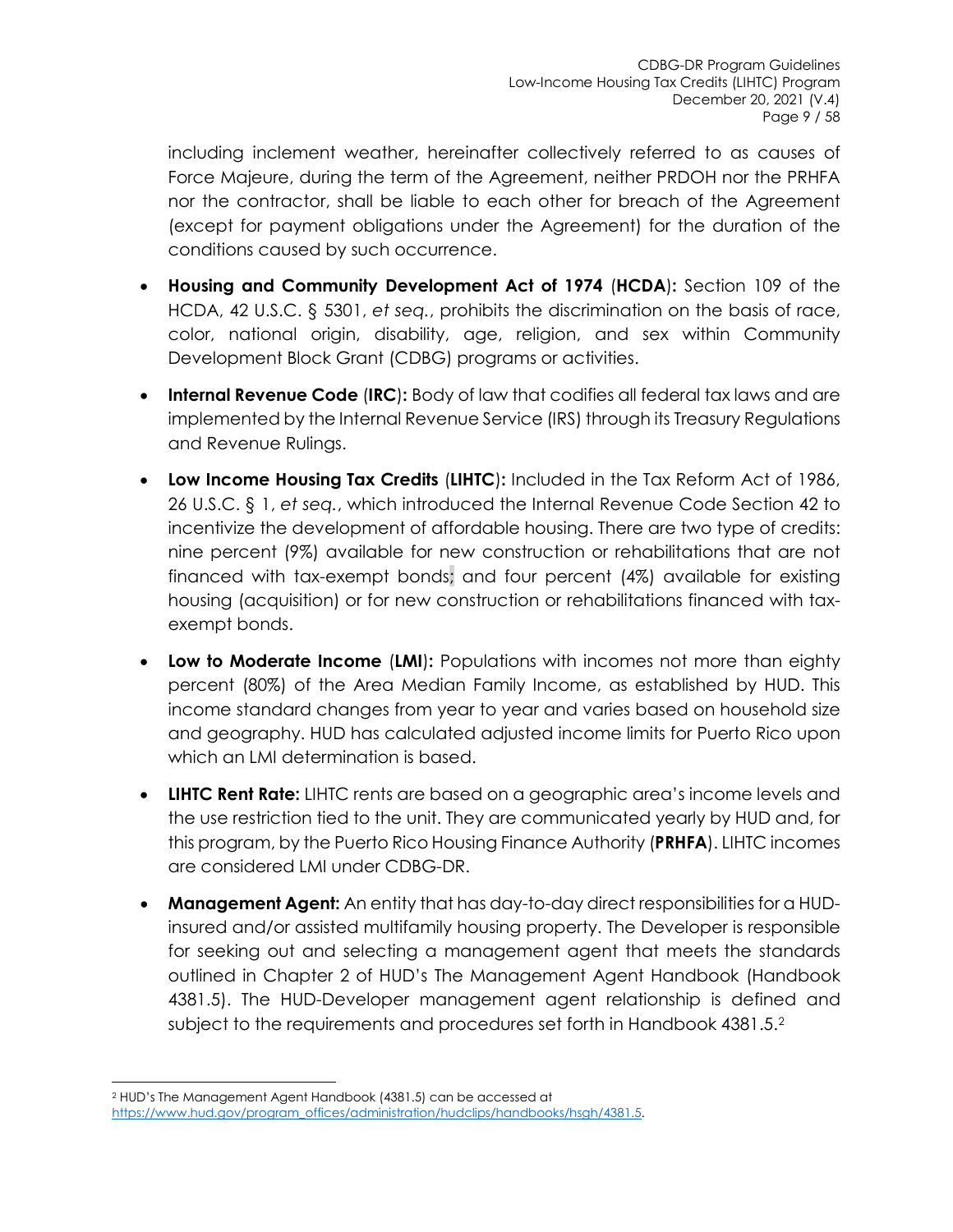- **Placed-in-Service:** The date when at least one (1) unit of the project is suitable for occupancy. In Puerto Rico, this is validated with the submittal of a Use Permit ("Permiso de Uso") issued by the Municipal Permits Office with a hierarchy from I to V, or the Puerto Rico Permits Management Office ("Oficina de Gerencia de Permisos" (**OGPe**, by its Spanish acronym)).
- **Public Housing:** All housing developed with funds from the United States Government and/or of the Commonwealth of Puerto Rico, that is safe, hygienic, and adequate to rent to low-income families[.3](#page-9-0)
- **Puerto Rico Action Plan** (**Action Plan**)**:** Defines how the CDBG-DR funding allocation by HUD will be utilized in order to meet the humanitarian needs of the Island's residents through the implementation of a transformative recovery program. The Action Plan provides an analysis of the first damage calculation and reports on the programs that will meet unmet needs of housing, planning, economic recovery, and infrastructure.[4](#page-9-1)
- **Puerto Rico Department of Housing** (**PRDOH**)**:** The Department of Housing of Puerto Rico has been designated as the Grantee responsible for administering the CDBG-DR funds allocated to Puerto Rico for the recovery from disasters caused by Hurricanes Irma and María in 2017. PRDOH is responsible of providing oversight of this program.
- **Puerto Rico Housing Finance Authority** (**PRHFA**)**:** PRHFA (also referred to as **AFV**, for its Spanish acronym) is a government instrumentality of Puerto Rico. It is the designated Subrecipient tasked with administering this Program.
- **Puerto Rico Public Housing Administration** (**PRPHA**)**:** PRPHA (also referred to as **AVP**, for its Spanish acronym) is a government instrumentality of Puerto Rico created under Act No. 66 approved on August 17, 1989, as amended, known as the "Organic Act of the Puerto Rico Public Housing Administration" (**Act 66-1989**), 17 L.P.R.A. § 1001, *et seq.* The PRPHA is a Public Housing Agency (**PHA**) created by law to administer the Puerto Rico Public Housing Program for the purpose of providing decent, safe, and sanitary housing under the United States Housing Act of 1937, 42 U.S.C. §1437, *et seq.* (**Housing Act**), the regulations promulgated by HUD, and the PRPHA's Organic Act, and other applicable federal or local laws, rules, regulations and ordinances.

<span id="page-9-0"></span>3 17 L.P.R.A. § 1001.

<span id="page-9-1"></span><sup>4</sup> The Puerto Rico Disaster Recovery Action Plan can be accessed at:<https://www.cdbg-dr.pr.gov/en/action-plan/> (English) o[r https://cdbg-dr.pr.gov/plan-de-accion/](https://cdbg-dr.pr.gov/plan-de-accion/) (Spanish).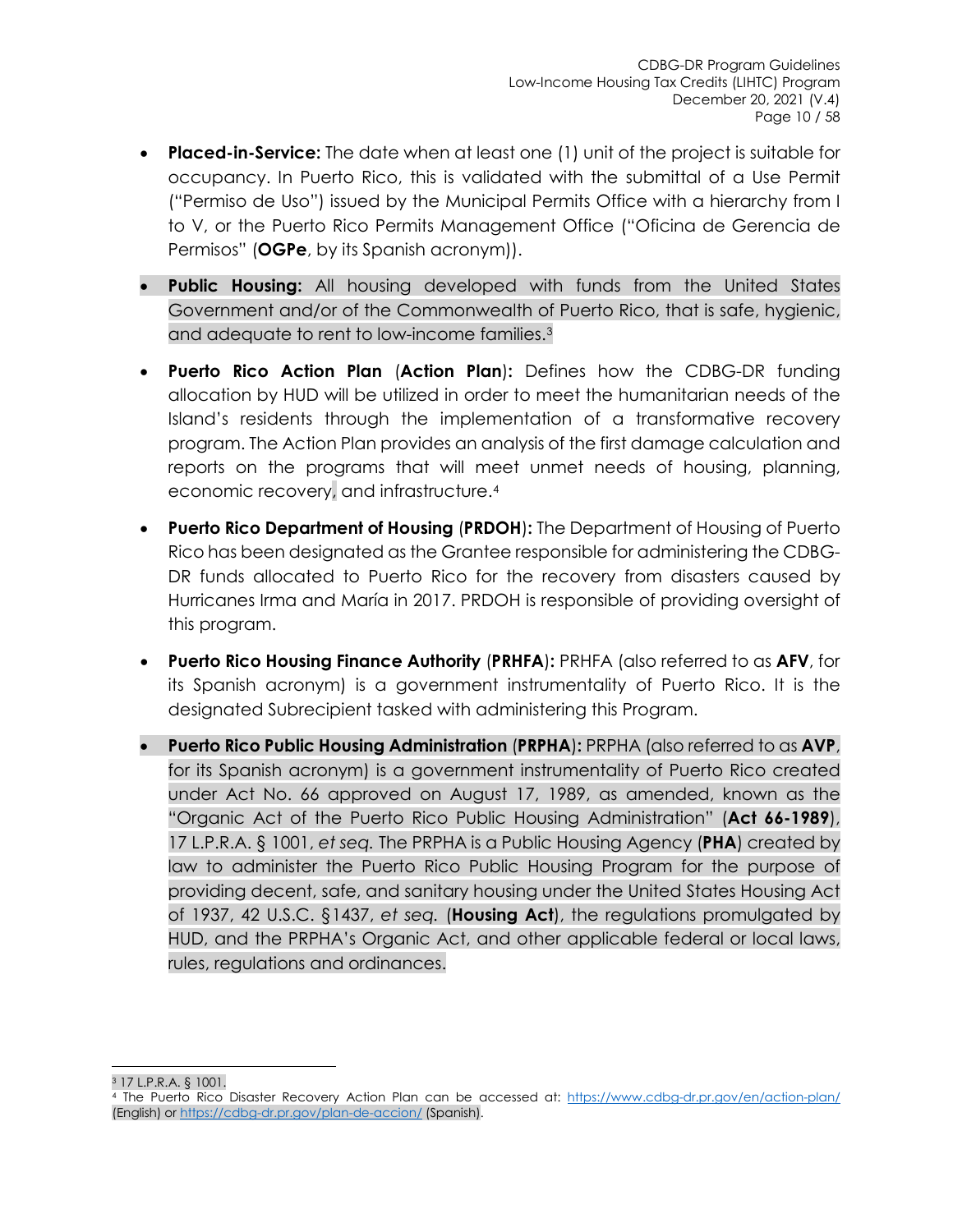- **Program Income:** Program income means gross income that is directly generated from a CDBG-funded activity. Program income is subject to the CDBG rules in perpetuity.
- **Qualified Basis:** The amount of eligible basis to be used to generate low-income housing tax credits. The appropriate base is determined on the percentage of the property that will be used to provide affordable housing.
- **Responsible Entity** (**RE**)**:** Defined as a Grantee that receives CDBG assistance. 24 C.F.R. Part 58. The RE must complete the environmental review process. The RE is responsible of ensuring compliance with the National Environmental Policy Act of 1969 (**NEPA**), 42 U.S.C. § 4321, *et seq.*, Federal laws and authorities, issuing the public notification, submitting the request for release of funds and certification (when required), and ensuring the Environmental Review Record (**ERR**) is complete. The RE must designate a Certifying Officer (the "responsible Federal official") to ensure compliance with NEPA and the Federal laws and authorities cited at 24 C.F.R. § 58.5. In addition, the funding recipient is responsible for designating an Environmental Officer.
- **Subrecipient Agreement:** For purposes of this Program, the contract entered between PRDOH and PRHFA to administer and implement the Program.
- **Substantial Damage:** Defined as damage of any origin sustained by a structure whereby the cost of restoring the structure to its before damaged condition would equal or exceed fifty percent (50%) of the market value of the structure before the damage occurred. 44 C.F.R. § 59.1.
- **Substantial Improvement:** Defined as any reconstruction, rehabilitation, addition, or other improvement of a structure, the cost of which equals or exceeds fifty percent (50%) of the market value of the structure before the start of construction of the improvement. This term includes structures which have incurred substantial damage, regardless of the actual repair work performed. The term does not, however, include either: (1) Any project for improvement of a structure to correct existing violations of state or local health, sanitary, or safety code specifications which have been identified by the local code enforcement official and which are the minimum necessary to assure safe living conditions; or (2) Any alteration of a "historic structure", provided that the alteration will not preclude the structure's continued designation as a "historic structure". 44 C.F.R. § 59.1.
- **Substantial Rehabilitation:** For the purposes of determining when installation of [broadband infrastructure](https://www.law.cornell.edu/definitions/index.php?width=840&height=800&iframe=true&def_id=994daaa2ea60d6c4779c220bfdeb4753&term_occur=999&term_src=Title:24:Subtitle:A:Part:5:Subpart:A:5.100) is required as part of [substantial rehabilitation](https://www.law.cornell.edu/definitions/index.php?width=840&height=800&iframe=true&def_id=477bf9a217e4b3c52ff062ea146048c2&term_occur=999&term_src=Title:24:Subtitle:A:Part:5:Subpart:A:5.100) of multifamily rental housing, unless otherwise defined by a program, it means work that involves: (1) Significant work on the electrical system of the multifamily rental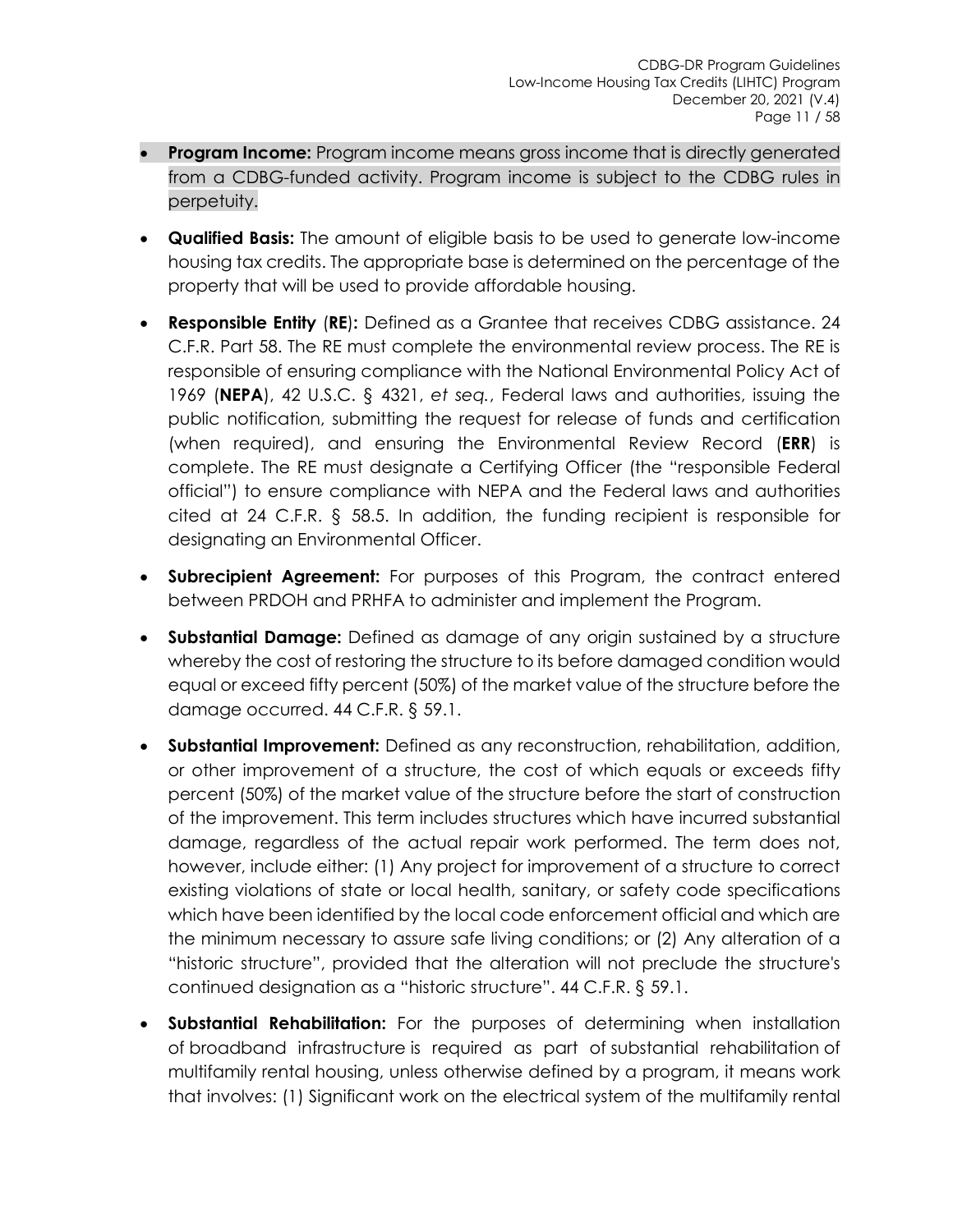housing. "Significant work" means complete replacement of the electrical system or other work for which the pre-construction cost estimate is equal to or greater than seventy percent (75%) of the cost of replacing the entire electrical system. In the case of multifamily rental housing with multiple buildings with more than four (4) units; "entire system" refers to the electrical system of the building undergoing rehabilitation; or (2) Rehabilitation of the multifamily rental housing in which the pre-construction estimated cost of the rehabilitation is equal to or greater than seventy percent (75%) of the total estimated cost of replacing the multifamily rental housing after the rehabilitation is complete. In the case of multifamily rental housing with multiple buildings with more than four (4) units, the replacement cost must be the replacement cost of the building undergoing rehabilitation. 24 C.F.R. § 5.100.

- **Surety Bond:** This type of bond is issued to one party of a contract as a guarantee against the non-compliance of the other party to perform the obligations specified in the contract.
- **Uniform Federal Accessibility Standards** (**UFAS**)**:** Prescribes uniform standards for the design, construction, and alteration of buildings that ensure individuals with disabilities have ready access to and use of them in accordance with the Architectural Barriers Act of 1968 (**ABA**), 42 U.S.C. § 4151-4157.
- **United States Department of Housing and Urban Development** (**HUD**): The principal federal agency responsible for programs concerned with serving unmet housing needs, enforcing fair housing, and promoting community development.
- **Voluntary Compliance Agreement** (**VCA**)**:** Voluntary and full settlement of a disputed complaint, under the Fair Housing Act, between HUD and a public agency, PRHFA, PRDOH [Conciliation Agreement and Voluntary Compliance Agreement between HUD and Alicea Cruz, Wanda I. (Complainant) and Égida Vistas del Rio-Yaritza Mateo Alvarado, Admn., María Collazo, Social Worker, PRDOH and PRHFA (Respondents) of July 21, 2016] and PRPHA [Voluntary Compliance Agreement Between HUD and Puerto Rico Public Housing Administration of September 29, 2016]. The document is in writing and signed by the parties; it addresses each cited violation; it specifies the corrective or remedial action to be taken, within a stated period of time, to come into compliance; it provides assurance that discrimination will not recur; and it provides for enforcement by the Attorney.

# <span id="page-11-0"></span>**3 Program Description**

The CDBG-DR Gap to LIHTC Program addresses the need for safe, quality, and affordable rental housing in Puerto Rico. Hurricanes Irma and María devastated the already limited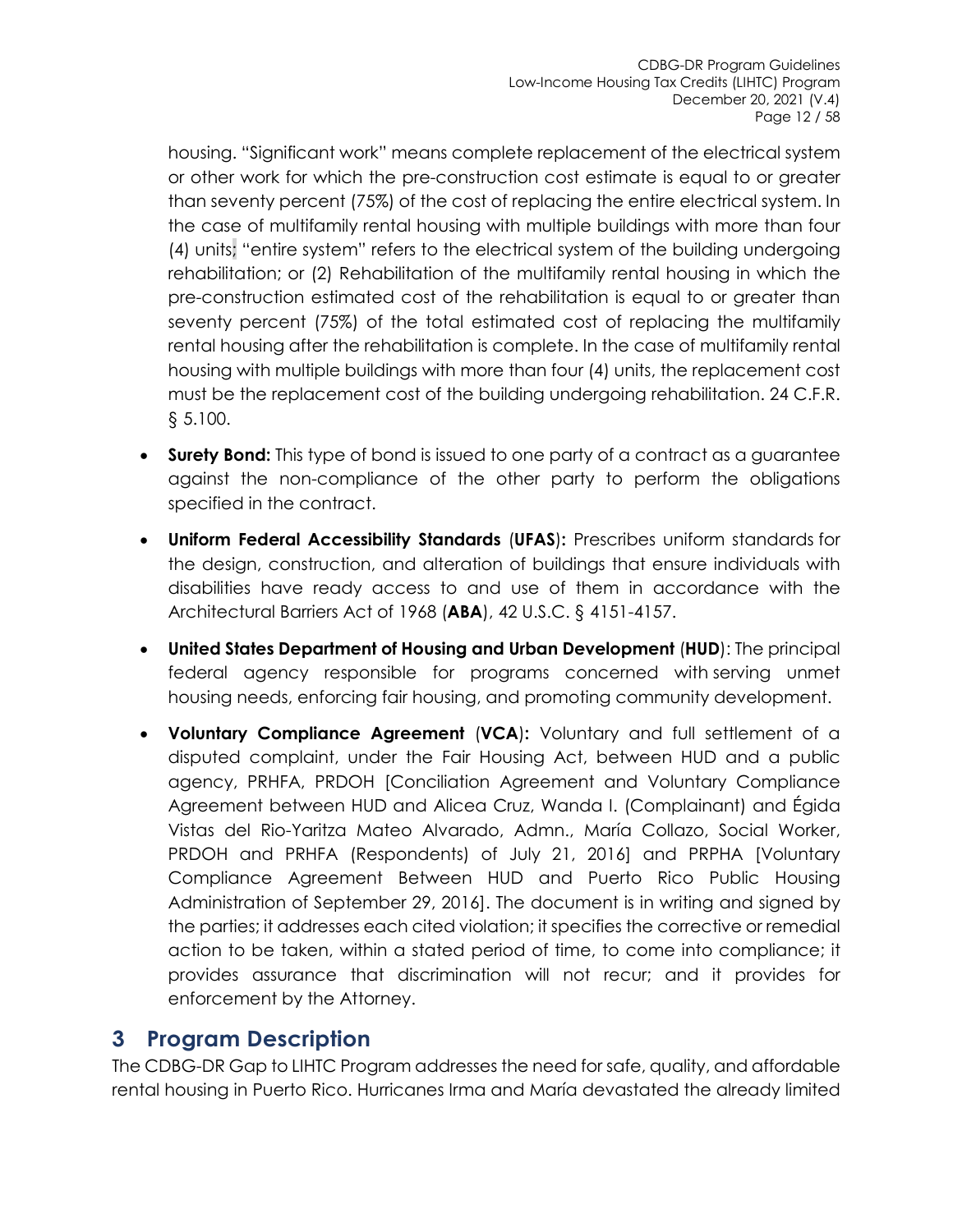affordable rental housing stock. Aging buildings impacted by the storms will need to be addressed with a focus on resilience. More than seventy six percent (76%) of the Island's rental stock was constructed before 1990. Before the hurricanes, there were 25,000 persons on the public housing waiting list and 7,955 on the Section 8 waiting list.[5](#page-12-0) Furthermore, there are more than 14,500 tenant households and more than 13,300 owned homes that are overcrowded by one (1) or more persons.<sup>[6](#page-12-1)</sup>

PRDOH entered into a Subrecipient Agreement (**SRA**) with PRHFA to utilize CDBG-DR funds to provide gap funding to expand other public and private financing for the construction of affordable rental housing units under the LIHTC Program administered by PRHFA. Under a typical LIHTC Program, a Developer secures a construction and/or permanent loan from a private lender or public agency, gap financing from a public or private source, and equity from private investors in exchange for LIHTCs. CDBG-DR funds will meet any **capital shortfalls** (**gaps**) and expedite the pace of qualified, new construction and/or rehabilitation projects, which are shovel-ready.

On its own, the LIHTC Program, described by HUD as "the most important resource for creating affordable housing in the United States today",[7](#page-12-2) allows individuals and legal entities to claim federal income tax credits in exchange for delivering affordable rental housing. LIHTC offers two forms of tax credits: **nine percent** (**9%**) and **four percent** (**4%**) for new construction/rehabilitation projects that are partially financed with tax-exempt financing. According to the U.S. Internal Revenue Code (**IRC**), the respective applicable tax credit percentages are those that will yield amounts of credit, over a ten (10) year period, which have a present value equal to (i) seventy percent (70%) of the qualified basis of a new building which is not federal subsidized for the taxable year; and (ii) thirty percent (30%) of the qualified basis of a project of a building not described in (i).[8](#page-12-3) The 9% credit is generally reserved for new construction and is intended to deliver up to a 70% subsidy. The 4% credit covers properties acquired for rehabilitation or for projects funded using tax-exempt bonds and is designed to deliver up to a 30% subsidy.<sup>[9](#page-12-4)</sup>

The Puerto Rico Public Housing Authority (PRPHA) is the second largest housing authority in the U.S., with over 53,000 units across 327 properties. PRPHA reported 15,386 public housing units with initial damage claims over \$119 million. PRPHA, as part of a strategic plan based on asset repositioning, has implemented mixed-income, and mixed finance

<span id="page-12-3"></span><sup>8</sup> 26 U.S.C. § 42(b)(1)(B)

<span id="page-12-0"></span> <sup>5</sup> As of June, 2014.

<span id="page-12-1"></span><sup>6</sup> Estudios Técnicos, Inc. (Ed.). (2018). *Report on the Housing Industry Situation* (pp. 5-6). San Juan, PR: Puerto Rico Builder's Association.

<span id="page-12-2"></span><sup>7</sup> U.S. Department of Housing and Urban Development, Low-Income Housing Tax Credit, (Rev. May 24, 2019), [https://www.huduser.gov/portal/datasets/lihtc.html.](https://www.huduser.gov/portal/datasets/lihtc.html)

<span id="page-12-4"></span><sup>9</sup> <https://sgp.fas.org/crs/misc/RS22389.pdf>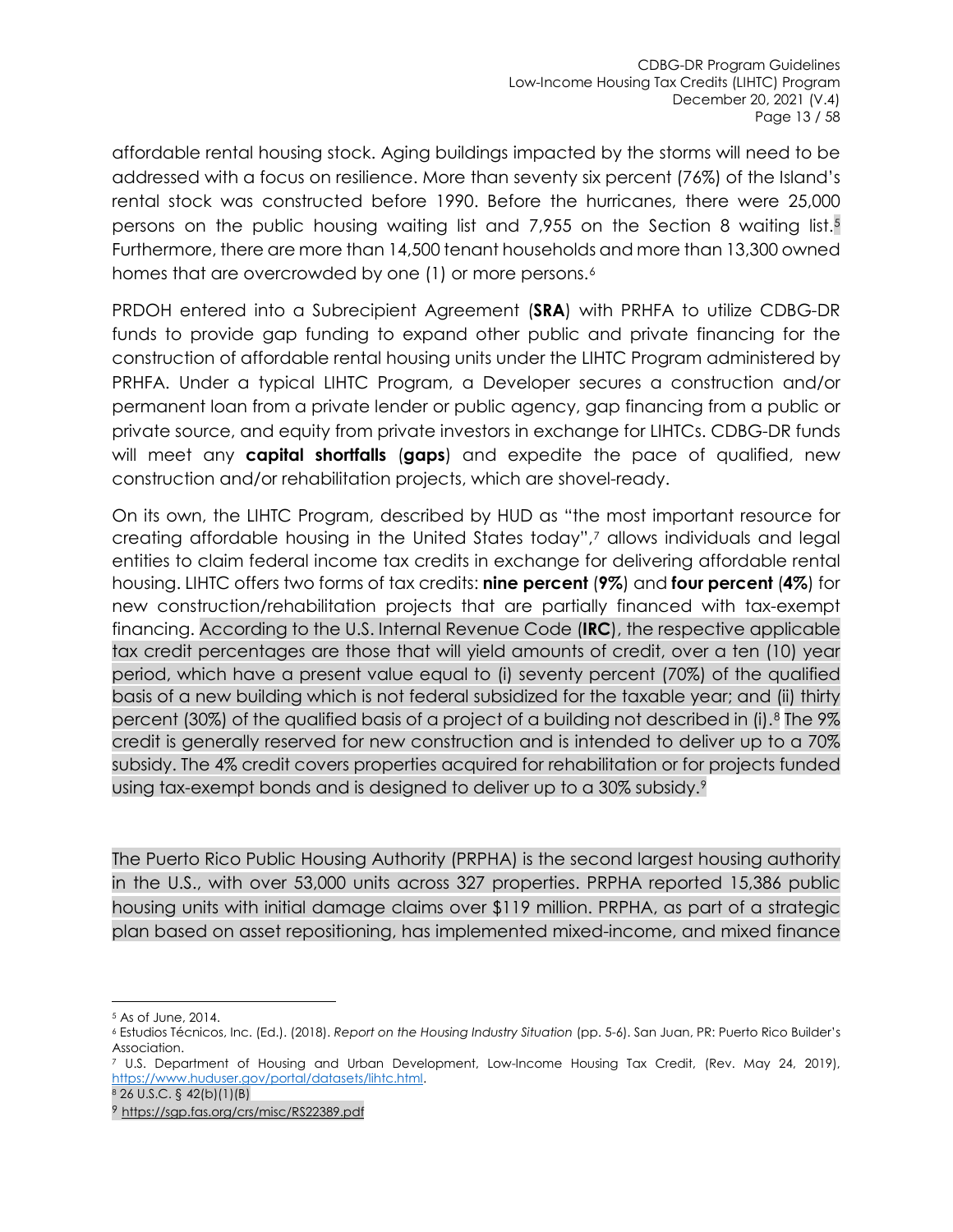strategies to generate high-qualified, and diversified housing options. In alignment with this strategy, PRDOH has implemented a \$250 million PRPHA set aside under this Program.

Developers receiving CDBG-DR funds must ensure compliance with all the applicable requirements according to the respective funding sources.

# <span id="page-13-0"></span>**4 National Objective**

The National Objective of this Program is to benefit low- to moderate-income (**LMI**) populations (below eighty percent (80%) Area Median Family Income (**AMFI**) according to the HUD Modified Income Limits for CDBG-DR Puerto Rico).[10](#page-13-3) The objective will be met when each Project is affordable to, and occupied by, at least fifty one percent (51%) LMI households, as defined by the adjusted income limits for Puerto Rico.[11](#page-13-4)

# <span id="page-13-1"></span>**5 Eligible Activities**

Pursuant to 42 U.S.C. §5305(a)(4), authorized activities under this statute include the clearance, demolition, removal, reconstruction, and rehabilitation of buildings and improvements (including interim assistance, and financing public or private acquisition for reconstruction or rehabilitation, and reconstruction or rehabilitation, of privatelyowned properties, and including the renovation of closed school buildings ). New housing construction is also eligible as established in Federal Register Vol. 83, No. 28 (February 9, 2018), 83 FR 5844, 5861. Given the reduction of affordable housing stock due to Hurricane Maria and Irma, compounded by a lack of affordable housing and a stagnant economy, the development of affordable rental units through new construction is critical for Puerto Rico's recovery.

# <span id="page-13-2"></span>**6 Program Method**

Under the PRHFA Qualified Allocation Plan[12](#page-13-5) 2016 (**QAP 2016**) funding cycle, there are several existing shovel-ready projects in the nine percent (**9%**) LIHTC pipeline. For the second phase of the program, the PRHFA will announce the Qualified Allocation Plan 2020 (**QAP 2020**) funding cycle for LIHTCs four percent (**4%**) projects. Contingent on available CDBG-DR funding, PRHFA will plan subsequent funding rounds and continue to address the increased need for affordable housing stock. CDBG-DR funds, in conjunction

<span id="page-13-3"></span> <sup>10</sup> 24 C.F.R. § 570.483(b)(3)

<span id="page-13-4"></span><sup>11</sup> For information on the FY 2021 Income Limits for All Areas in Puerto Rico, (April 7, 2021), see [https://www.hudexchange.info/resource/5334/cdbg-income-limits/.](https://www.hudexchange.info/resource/5334/cdbg-income-limits/)

<span id="page-13-5"></span><sup>12</sup> The term "Qualified Allocation Plan" means any plan— (i)which sets forth selection criteria to be used to determine housing priorities of the housing credit agency which are appropriate to local conditions, (ii)which also gives preference in allocating housing credit dollar amounts among selected projects to— (I) projects serving the lowest income tenants, (II) projects obligated to serve qualified tenants for the longest periods, and (III)projects which are located in qualified census tracts (as defined in 26 U.S.C. § 42(d)(5)(B)(ii) and the development of which contributes to a concerted community revitalization plan, and (iii)which provides a procedure that the agency (or an agent or other private contractor of such agency) will follow in monitoring for noncompliance with the provisions of this section and in notifying the Internal Revenue Service of such noncompliance which such agency becomes aware of and in monitoring for noncompliance with habitability standards through regular site visits. 26 U.S.C. § 42(m)(1)(B).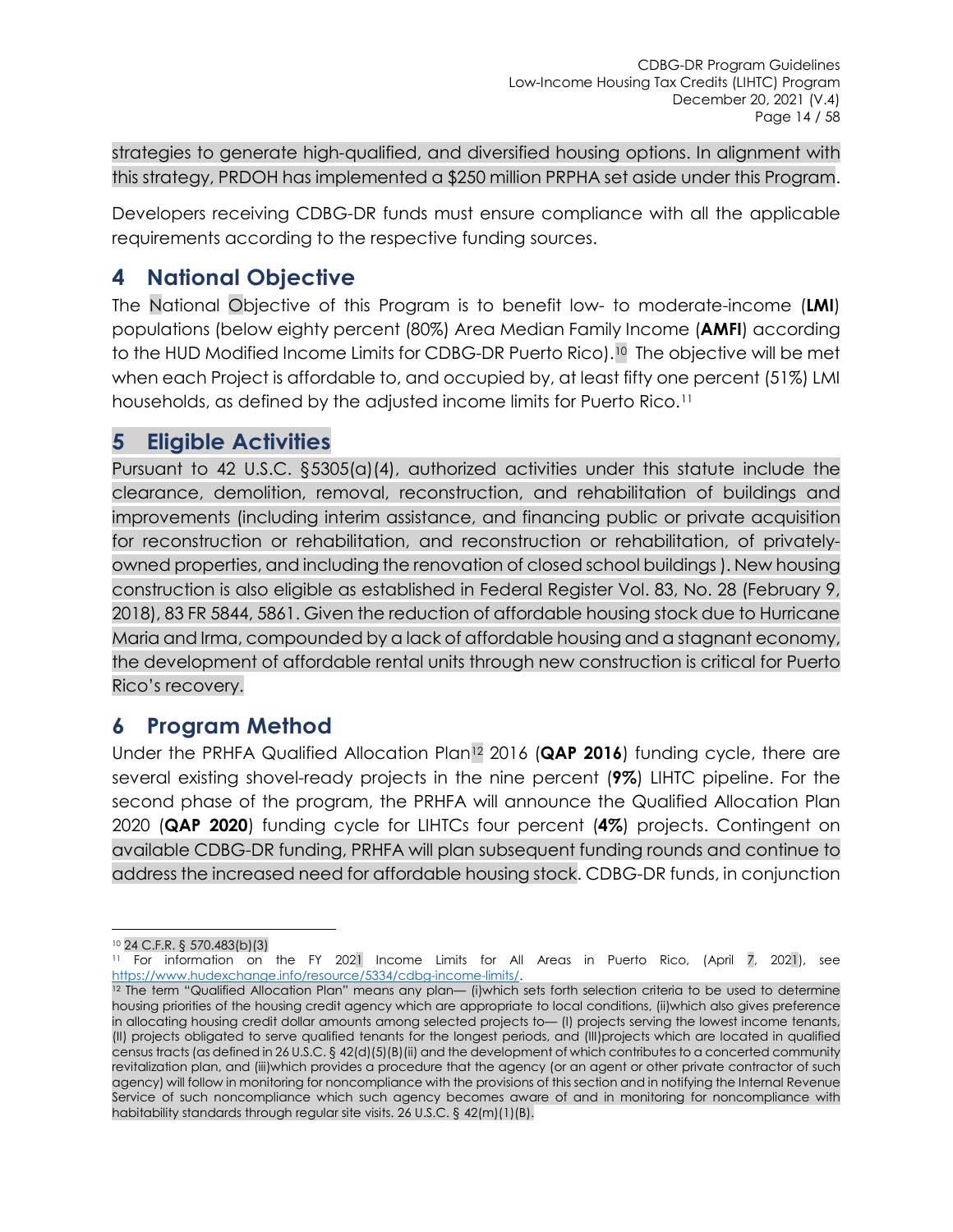with LIHTCs and other financing, will be leveraged to maximize funding sources and create projects that accomplish multiple goals.

The completion period for each project will vary depending on the type of LIHTC approved:

- **New construction projects with 9% LIHTC**: are expected to be placed in service no later than the close of the second calendar year following the calendar year in which the 9% LIHTC allocation is made.
- **New construction projects with 4% LIHTC and tax-exempt financing**: Section 42 of the IRC does not require a specific period for construction completion (placed-inservice in Puerto Rico). Project owners will request the issuance of the 4% LIHTC allocation certificate after the construction is finalized.
- **All LIHTC Acquisition & Substantial Rehabilitation projects (9% and 4%-Tax Exempt)**: 24‐month period selected by the project owner and placed-in-service at the end of such period (or shorter period at the project owner's election).
- Nevertheless, CDBG-DR funds must be expended within the term of the SRA.

All projects are expected to begin construction within **forty-five (45) to sixty (60) days** after the CDBG-DR Agreement is signed.

In creating affordable rental housing stock, this Program funds eligible activities such as housing construction and acquisition, implementation of the Green Building Standards, increased accessibility requirements, broadband infrastructure, and other activities to supplement the existing LIHTC Program.

Projects funded through this Program must maintain affordable housing in accordance with the affordability period and levels required by 83 FR 40314; or the affordability period and levels upon which their LIHTC award was conditioned, whichever is more stringent. Affordability periods outlined in 83 FR 40314 are as follows:

- Rehabilitation or reconstruction of multi-family rental projects with eight (8) or more units must remain affordable for a period of no fewer than **fifteen** (**15**) **years**.
- New construction of multi-family rental projects with five (5) or more units must remain affordable for a period of no fewer than **twenty** (**20**) **years**.

LIHTC compliance periods and affordability levels are specified in the property's *Carryover Allocation Agreement* with PRHFA and are specific to each property.

All approved projects under these Guidelines are governed by Section 42 of the Internal Revenue Code, 24 C.F.R. Part 570, Federal Register Vol. 83, No. 157 (August 14, 2018), 83 FR 40314; Vol. 83 No. 28 (February 9, 2018), 83 FR 5844, and any other applicable federal statutes or regulations governing the CDBG-DR Program by Congress, HUD, PRDOH, and PRHFA. Modification of any relevant statute or regulation may become effective immediately and apply to the projects funded under this Program.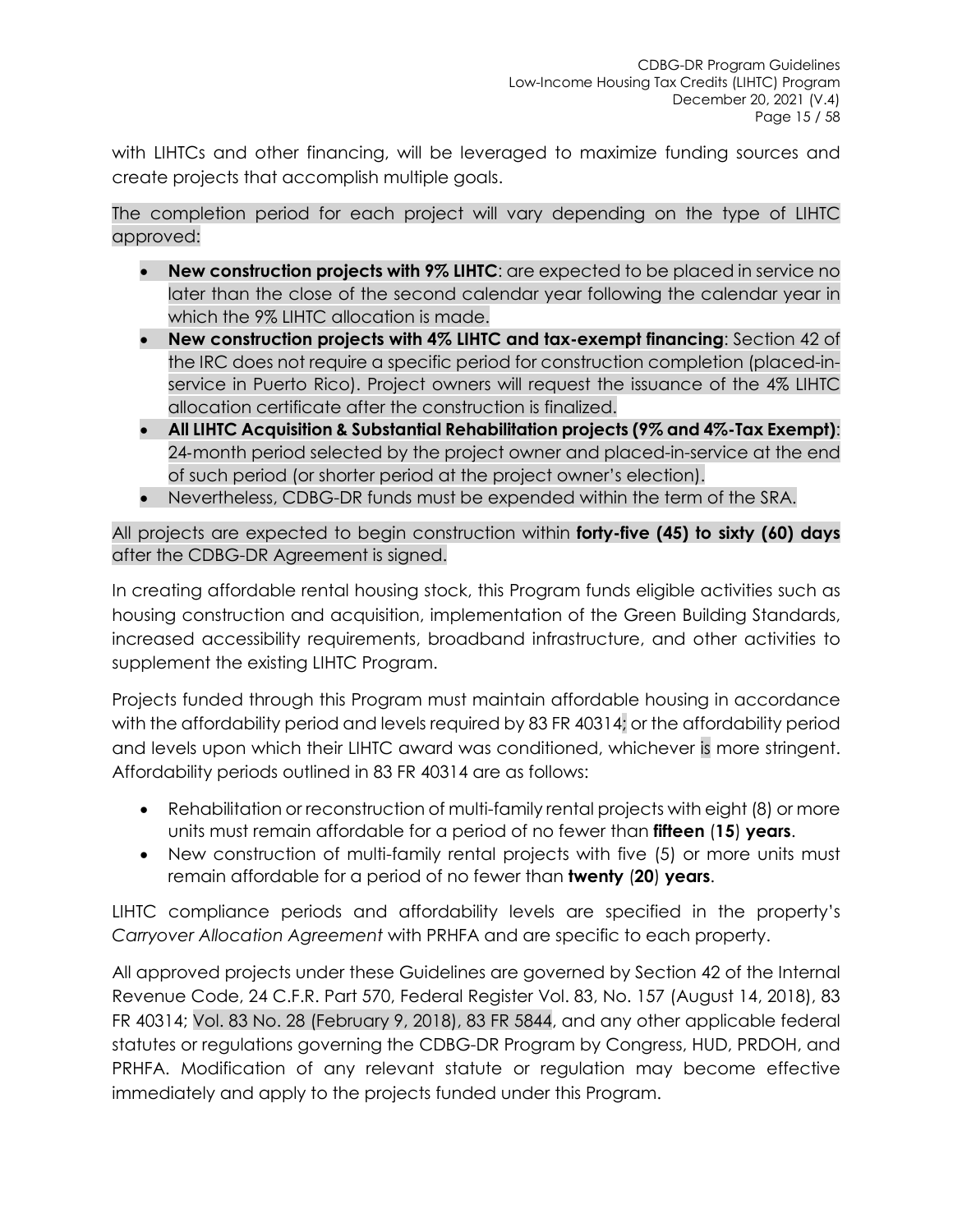# <span id="page-15-0"></span>**7 Program Eligibility**

#### <span id="page-15-1"></span> $7.1$ **Phase 1 – LIHTCs 9% Phase, under QAP 2016**

For the first phase of this Program, eligible Projects include rental housing developments that have been awarded or reserved in 2018, 2019, 2020, and 2021 LIHTCs from the QAP 2016 cycle, Notice of Funds Availability 2016 (**NOFA-2016**).[13](#page-15-3) The selection criteria and other important aspects can be found in QAP 2016. PRHFA will allocate CDBG-DR funds (grants and/or loans) to fill any existing financial gaps. Prior to being awarded CDBG-DR funding under Phase 1, the following must be completed and submitted for each eligible project:[14](#page-15-4)

- PRHFA Threshold Review;
- PRHFA Ranking Evaluation, under the QAP 2016;
- PRHFA Technical Feasibility Study and Cost Evaluation;
- Initial PRHFA Underwriting Analysis and Subsidy Layering Review; and
- PRDOH Environmental Review.

Should any CDBG-DR funds remain after those projects' financial needs are satisfied, they may be allocated once applications of four percent (4%) LIHTCs can be received and reviewed for CDBG-DR funding needs[.15](#page-15-5)

The QAP 2016 (and attached annexes) published at <https://www.afv.pr.gov/nofa/> should be used in conjunction with these Program Guidelines as reference for detailed responsibilities and compliance requirements, as well as, the Cross-Cutting Guidelines which apply to all of Puerto Rico's CDBG-DR Programs published in English and Spanish at <https://cdbg-dr.pr.gov/en/download/cross-cutting-guidelines/> and http[s://c](https://cdbg-dr.pr.gov/download/guias-intersectoriales/)dbgdr.pr.gov/download/guias-intersectoriales/.

#### <span id="page-15-2"></span> $7.2$ **Phase 2 – LIHTCs 4% Phase, under QAP 2020**

For Phase 2, eligible rental housing projects will be selected based on the QAP 2020 published by PRHFA. The selection criteria and other relevant information can be found in QAP 2020.[16](#page-15-6) PRHFA will allocate CDBG-DR funds (grants and/or loans) to fill any existing financial gaps.

Prior to being awarded CDBG-DR funding under Phase 2, the following must be completed and submitted for each eligible project:

• PRHFA Threshold Review;

<span id="page-15-3"></span> <sup>13</sup> For CDBG-DR purposes, the term *"award," with regards to the Program,* means the date of execution of the *Binding Commitment for a Certificate of Reservation for a Low-Income Housing Tax Credits Allocation* and/or *Carryover Allocation Agreements*.

<span id="page-15-4"></span><sup>14</sup>As established in the QAP 2016, PRHFA conducted an initial threshold review and ranking evaluation. However, between 2018 and 2019 PRHFA revised the already conducted initial threshold review and ranking evaluation in order to evaluate the project applications and its compliance with CDBG-DR requirements.

<span id="page-15-5"></span><sup>15</sup> 26 U.S.C. § 42.

<span id="page-15-6"></span><sup>16</sup> 2020 Qualified Allocation Plan is available at: [https://cdbg-dr.pr.gov/en/lihtc/.](https://cdbg-dr.pr.gov/en/lihtc/)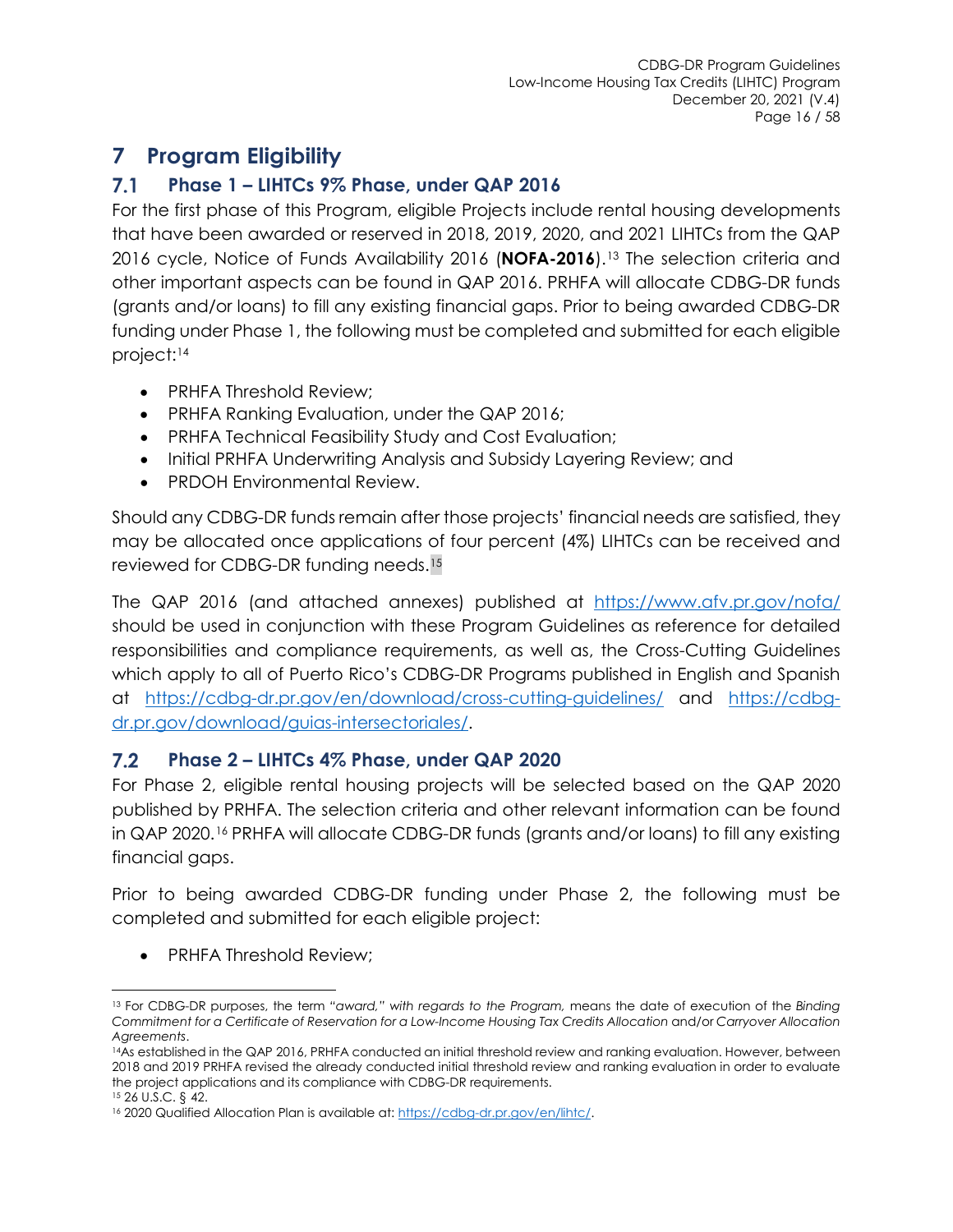CDBG-DR Program Guidelines Low-Income Housing Tax Credits (LIHTC) Program December 20, 2021 (V.4) Page 17 / 58

- PRHFA Ranking Evaluation, under the QAP 2020;
- PRHFA Technical Feasibility Study and Cost Evaluation;
- Initial PRHFA Underwriting Analysis and Subsidy Layering Review; and
- PRDOH Environmental Review.

#### <span id="page-16-0"></span>**Public Housing Projects**  $7.3$

Two-hundred and fifty million dollars (\$250,000,000.00) of CDBG-DR funds will be set-aside for either the preservation, rehabilitation, or new construction of multifamily housing projects. These projects are part of the comprehensive plan to redevelop, replace, and rehabilitate existing or former Puerto Rico Public Housing Administration's (**PRPHA**) inventory as depicted in the CDBG-DR Action Plan. [17](#page-16-2)

For this set-aside under the CDBG-DR Gap to LIHTC Program, PRDOH may include the use of targeted funds to address the need to improve access to affordable and adequate housing for low and very low-income families and attend to the growth of Puerto Rico's elderly population. Such needs are identified through studies and data assessments which are provided by PRPHA and its supporting parties, as depicted in the Study of the Situation of the Housing Industry in Puerto Rico, developed by the Puerto Rico Builders Association.<sup>[18](#page-16-3)</sup>

The CDBG-DR funding reservation will be based upon the threshold review, point ranking evaluation, environmental review, technical and financial feasibility reviews, and any other applicable factors as determined by PRHFA and PRDOH.

# <span id="page-16-1"></span>**8 Construction Requirements**

The CDBG-DR Agreement, as previously defined, cannot be executed until compliance with the following requirements is certified. The implementation of the requirements included in this section, with the exception of the Environmental Review, which must be developed by a third-party environmental consultant, must be evaluated and certified by PRDOH before the execution of the CDBG-DR Agreement.

Projects under construction and *shovel ready* (those able to begin construction once the CDBG-DR Agreement is signed) will be prioritized. Readiness to proceed will be validated by the PRHFA's Inspector's review of the technical evaluation of plans, specifications, studies, permits and endorsements, among other documents, that Developers will provide.

<span id="page-16-3"></span><span id="page-16-2"></span><sup>&</sup>lt;sup>17</sup> Act No. 66 of August 17, 1989, as amended, better known as the "Organic Act of the Puerto Rico Public Housing Administration" (Ley Orgánica de la Administración de Vivienda Pública de Puerto Rico), establishing the existence of The Puerto Rico Public Housing Administration. More information available <https://www.avp.pr.gov/documentos/reglamentacion/plan2013/RQ005h13-ACOP.pdf> <sup>18</sup> *Situación de la Industria de la Vivienda en Puerto Rico (2018). Recomendaciones de Política Pública. [http://spp](http://spp-pr.org/download/2341/)[pr.org/download/2341/](http://spp-pr.org/download/2341/)*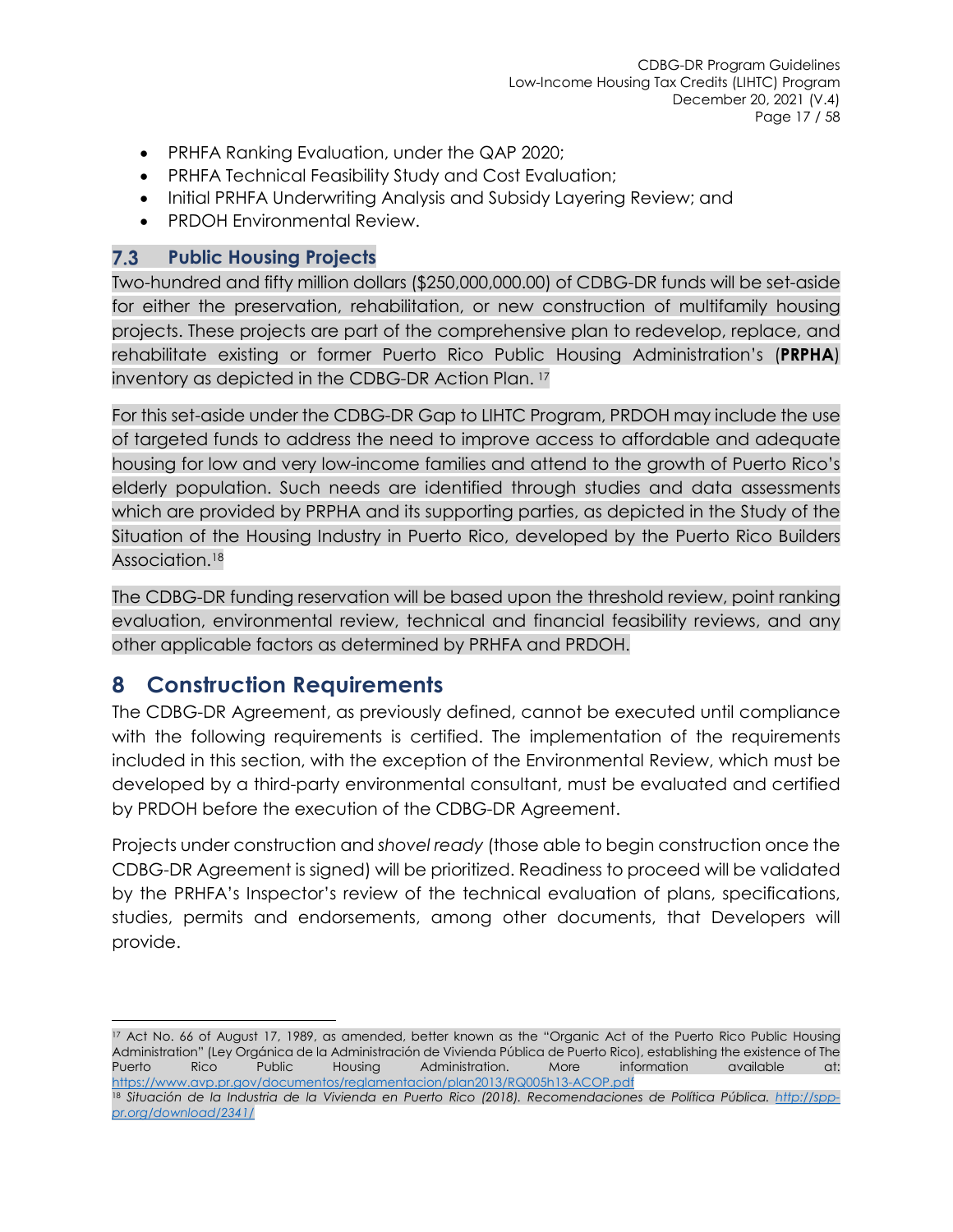Housing units that were built or rehabilitated with CDBG-DR funds must meet, at a minimum, all applicable local codes and regulations, rehabilitation standards, zoning and related ordinances at the time of project completion.

#### <span id="page-17-0"></span> $8.1$ **Implementation of Green Building Standards**

All new construction of residential buildings and all replacement of substantially damaged residential buildings must comply with a HUD-approved Green Building Standards.[19](#page-17-1) Therefore, LIHTC projects that meet criteria for new construction or replacement of substantially damaged buildings are required to obtain at least one of the following listed certifications:

- ENERGY STAR<sup>®</sup> (Certified Homes or Multifamily High-Rise);
- Enterprise Green Communities;
- Leadership in Energy and Environmental Design (**LEED**) (New Construction, Homes, Midrise, Existing Buildings Operations, and Maintenance, or Neighborhood Development);
- ICC–700 National Green Building Standard;
- Environmental Protection Agency (**EPA**) Indoor AirPlus (ENERGY STAR® a prerequisite); or
- Any other equivalent comprehensive green building program acceptable to HUD, such as the "Permiso Verde" issued by the applicable Puerto Rico permits office.

As part of the CDBG-DR project submission, the Developer shall provide the following required documentation to demonstrate compliance:

- Project narrative, blueprints, and specifications updated with the Green Building Standard requirements. Description of the design parameters, strategies, and implementation process to ensure compliance with the selected standard(s). Includes statement of the projects overall green development goals and expected intended outcomes of addressing those goals.
- Notification of which Green Building Standard(s) is being pursued.
- Certification of Compliance certifying that the project complies with the selected Standard(s). [20](#page-17-2)
- Provide a checklist, or other suitable documentation, which demonstrates adherence to the selected standard(s).
- Notification of the person or team in charge of the implementation of the Green Building Standard(s) at the Project.

<span id="page-17-1"></span> <sup>19</sup> As required by Federal Register 83 FR 5844 and amended by Federal Register 84 FR 4836.

<span id="page-17-2"></span><sup>20</sup> The Certification of Compliance does not replace the Final Green Building Standard Certification in the case of new construction/replacement of substantially damaged residential buildings.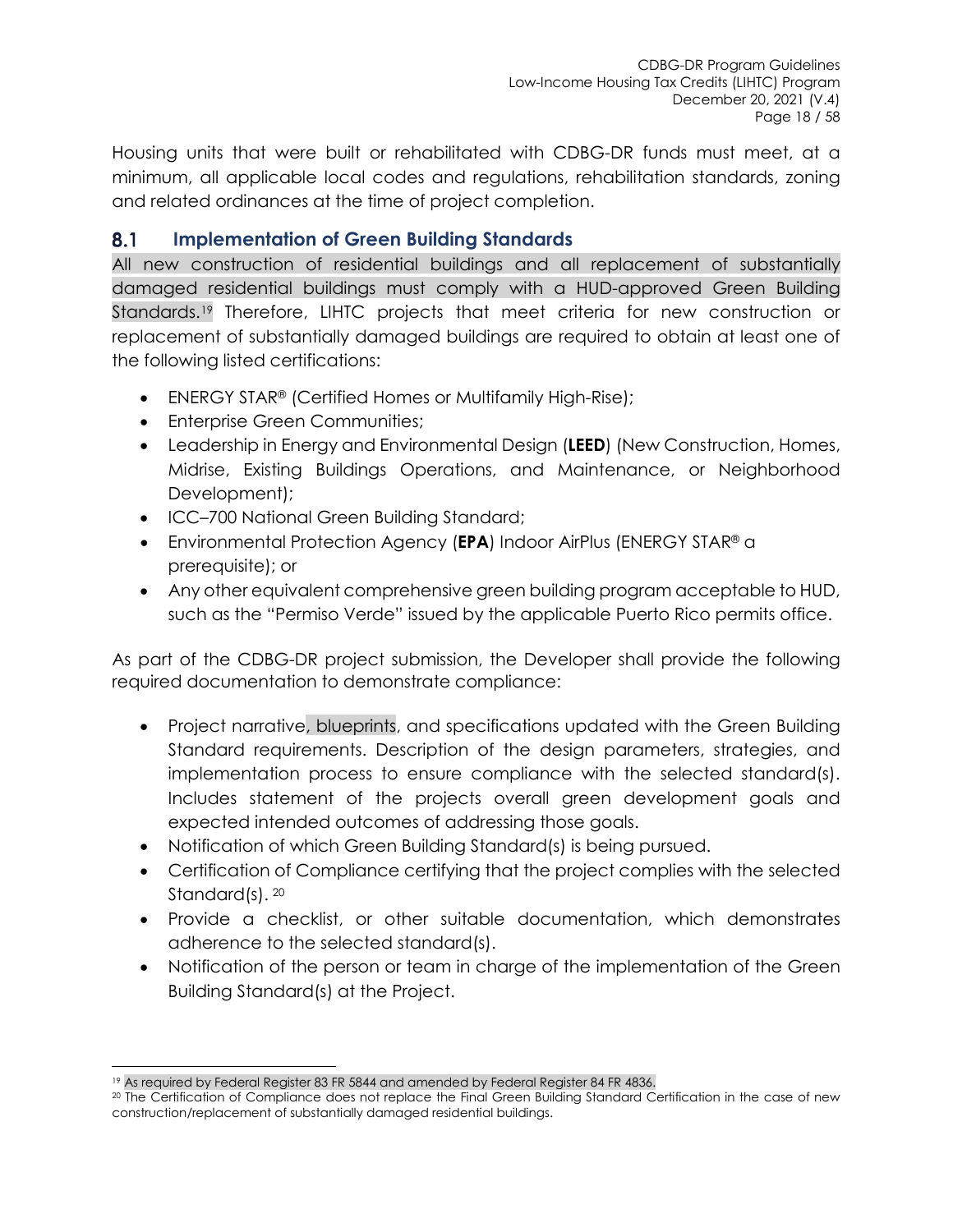- Register the Project with the organization or entity, as required, in charge of providing the certification of the project from the selected Green Building Standard. Provide the Application or Registration Confirmation Evidence.
- For those cases pursuing the "Permiso Verde", submit the following:<sup>[21](#page-18-0)</sup>
	- o A valid Pre-qualification Certification from the OGPe ("Certificado de Pre-Cualificación de Proyecto Verde-OGPe");
	- o Notification of the Green Design Guides under "Permiso Verde" that will be pursued;
	- o Register the project with the organization or entity in charge of providing the certification of the project from the selected Green Building Standard; and
	- o Provide application or registration confirmation evidence.
- Supporting documentation as deemed necessary or requested by PRDOH and/or PRHFA, or other designated entity, during the process of the application evaluation and throughout the duration of the project.

For rehabilitation of non-substantially damaged structures, Developers shall adhere to the guidelines specified in the HUD Community Planning and Development (**CPD**) Green Building Retrofit Checklist,<sup>[22](#page-18-1)</sup> to the extent applicable, of the rehabilitation work undertaken, including the use of mold resistant products when replacing surfaces such as drywall. When rehabilitation work includes replacing older or obsolete products, the Developer must use ENERGY STAR®-labeled, Water Sense-labeled, or Federal Energy Management Program (**FEMP**)-designated products and appliances.

The Developer(s) shall provide the following documentation to demonstrate compliance:

- Project Narrative, blueprints, and specifications updated with the latest version of the HUD CPD Green Building Retrofit Checklist requirements. Describe the design parameters, strategies, and the implementation process to ensure compliance with such Checklist. Include statement of the projects overall green development goals and expected intended outcomes of addressing such goals.
- Certification of Compliance certifying that the project complies with the HUD CPD Green Building Retrofit Checklist.

PRHFA will verify the CDBG-DR project application(s) for compliance with the Green Building Standards as part of the technical review required as a prerequisite to the CDBG-DR Agreement being signed and the disbursement of CDBG-DR funds.

<span id="page-18-0"></span><sup>&</sup>lt;sup>21</sup> The "Permiso Verde" requirements are outlined in the "Reglamento conjunto para la evaluación y expedición de permisos relacionadas al desarrollo, uso de terreno y operación de negocios" ("**Reglamento Conjunto**"), effective on January 2, 2021.

<span id="page-18-1"></span><sup>22</sup> The HUD Community Planning and Development (CPD) Green Building Retrofit Checklist can be accessed at: <https://files.hudexchange.info/resources/documents/CPD-Green-Building-Retrofit-Checklist.xls>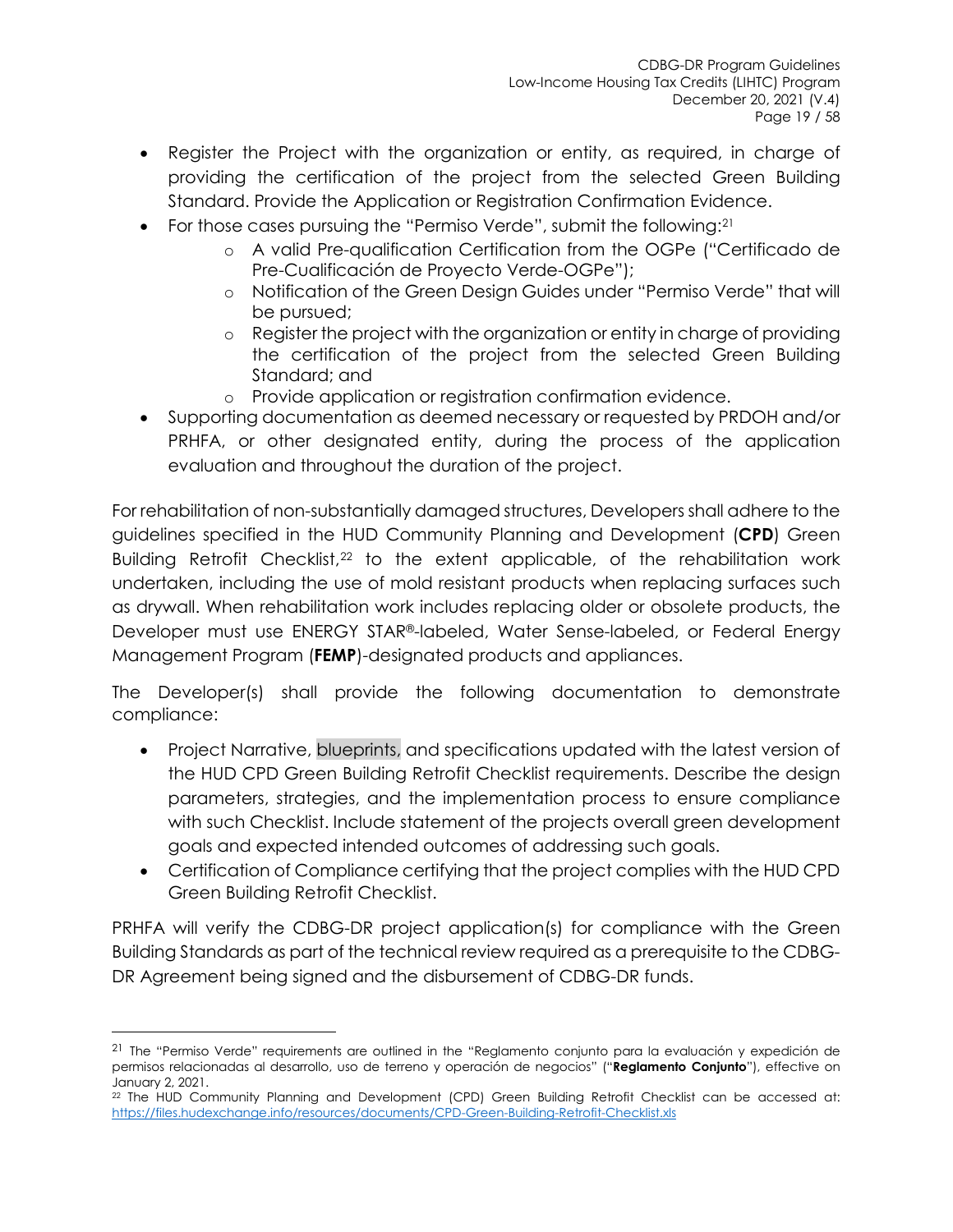#### <span id="page-19-0"></span> $8.2$ **Broadband Infrastructure Requirements**

Any new construction or substantial rehabilitation for multifamily rental housing that is funded or supported by HUD and/or CDBG-DR funds must include installation of broadband infrastructure.[23](#page-19-2)

PRDOH and PRHFA aim to narrow the digital divide in low-income communities served by HUD. Installing unit-based broadband infrastructure in multifamily rental housing that is newly constructed or substantially rehabilitated with or supported by CDBG-DR funding will provide a platform for individuals and families residing in such housing to participate in the digital economy and increase their access to economic opportunities.

Projects are excluded from this requirement only if one of the below exclusions can be documented and validated by PRHFA:

- The location of the new construction or substantial rehabilitation makes installation of broadband infeasible;
- The cost of installing broadband infrastructure would result in a fundamental alteration in nature of its Program, or activity, or in an undue financial burden; or
- The structure of housing, to be substantially rehabilitated, makes installation of broadband infrastructure infeasible.

While projects are only required to include one form of broadband infrastructure, it is recommended to install more than one form, as this will promote competition among service providers on quality and price for residents.

As part of the technical review required as a prerequisite to the CDBG-DR Agreement being signed, PRHFA will verify the CDBG-DR project applications for compliance with Broadband Infrastructure requirements.

#### <span id="page-19-1"></span> $8.3$ **Accessibility Requirements**

Pursuant to the *Conciliation Agreement* and *VCA*, all LIHTC developments must comply with the following accessibility requirements:

- Twelve percent (12%) of the total ground floor and/or elevator-serviced unit inventory must be made fully mobility-accessible under the 2010 ADA Standards and, wherever applicable, the Uniform Federal Accessibility Standards (UFAS); and
- Three percent (3%) of the total unit inventory must be made sensory-accessible under the 2010 ADA Standards and, wherever applicable, the UFAS.[24](#page-19-3)

Prior to commencing construction, the Developer shall provide the following:

23 83 FR 5844

<span id="page-19-3"></span><span id="page-19-2"></span><sup>24</sup> Conciliation Agreement and Voluntary Compliance Agreement between HUD and Alicea Cruz, Wanda L. and Égida Vistas del Rio*, et. al*., Section 18(a) (2016).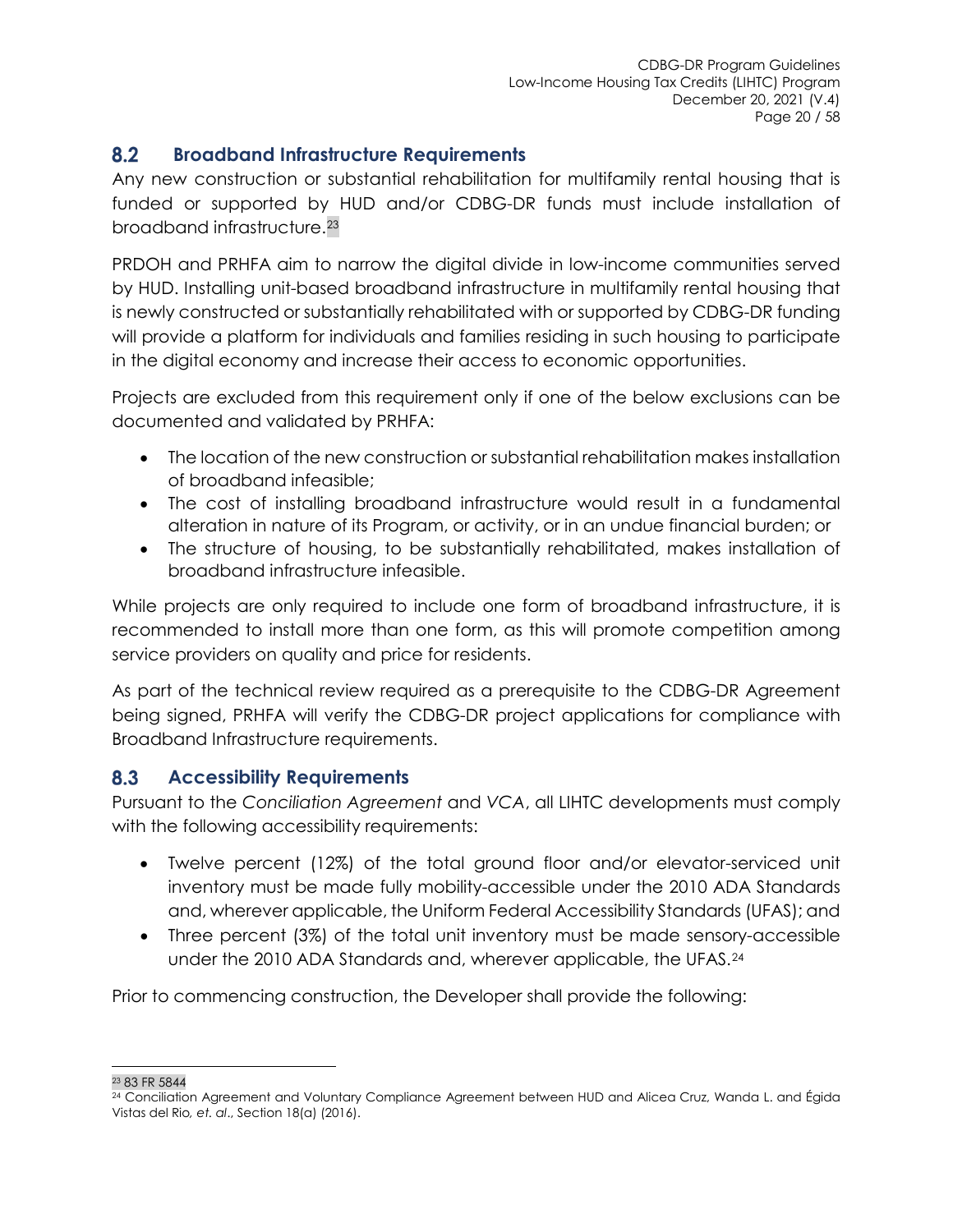- Preliminary drawings of the proposed new construction and/or rehabilitation, including a site plan, building elevations, and unit floor plans.
- The project designer shall certify that the development will comply with the accessibility requirements of the FHA and, wherever applicable, the 2010 ADA Standards and UFAS.
- Proof of professional liability insurance covering the project's designer for an amount not less than ten percent (10%) of the estimated construction cost, in case of negligence.
- Proof of performance or surety bond for one hundred percent (100%) of the construction contract.
- A signed certification from a qualified licensed registered architect (RA) and/or professional engineer (PE) retained for the accessibility inspection of the new construction and/or project rehabilitation must be provided as verification that covered units and project common areas comply with the structural accessibility mandates of the FHA and, wherever applicable, the 2010 ADA standards and UFAS.

PRHFA will verify the CDBG-DR project applications for compliance with accessibility requirements as part of the technical review, which is required as a prerequisite to the CDBG-DR Agreement being signed.

Further, PRHFA shall comply and ensure that all its employees, including contractors, subcontractors, project owners, and management agents comply with PRHFA's Civil Rights and Fair Housing Compliance Policy and all applicable measures provided for in the VCA.

# <span id="page-20-0"></span>**9 Environmental Requirements**

#### <span id="page-20-1"></span> $9.1$ **Environmental Review**

The purpose of the Environmental Review is to ensure that all projects subsidized with CDBG‐DR funds follow all applicable federal laws and authorities identified in 24 C.F.R. Part 58: Environmental Review Procedures for Entities Assuming HUD Environmental Responsibilities. The Environmental Review is required to determine the environmental eligibility of a proposed project(s) or activity(s) to allow any environmental mitigation requirements to be performed prior to or during construction work.

No work may start on a proposed project before the environmental review process is completed, even if that work is being done using non‐HUD funds, such as signing a construction contract, etc. Specifically, environmental clearance must be obtained for each project prior to the commitment of federal or non‐federal funds.[25](#page-20-2) **All program recipients must comply with all applicable Federal, State, and local environmental laws** 

<span id="page-20-2"></span> <sup>25</sup> 24 C.F.R. § 58.22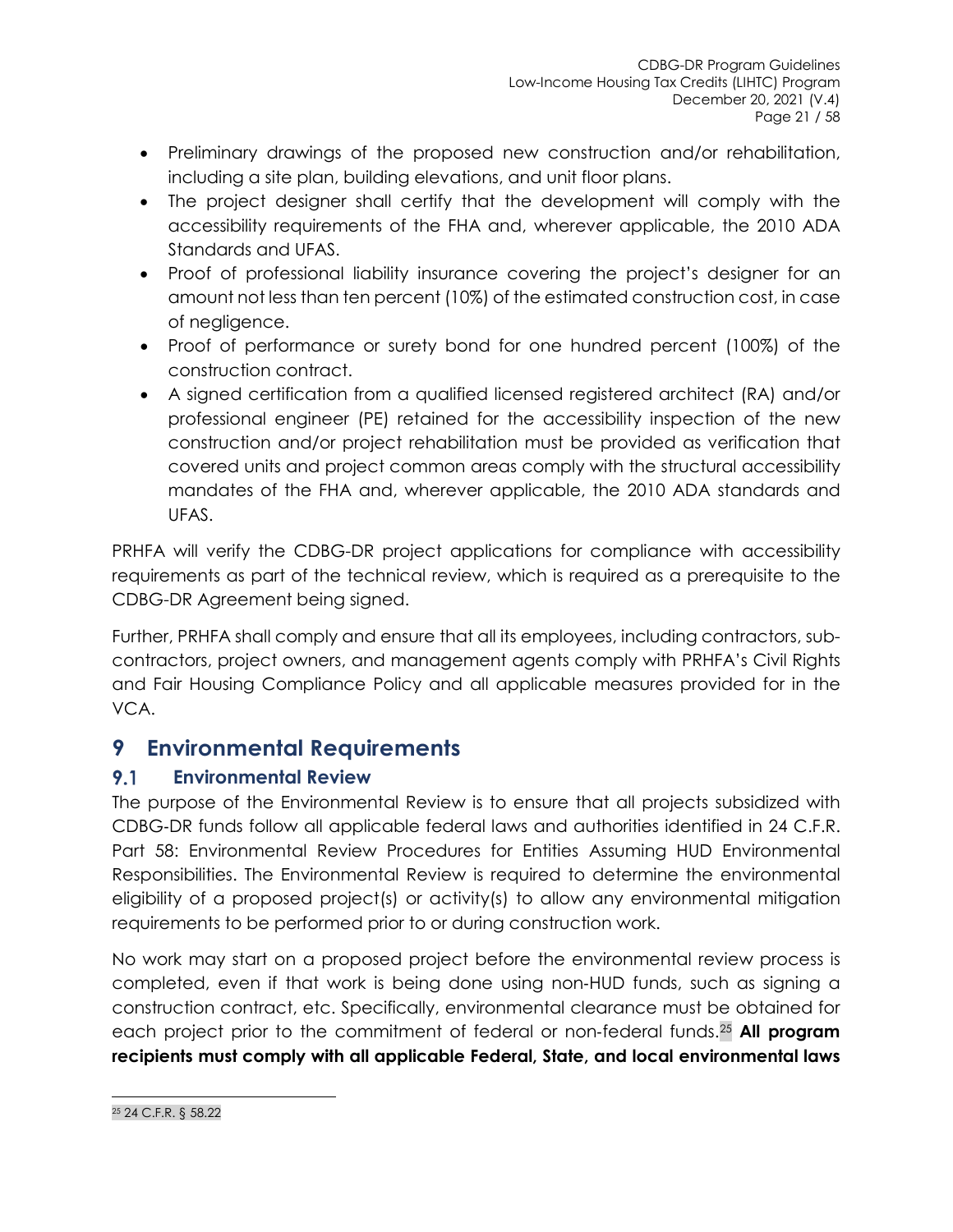#### **and regulations. A violation of this requirement may jeopardize federal funding to a project and disallow all costs that were incurred before the completion of the Environmental Review.**

PRDOH is the Responsible Entity for environmental matters regarding CDBG-DR funded projects and activities. PRDOH will maintain a written ERR of the environmental review process that meets the legal requirements and documents PRDOH's review and compliance with the related federal authorities listed in 24 C.F.R. Part 58 which includes, as appropriate, the following:

- Description of the project and activities that PRDOH has determined to be part of a project;
- Evaluation of the effects of the project or the activities on the human environment;
- Documents that evidence compliance with applicable statutes and authorities, in particular, with those cited in 24 C.F.R. § 58.5 and § 58.6; and
- Record of the written determinations and other review findings required by this part (e.g., exempt and categorically excluded projects determinations, and findings of no significant impact.

Further, PRDOH will issue an environmental clearance letter to PRHFA upon successful completion of the environmental review process for each project.

#### <span id="page-21-0"></span> $9.2$ **Environmental Level of Review**

To conduct the appropriate level of environmental review, the Program will need to determine the environmental classification of the project. The three (3) major environmental classifications for projects and their descriptions are as follows.

### <span id="page-21-1"></span>9.2.1 Exempt Activities

These are activities which, by their nature, are highly unlikely to have any direct impact on the environment. Accordingly, these activities are not subject to most of the procedural requirements of environmental review. If a project is determined to be exempt, the Program must document in writing that the project is exempt and meets the conditions for exemption spelled in 24 C.F.R. § 58.34. In addition to making the written determination of exemption, the Program must also determine whether any of the requirements of 24 C.F.R. § 58.6 are applicable and address them as appropriate.

### 9.2.2 Categorically Excluded Activities

<span id="page-21-3"></span><span id="page-21-2"></span>These are activities for which no Environmental Impact Statement or Environmental Assessment and finding of no significant impact under NEPA is required[.26](#page-21-3) These activities are divided into those that are subject to related laws and authorities at 24 C.F.R. § 58.5 and those that are not. Examples of categorically excluded activities not subject to related laws and authorities under 24 C.F.R. § 58.5 include: tenant based rental assistance; supportive services; operating costs; economic development activities;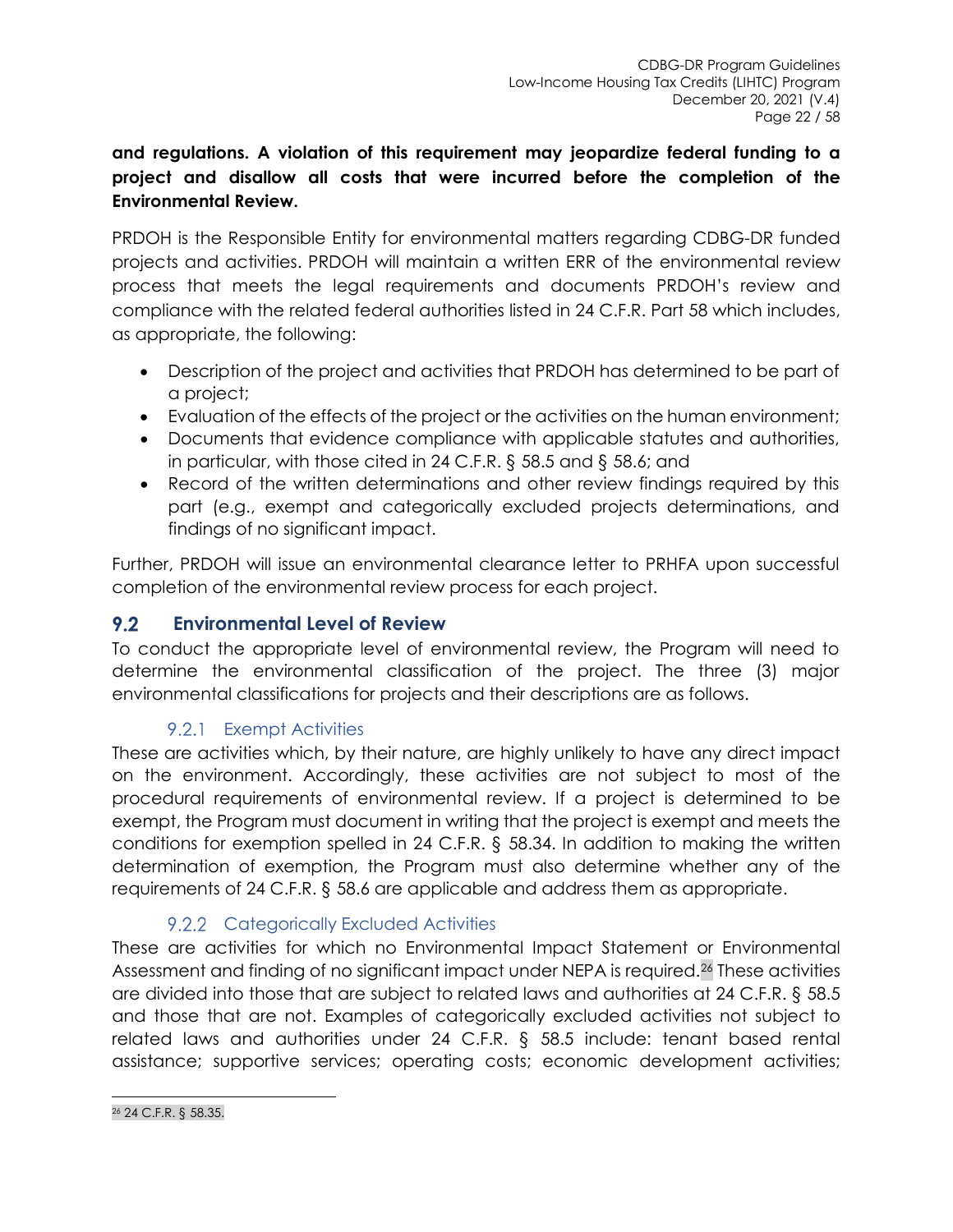activities to assist homebuyers in the purchase of existing dwelling units or units under construction; and affordable housing predevelopment costs with no physical impact. To complete environmental requirements for categorically excluded activities not subject to 24 C.F.R. § 58.5, the Program must make a finding of categorical exclusion and include such finding in the Environmental Review Record. When these kinds of activities are undertaken, a public notice or a request for release of funds is not requires. In any case, environmental compliance is required for the items listed in 24 C.F.R. § 58.6.

Examples of categorically excluded activities subject to related laws and authorities under 24 C.F.R. § 58.5 include: acquisition, repair, improvement, reconstruction, or repair of public facilities; special projects directed toward the removal of material and architectural barriers; and repair of buildings and improvements for residential units and non-residential buildings. The Environmental Review Record for these activities must contain a written determination of the finding of a categorical excluded activity subject to 24 C.F.R. §58.5, including a description of the project, a citation of the applicable subsection of 24 C.F.R. § 58.35(a), and written documentation as to whether there were any circumstances which required compliance with 24 C.F.R. § 58.5 and § 58.6.

The documentation must support the determinations related to compliance, including correspondence with applicable agencies with jurisdiction. Upon completion, there should be one (1) of three (3) environmental findings: (1) the project converts to Exempt  $(i.e., 24 C.F.R. § 58.34(a)(12))$ ; (2) the project invokes compliance with one (1) or more of the laws and/or authorities and, therefore, requires public notification and approval from HUD; or (3) the unusual circumstances of the project result in a significant environmental impact and, therefore, compliance with NEPA is required. If upon completion it is determined that compliance is required for one (1) or more of the Federal laws and authorities listed in 24 C.F.R. § 58.5, then a public notification known as Notice of Intent to Request Release of Funds must be posted. After a **seven (7) day** comment period, a Request for Release of Funds and Environmental Certification must be prepared. The Environmental Certification certifies the compliance with all environmental review requirements.

#### 9.2.3 Activities Requiring an Environmental Assessment

<span id="page-22-0"></span>These are activities which are neither exempt nor categorically excluded and, therefore, will require an Environmental Assessment documenting compliance with NEPA, HUD, and with the environmental requirements of other applicable federal laws. Once the Environmental Review has been completed and comments, if any, have been appropriately addressed, the project may be found to not constitute an action that significantly affects the quality of the human environment and, therefore, does not require the preparation of an Environmental Impact Statement; or the project constitutes an action that significantly affects the quality of the human environment and, therefore, requires the preparation of an Environmental Impact Statement.

If it is determined that the action does not significantly affect the quality of the environment, then the Program will post a public notice called a Combined/Concurrent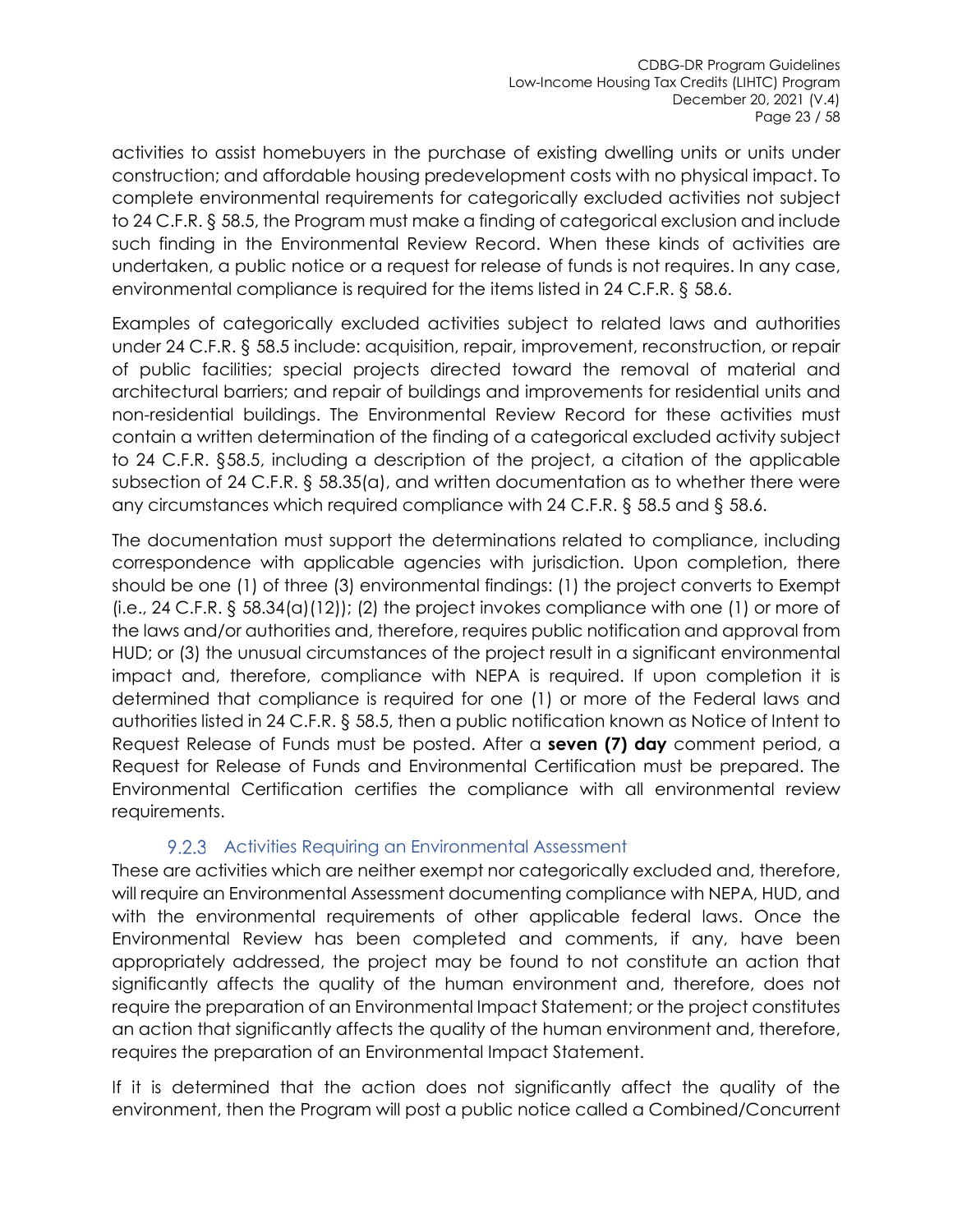Notice of Finding of No Significant Impact (**FONSI**) and Notice of Intent to Request Release of Funds (**NOI/RROF**) in accordance with 24 C.F.R. § 58.33. The RROF Environmental Certification must be submitted to HUD no sooner than **fifteen** (**15**) **days** after publishing the combined/concurrent notice (NOI/RROF) and FONSI and HUD will hold the Release of Funds for a **fifteen** (**15**) **day** period to allow for public comment on the RROF. If no comments are received during this time, HUD will send a signed Authorization to Use Grant Funds and the project may proceed.

#### <span id="page-23-0"></span> $9.3$ **Lead-Based Poisoning Prevention Act**

In order to successfully fulfill the requirements in the Environmental Review, Developers must be compliant with the Lead-Based Poisoning Prevention Act of 1973, 42 U.S.C. § 4821-4846, and all regulations and procedures stipulated by the Government of Puerto Rico, and any amendments thereof.

#### 9.3.1 Lead-Based Paint Poisoning Prevention in Certain Residential Structures

<span id="page-23-1"></span>Whenever federal funds, such as CDBG-DR, are used to assist housing built before 1978, steps must be taken to address lead hazards. A lead-based paint hazard is any condition that causes exposure to lead from dust-related hazards, soil-lead hazards, or lead-based paint that is deteriorated, or present in chewable surfaces, friction surfaces, or impact surfaces that would result in adverse human health effects. The Program will comply with provisions for lead reduction found at 24 C.F.R. Part 35, Lead-Based Paint Poisoning Prevention in Certain Residential Structures.

The requirements established by this regulation are as follows:

- Notifications:
	- o Lead Hazard Information Pamphlet All program Applicants must receive a Lead Hazard Information Pamphlet at the time of application and shall sign an acknowledgement form, of which a copy will be placed into the Applicant's file.
	- o Notice of Lead Hazard Evaluation Developers and tenants of program assisted properties must receive results of any lead hazard evaluation work within **fifteen** (**15**) **calendar days** of the evaluation. A copy of this notice will be kept within the Applicant's file.
	- o Notice of Lead Hazard Reduction Activity Developers and tenants of program assisted properties must be notified of the results of any lead hazard reduction activity within **fifteen** (**15**) **calendar days** of clearance. A copy of this notice will be kept within the Applicant's file.
- Lead Hazard Assessment/Evaluation Including visual assessments, paint testing, and risk assessments. Each method has specific requirements defined in subpart R of the regulation (24 C.F.R. Part 35) and must be done by qualified professionals,
- Lead Hazard Reduction Including paint stabilization, interim controls, standard treatments, or abatement. Each method has specific requirements defined in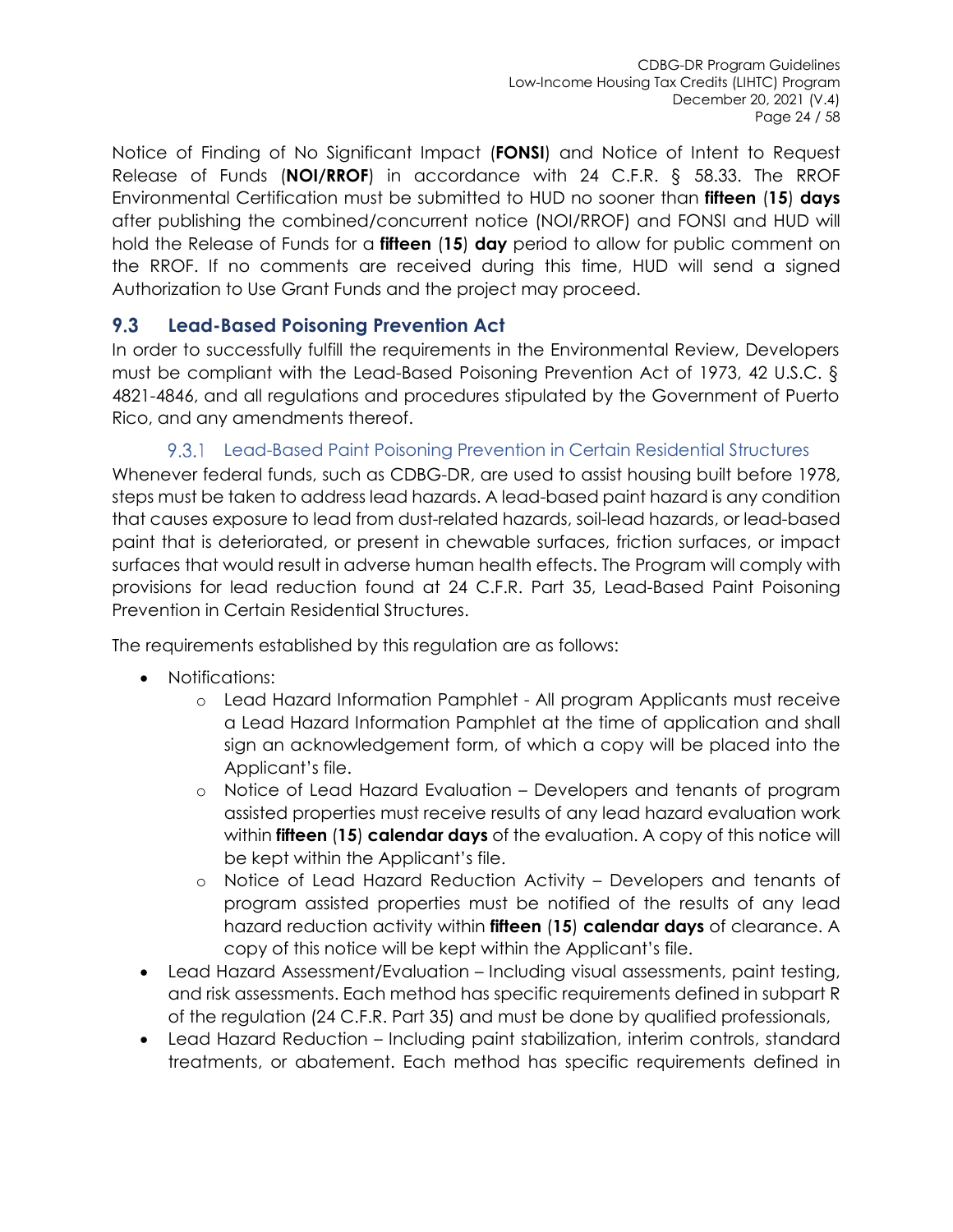Subpart R on Methods and Standards for Lead-Paint Hazard Evaluation and Hazard Reduction Activities and must be done by qualified professionals.<sup>[27](#page-24-2)</sup>

Developers will retain demolition contractors to properly mitigate, demolish, and dispose of construction debris for houses built before 1978, when EPA banned lead-based paint, as well as any other houses found to contain lead-based paint, that are to be demolished to clear a lot for new house construction.

A lead-based paint assessment will be conducted by a licensed lead-based paint inspector or risk assessor on those developments that were built before 1978 but are eligible for rehabilitation. In addition, the Program requires that a visual assessment be performed for all developments post-1978.

#### 9.3.2 Lead Hazard Assessment

<span id="page-24-0"></span>Lead hazard assessments for the Program will cover:

- Identification of the existence, nature, severity, and location of lead-based paint hazards as well as paint (or documentation that no such hazards have been identified); and
- Description of the options for controlling lead hazards in the event that hazards are found, including interim controls and abatement measures.

The lead hazard assessment process for the Program will begin with the collection of information about the property from the owner using HUD-approved forms. The Risk Assessor or Lead-Based Paint Inspector will use this information to make decisions about the location of the environmental testing within the dwelling of the property.

The lead hazard assessment will entail:

- A visual assessment of the selected dwelling units and common areas; and
- Environmental testing, which includes testing of deteriorated paint and (if needed) other painted surfaces and collection of dust and soil samples.

#### <span id="page-24-1"></span>**Residential Lead-Based Paint Hazard Reduction Act**  $9.4$

Congress passed the Residential Lead-Based Paint Hazard Reduction Act of 1992, 42 U.S.C. § 4851 *et seq.*, also known as Title X, to protect families from exposure to lead from paint, dust, and soil. Section 1018 of this Act directed HUD and EPA to require the disclosure of known information on lead-based paint and lead-based paint hazards before the sale or lease of most housing built before 1978.

Before ratification of a contract for housing sale or lease, sellers, and landlords must:

• Give an EPA-approved information pamphlet on identifying and controlling leadbased paint hazards ("Protect Your Family from Lead in Your Home" pamphlet, currently available in English, Spanish, Vietnamese, Russian, Arabic, and Somali).

<span id="page-24-2"></span> <sup>27</sup> 24 C.F.R. Part 35, at §§ 35.1300 - 35.1355.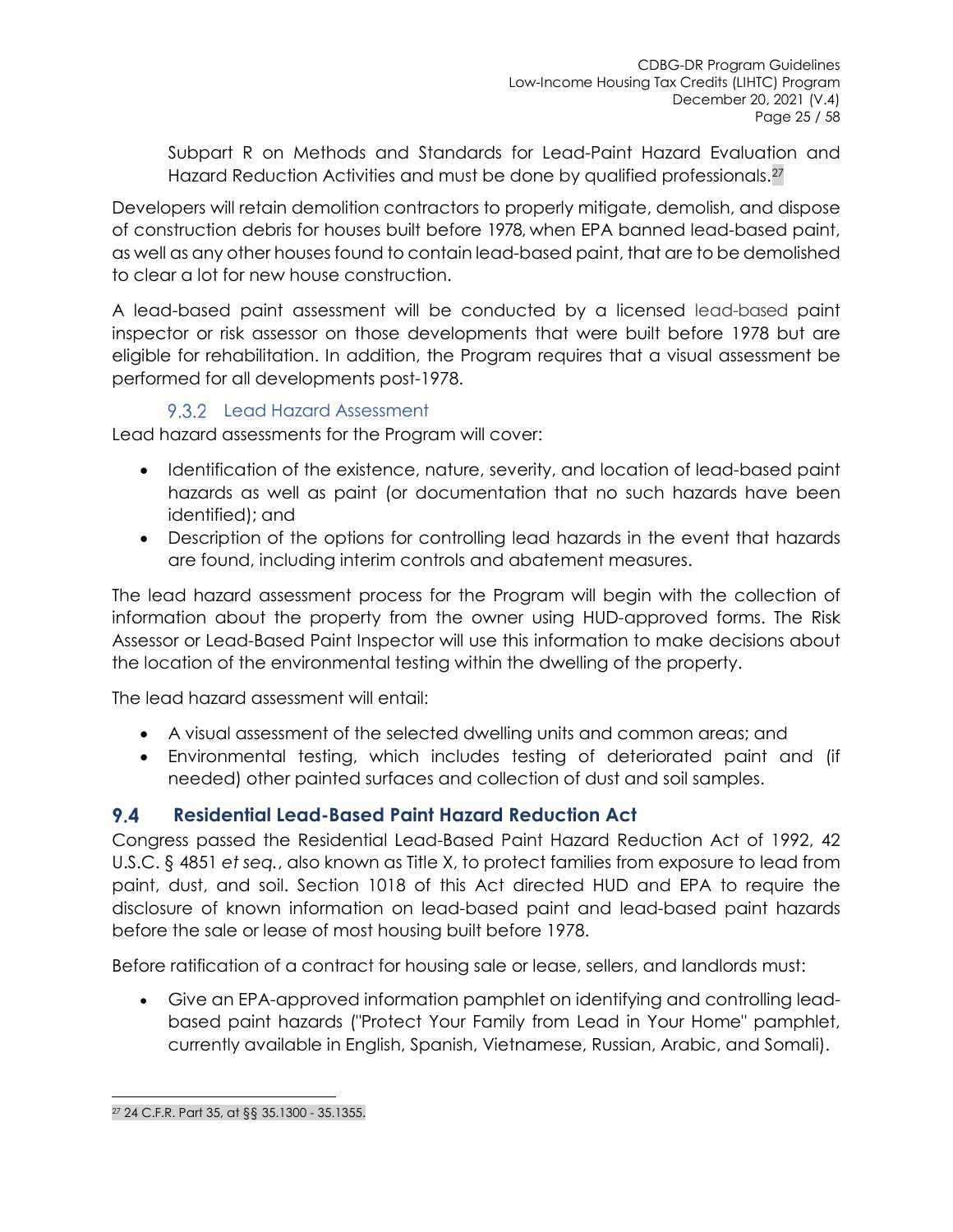- Disclose any known information concerning lead-based paint or lead-based paint hazards. The seller or landlord must also disclose information such as the location of the lead-based paint and/or lead-based paint hazards, and the condition of the painted surfaces.
- Provide any records and reports on lead-based paint and/or lead-based paint hazards which are available to the seller or landlord (for multi-unit buildings, this requirement includes records and reports concerning common areas and other units, when such information was obtained as a result of a building-wide evaluation).
- Include an attachment to the contract or lease (or language inserted in the lease itself) which includes a Lead Warning Statement and confirms that the seller or landlord has complied with all notification requirements. This attachment is to be provided in the same language used in the rest of the contract. Sellers or landlords, and agents, as well as homebuyers or tenants, must sign and date the attachment.
- Sellers must provide homebuyers a **ten** (**10**) **day period** to conduct a paint inspection or risk assessment for lead-based paint or lead-based paint hazards. Parties may mutually agree, in writing, to lengthen or shorten the time period for inspection. Homebuyers may waive this inspection opportunity.

#### <span id="page-25-0"></span> $9.5$ **Asbestos Surveys**

Because of its fiber strength and resistance to heat, asbestos has been used in a variety of building construction materials for insulation and as a fire retardant. Asbestos has also been used in a wide range of manufactured goods, mostly in building materials (roofing shingles, ceiling and floor tiles, paper products, and asbestos cement products), friction products (automobile clutch, brake, and transmission parts), heat-resistant fabrics, packaging, gaskets, and coatings.

Asbestos fibers may be released into the air by the disturbance of asbestos-containing materials during product use, demolition work, building or home maintenance, repair, and remodeling. In general, exposure may occur when asbestos-containing materials are disturbed or damaged in some way to release particles and fibers into the air. Exposure to asbestos increases risk of developing lung diseases.

In general, the greater the exposure to asbestos, the greater the chance of developing harmful health effects. Disease symptoms may take many years to develop following exposure.

The National Emission Standards for Hazardous Air Pollutants (**NESHAP**) regulations under the Clean Air Act of 1963, as amended, 42 U.S.C. § 7401 *et seq.*, specify work practices for asbestos to be followed during demolitions and renovations of all structures, installations, and buildings. The regulations require notification to the pertinent State agency before any demolition, or before any renovations of buildings that could contain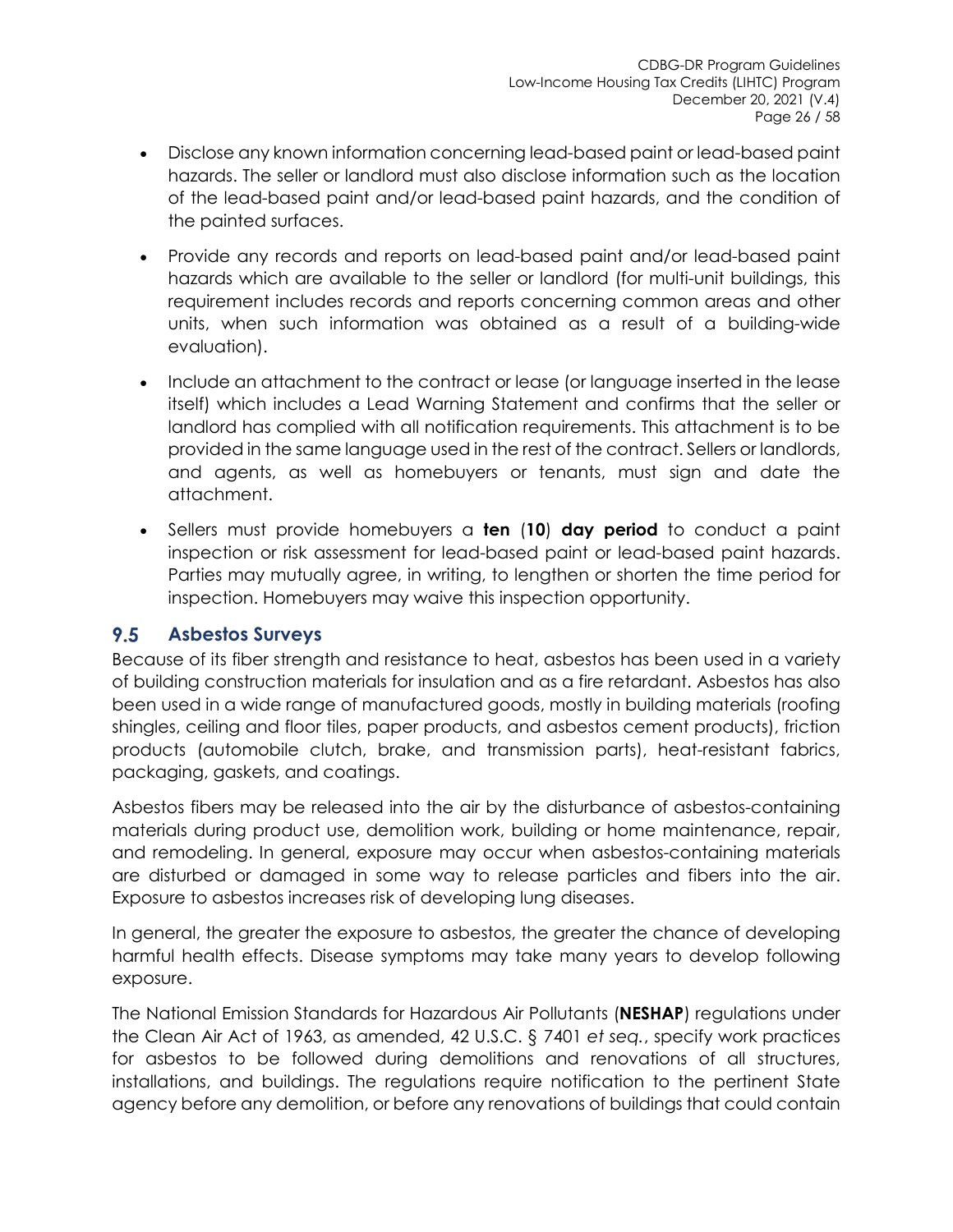a certain threshold amount of asbestos or asbestos-containing material. Therefore, the Program must perform an asbestos survey before conducting any reconstruction work.

An asbestos survey is used to locate and describe asbestos-containing materials in a structure. The Program will conduct comprehensive building asbestos surveys through inspection of the properties. All asbestos surveys for the Program will be performed by Asbestos Inspectors certified by EPA or the Puerto Rico Environmental Quality Board (**EQB**, or "**JCA**" for its Spanish acronym). The asbestos surveys will visually review all suspect asbestos-containing materials associated with the buildings' interior and will collect samples for laboratory analysis.

During the survey process, every effort shall be made to collect required samples in the least destructive manner possible. The nature of the asbestos survey will be to determine the location and extent of asbestos-containing materials that may be disturbed during repair or demolition activities. Samples of presumed asbestos-containing materials shall be processed or evaluated by accredited laboratories for testing of asbestos presence in materials. Asbestos content determination shall be performed, as necessary, by utilizing Polarized Light Microscopy, Point Counting, and Transmission Electron Microscopy.

#### <span id="page-26-0"></span>**Flood Insurance Program Requirements** 9.6

Projects located in a Special Flood Hazard Area (**SFHA**), also known as the 100-year floodplain, that receive assistance under CDBG-DR programs must obtain and maintain flood insurance in the amount and duration prescribed by the Federal Emergency Management Agency's (**FEMA**) National Flood Insurance Program. Section 102(1) of the Flood Disaster Protection Act of 1973, 42 U.S.C. § 4012(a) mandates the purchase of flood insurance protection for any HUD-assisted property within a Special Flood Hazard Area.

For loans, the amount of flood coverage must at least equal the outstanding principal balance of the loan or the maximum limit of coverage made available under the National Flood Insurance Program, whichever is less. For grants, flood insurance coverage must be continued for the life of the building regardless of the transfer of ownership. The amount of coverage must at least equal the total project cost or the maximum coverage limit of the National Flood Insurance Program, whichever is less.

As proscribed in the CDBG-DR Agreement, PRHFA will ensure that projects requiring flood insurance obtain and maintain flood insurance throughout the life of the building. PRHFA will monitor compliance throughout the affordability period.<sup>[28](#page-26-1)</sup>

FEMA recommends, although not required, to purchase flood insurance for those properties outside the SFHA that are prone to flooding in order to better protect the Developer from the economic risks of future floods and reduce dependence on Federal disaster assistance in the future.

<span id="page-26-1"></span> <sup>28</sup> PRHFA will ensure compliance with flood insurance by requiring a flood insurance policy declaration, or a paid receipt for the current annual flood insurance premium, and a copy of the application for flood insurance under review.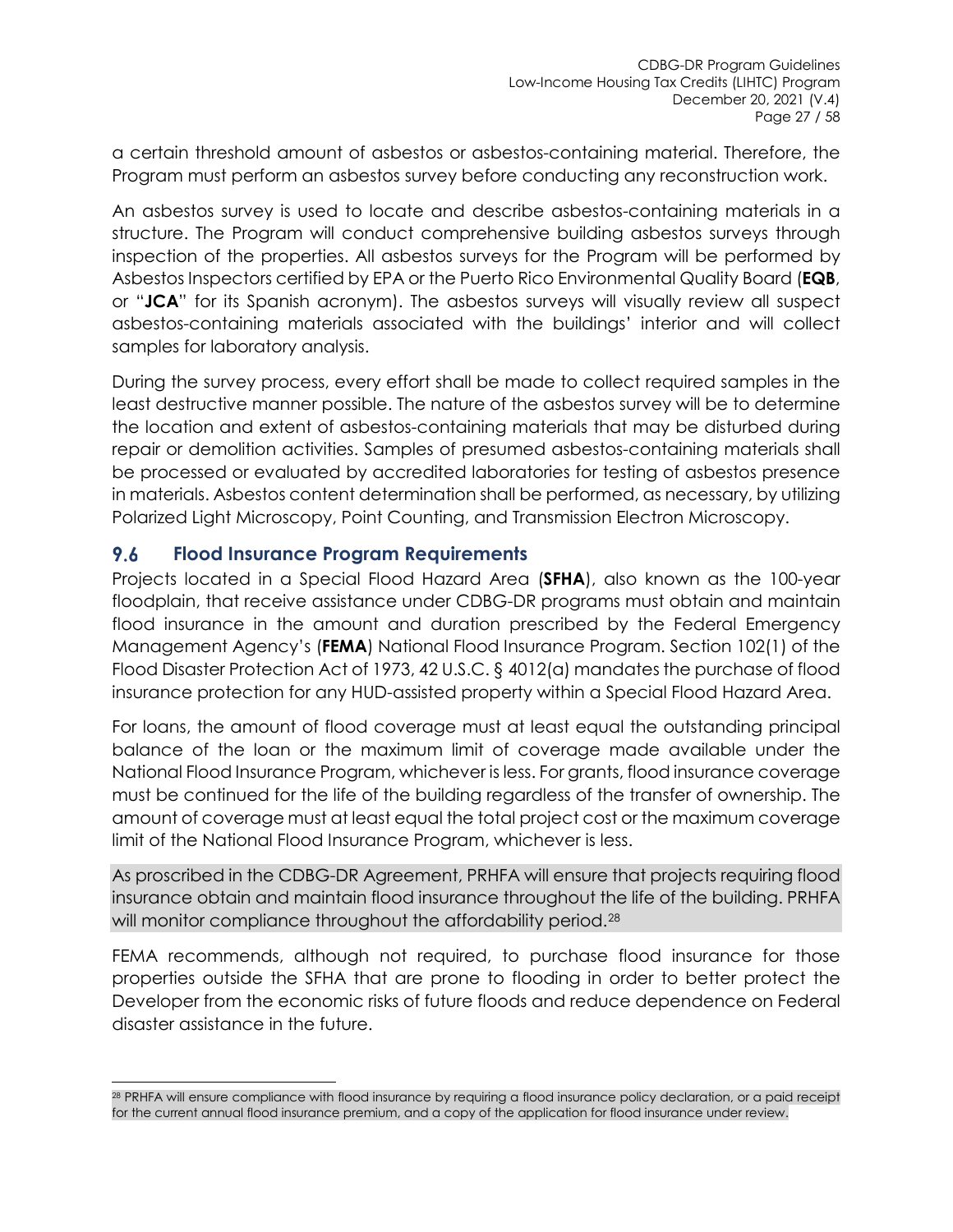If a CDBG-DR Gap to LIHTC project is to be located in a SFHA, the activity must be designed or modified in order to minimize potential harm to or within the floodplain.[29](#page-27-1) Residential structures located in the 100-year floodplain that receive assistance for new construction, repair of substantial damage, or substantial improvement, as defined at 24 C.F.R. § 55.2(b)(1), must be elevated with the lowest floor, including the basement, at least two (2) feet above the base flood elevation.<sup>[30](#page-27-2)</sup>

# <span id="page-27-0"></span>**10 Duplication of Benefits (DOB)**

The Robert T. Stafford Disaster Relief and Emergency Assistance Act (**Stafford Act**), as amended, 42 U.S.C. § 5121 *et seq*., prohibits any person, business concern, or other entity from receiving Federal funds for any part of such loss as to which they have received financial assistance under any other Program, from private insurance, charitable assistance, or any other source.

The duplication of benefits guidance included in Federal Register Vol. 84, No. 119 (June 20, 2019), 84 FR 28836, updates the duplication of benefits guidance issued in Federal Register Vol. 76, No. 221 (November 16, 2011), 76 FR 71060 for CDBG-DR grants received in response to disasters declared between January 1, 2015 and December 31, 2021. As such, the duplication of benefits policy outlined in these guidelines follows the guidance issued in 84 FR 28836.

In accordance with this notice, all projects receiving CDBG-DR funds under this Program will undergo a duplication of benefits (**DOB**) review and calculation during the Underwriting and Subsidy Layer Review prior to determining the CDBG-DR award amount. A duplication occurs when a program beneficiary receives disaster assistance from multiple sources for the same recovery purpose, and the total assistance received for that purpose is more than the total need. Therefore, PRHFA will review all benefits available to the entity for the same recovery purpose, including cash and other resources such as insurance proceeds, grants, FEMA assistance, SBA loans, National Flood Insurance Program (NFIP) funds, other local, state or Federal program funds, and private or nonprofit organization funds, to determine if any assistance is duplicative.

It is the responsibility of PRHFA, as administrator of the CDBG-DR Gap to LIHTC Program, and PRDOH, as grantee, to ensure that the Program provides assistance only to the extent that the disaster recovery need has not been fully met by funds that have already been paid, or will be paid, from another source. Applicants must disclose all funds obtained from any source from the date of the disaster until the date of the application. Each project will undergo DOB review prior to issuing an award to ensure that duplicative assistance is not provided. As part of this review, PRDOH and PRHFA will verify that submitted documentation is accurate and current at the time of the award, to the extent

<span id="page-27-2"></span><span id="page-27-1"></span> <sup>29</sup> Executive Order 11988, *Floodplain Management*. <sup>30</sup> 83 FR 5844.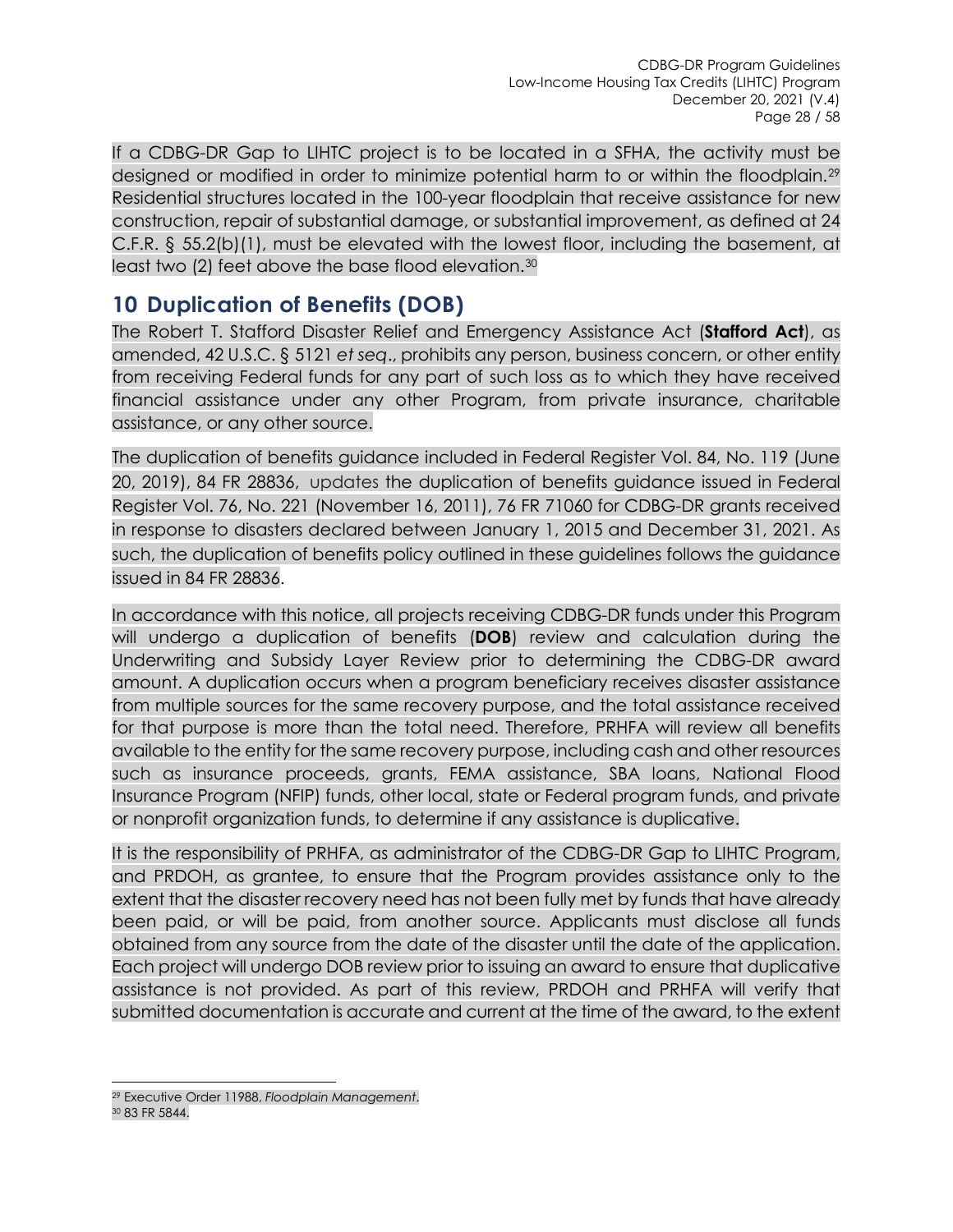possible. Any assistance determined to be duplicative assistance must be deducted from the Program's calculation of the Applicant's total need prior to awarding assistance.

PRHFA and PRDOH reserve the right to perform additional DOB reviews throughout the course of the project's construction and affordability period to ensure there is no duplicative assistance throughout the course of the project. To address any potential duplication of benefits, the CDBG-DR Agreement will include provisions requiring repayment of any assistance later received for the same purpose as the CDBG-DR funds.

If a DOB is identified, PRHFA will recapture funds to the extent in which they are in excess of the need and duplicate of other assistance received by the Developer for the same purpose.

The recapture method and timeframe will be consistent with 2 C.F.R. Part 200 or other applicable cost principles. Complete recapture provisions will be included in the CDBG-DR Written Agreement. For more information, refer to the Duplication of Benefits Policy available in English and Spanish at: [https://cdbg-dr.pr.gov/en/download/duplication-of](https://cdbg-dr.pr.gov/en/download/duplication-of-benefits-policy/)[benefits-policy/](https://cdbg-dr.pr.gov/en/download/duplication-of-benefits-policy/) and [https://cdbg-dr.pr.gov/download/politica-sobre-la-duplicacion](https://cdbg-dr.pr.gov/download/politica-sobre-la-duplicacion-de-beneficios/)[de-beneficios/.](https://cdbg-dr.pr.gov/download/politica-sobre-la-duplicacion-de-beneficios/)

#### <span id="page-28-0"></span>**Declined SBA Loans**  $10.1$

Declined loans are loan amounts offered by a lender, but turned down by the applicant, meaning the applicant never signed the loan documents to receive a loan disbursement. The Federal Notice on 84 FR 28836 provides that grantees "shall not take into consideration or reduce the amount provided to any applicant for assistance from the grantee where such applicant applied and was approved, but declined assistance related to such major declared disasters that occurred in 2014, 2015, 2016, and 2017, from the Small Business Administration (SBA)". Therefore, declined subsidized loans, including SBA loans, are not to be included in the DOB calculation.

The PRHFA will attempt to verify declined loan amounts using third-party data from SBA. If it cannot be ascertained from the SBA data whether or not the applicant declined the loan, the loan may still be excluded from the DOB calculation if the applicant provides a written certification stating that they did not accept the subsidized loan.

### <span id="page-28-1"></span>**10.2 Cancelled SBA Loans**

Cancelled loans are loan amounts offered by a lender, accepted by the applicant, but for a variety of reasons, all or portion of the loan amount was not disbursed and is no longer available to the applicant. Undisbursed portions of cancelled SBA loans may be excluded from the calculation of DOB, if it can be documented that the undisbursed portion of an accepted loan is cancelled and no longer available to the applicant. To document that an SBA loan is cancelled, the applicant must provide either: written communication from the lender confirming the loan is cancelled and no longer available to the applicant; or a legally binding agreement between PRDOH and the applicant that indicates the period of availability of the loan has passed and the applicant agrees to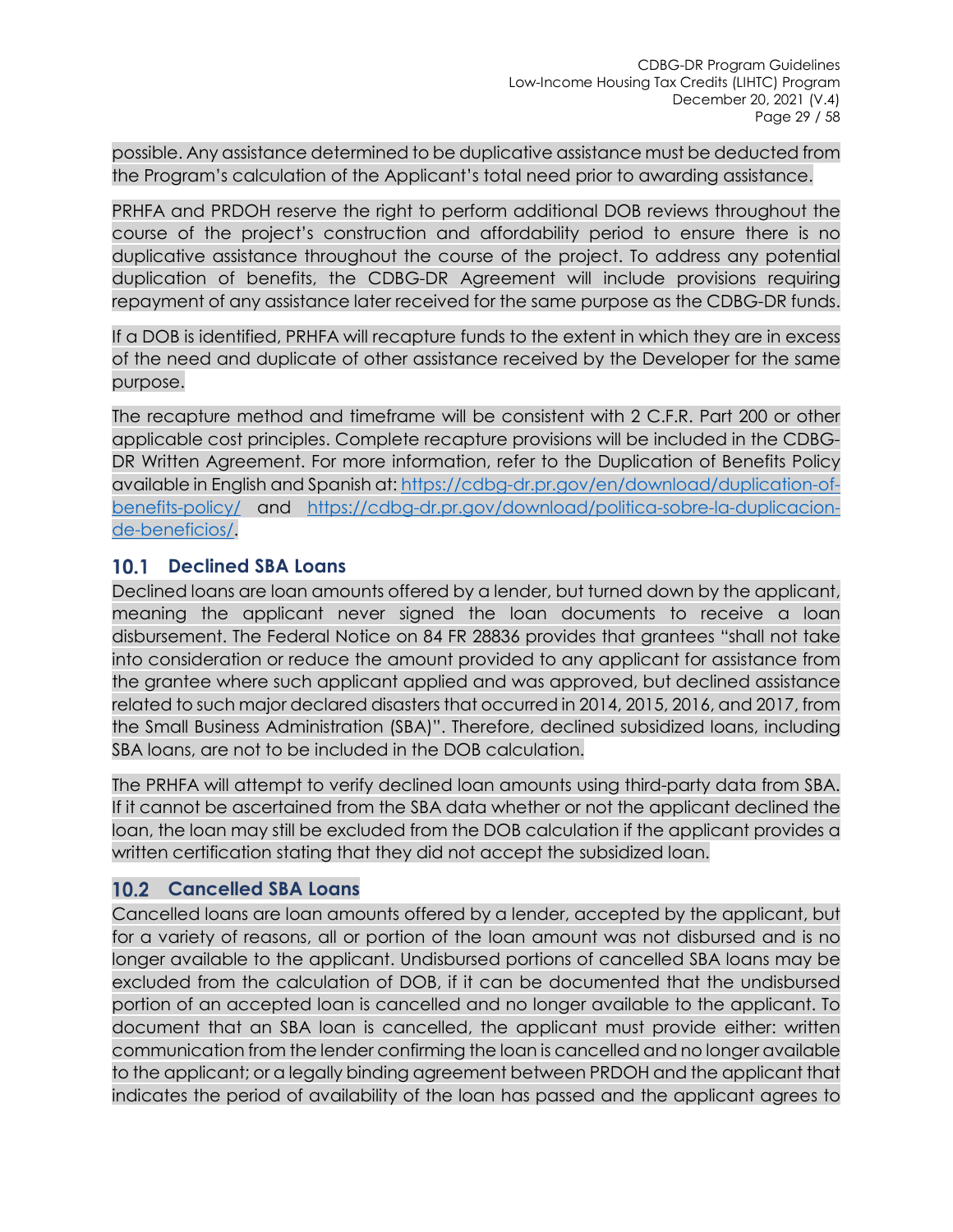not take actions to reinstate the loan or draw any additional undisbursed loan amounts. In addition, PRDOH must notify SBA that the applicant has agreed not to take any actions to reinstate the loan or draw additional amounts.

#### <span id="page-29-0"></span>**FEMA National Flood Insurance Program Insurance (NFIP Insurance)**

Payments for loss to dwellings under NFIP insurance policies will be deducted from the grant amount to be awarded. Payments for contents or other expenses are not deducted from the applicant's funding assistance award. The Program will collect NFIP insurance information from the applicant through the application process. In addition, the Program may work directly with NFIP to verify the information provided by the applicant. Flood insurance coverage provided by the Department of Treasury of Puerto Rico (Departamento de Hacienda de Puerto Rico), through Executive Order, EO-2017- 044 issued September 1, 2017, will also be evaluated for duplication of benefits.

Insurance proceeds taken by a mortgage company as a forced-mortgage payoff will not be counted as long as the applicant provides proper documentation. The applicant will need to provide supporting documentation demonstrating that mortgage payment was involuntary, and the PRHFA will verify this information with the applicant's mortgage company. Voluntary mortgage payoff using insurance proceeds is a DOB that will be counted in an applicant's award calculation.

# <span id="page-29-1"></span>**11 Compliance Monitoring**

The QAP 2016 and QAP 2020 include a Compliance Monitoring Plan, pursuant to the requirements stated in 26 U.S.C. § 42. PRHFA will notify the U.S. Internal Revenue Service (**IRS**) of noncompliance with the LIHTC Program.

In accordance with the QAP's Compliance Monitoring Plan,<sup>[31](#page-29-2)</sup> Developers or Management Agents are required to provide annual certifications of qualified lowincome tenants, including tenant income and rents charged, the number of qualifying low-income units, as well as any other pertinent information to determine compliance.<sup>[32](#page-29-3)</sup>

Developers are advised that PRHFA is required to perform compliance monitoring. To facilitate monitoring, PRHFA and its designees will have access to all project information, including but not limited to, physical access to the project, financial records, and tenant information for the purpose of monitoring compliance with 26 U.S.C. § 42 and with CDBG-DR requirements.

In the case of a noncompliance incident, PRHFA will advise the Developer, as well as, notify the IRS or any other federal agency, as deemed necessary. Further note that regardless of the status of the noncompliance incident (resolved or not) all incidents related to the LIHTC laws and regulations will be reported to the IRS.

 <sup>31</sup> 26 U.S.C. § 42.

<span id="page-29-3"></span><span id="page-29-2"></span><sup>32</sup> For specific compliance requirements for the LIHTC Program outlined in QAP 2016 and QAP 2020, Annex O, see <https://www.afv.pr.gov/wp-content/uploads/2016/07/Annex-O-Compliance-Monitoring-Plan-REV-JULY-2016.pdf>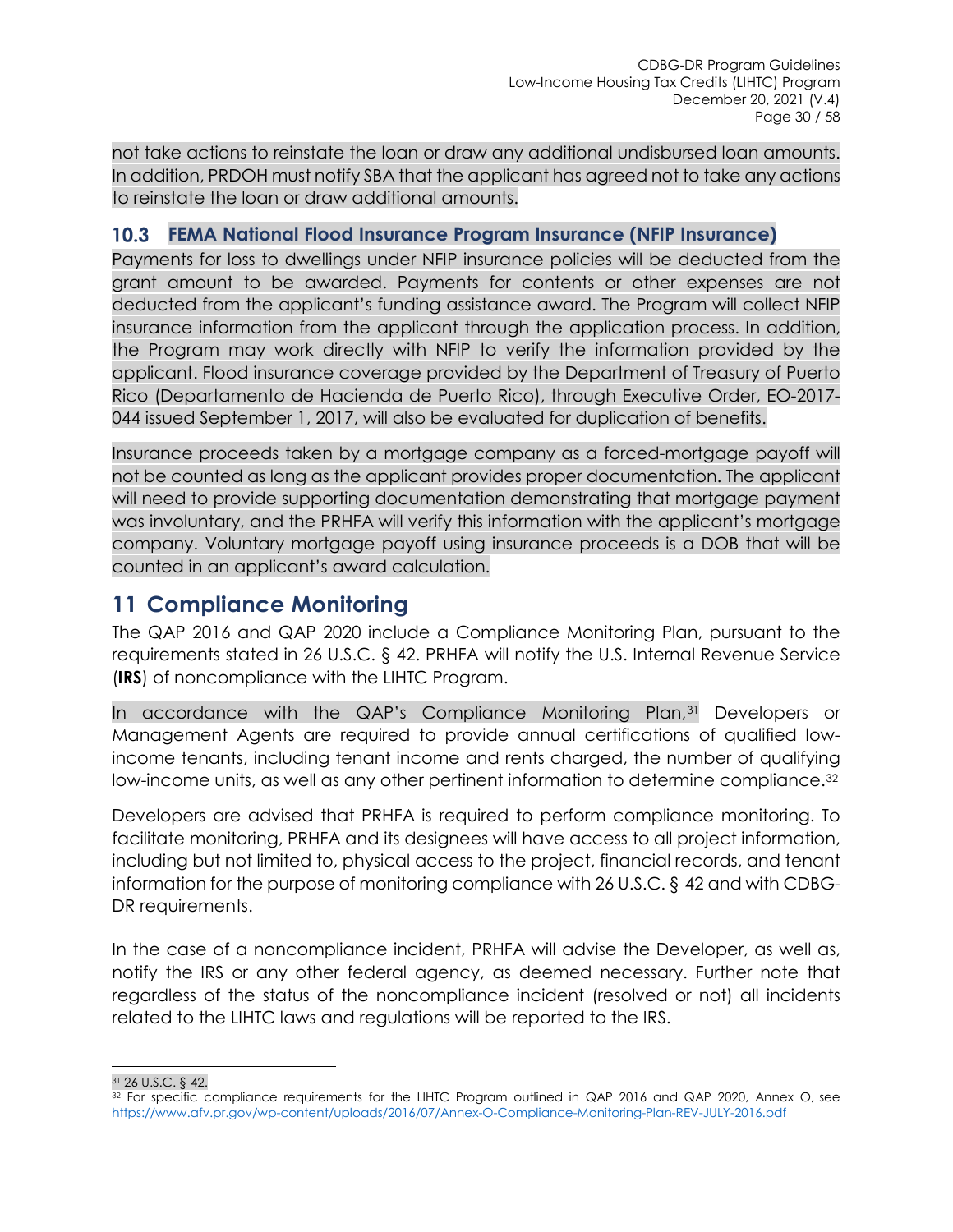### <span id="page-30-0"></span>**Occupancy Requirements**

To be considered an eligible housing activity under CDBG-DR funding, rental housing must be occupied by LMI households. The rents must be considered "affordable" to meet this criterion. HUD defines "affordable housing" as one that a household can obtain for thirty percent (30%) or less of its income; this varies from city to city. LIHTC rents are set at thirty percent (30%) of the income of the AMI tied to the unit. This is calculated with an assumed family size of 1.5 persons per bedroom. For guidance on determining maximum rents and income limits for Puerto Rico LIHTC projects, limits are annually published by PRHFA.[33](#page-30-1)

Household income at move-in must not exceed the applicable income limit designated for the household's family size in accordance with the affordability requirements defined by HU[D34](#page-30-2). Prior to moving in or taking possession of a unit, the Developer or Management Agent is required to certify that the household meets the income requirements. Certification of residents after move-in may impact the Developer's ability to claim tax credits for the unit. For compliance guidance, refer to the QAP 2016, Annex O – Compliance Monitoring Plan.[35](#page-30-3)

If a family's income increases after they move in, the family is not disqualified from staying in the unit even if the increase is above the unit's income requirements. In buildings that have a mix of tax credits units and other types of units (such as units that are market rate), the Developer must follow the "next available unit rule". This means that if a tenant in a LIHTC unit's income increases to more than one hundred forty percent (140%) of the AMI, the next available unit must be rented to someone within the appropriate income level for admission. However, the tenant with the increased income is still eligible to remain in their unit.

All Developers under contract to PRHFA must comply with federal, state, and local laws that prohibit discrimination on the basis of disability, including but not limited to the Federal Civil Rights Act of 1964 (Title VI), 42 U.S.C. § 2000d *et seq.*, the Federal Fair Housing Act of 1968 (Title VIII), 42 U.S.C. § 3601 *et seq.*, Section 504 of the Rehabilitation Act of 1973 (504), 29 U.S.C. § 701 *et seq.*, and ADA. In addition, Developers cannot discriminate against voucher families and must accept Section 8 voucher tenants.

All new and existing LIHTC projects with fully accessible units for occupancy by individuals with mobility and/or sensory impairments shall provide access to those unit on a preferential basis as follows:

<span id="page-30-3"></span><sup>35</sup> <https://www.afv.pr.gov/wp-content/uploads/2016/07/Annex-O-Compliance-Monitoring-Plan-REV-JULY-2016.pdf>

<span id="page-30-1"></span> <sup>33</sup> As of date, the most recent publication is: PRHFA Circular 18-01 "Developers and Management Agents of Properties participating in the Low-Income Housing Tax Credit (LIHTC) Program" (April 4, 2018).

<span id="page-30-2"></span><sup>34</sup> Income limits are published annually at [www.hudexchange.info.](http://www.hudexchange.info/) For FY 2021 income limits for Puerto Rico, see [https://www.hudexchange.info/resource/5334/cdbg-income-limits/.](https://www.hudexchange.info/resource/5334/cdbg-income-limits/)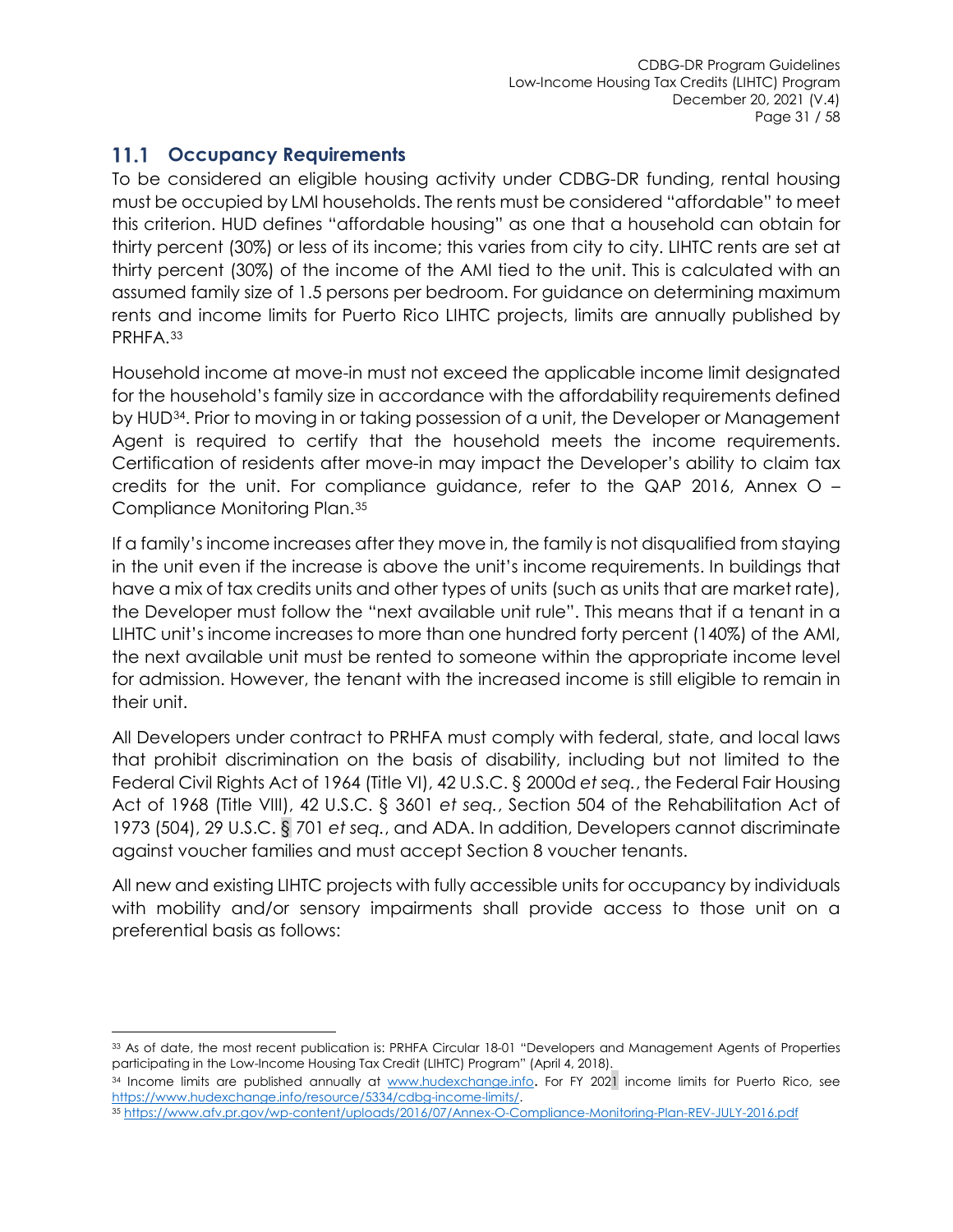- Preference will be given to the occupant of another unit within the same project having disabilities requiring accessibility features of the vacant unit and who is occupying a unit lacking such features.
	- o If no such occupant exists, then preference will be given to an eligible qualified applicant on the waiting list having disabilities requiring the accessibility features of the vacant unit.
- In the case that the unit is offered to an applicant without disabling conditions needing of the unit's accessibility features, the Developer and/or manager shall require the applicant to agree (and shall incorporate this VCA to the lease) to move to a non-accessible unit whenever it becomes available and within the delivery of a written notification.

Developers and Management Agents shall adopt suitable means to ensure the information regarding the availability of accessible units reaches eligible individuals with disabilities and shall undertake reasonable nondiscriminatory steps to maximize the utilization of such units by eligible individuals.

# <span id="page-31-0"></span>**12 Financing Requirements**

### <span id="page-31-1"></span>**Subsidy Layering Review and Underwriting**

The Subsidy Layering Review (**SLR**) will certify that there is no overlap of government subsides when combining housing assistance programs with other forms of federal funds administered by Federal, Puerto Rico, or local agencies.

To perform this review, PRHFA will evaluate each project to determine a reasonable level of profit or return for Developer or a Developer's investment. Based on this determination, PRHFA will determine whether and, how much, the Developer must invest, and/or which other funding sources and types can be applied to the project. The review will ensure that costs are eligible under each project, and all income and expenses are reasonable and within the prescribed standards.

Pro-forma statements will be prepared by PRHFA based on the analysis described above, which will include recommended sources and uses of funds, as well as projected operating income for the term of affordability. These will include the amount of LIHTCs that a project would be eligible to receive, as well as the amount of permanent financing based on the established parameters, governmental subsidies, capital contributions, CDBG-DR funds, and funds from PRHFA or other state or private programs.

PRHFA's underwriting requirements are outlined in the QAP 2016 and QAP 2020, section 5.3 - *Underwriting and Financial Feasibility Analysis*. The purpose of the underwriting requirements is to ensure that:

- Project costs are reasonable;
- All sources of project financing are committed;
- To the extent practicable, CDBG-DR funds are not substituted for non-Federal financial support;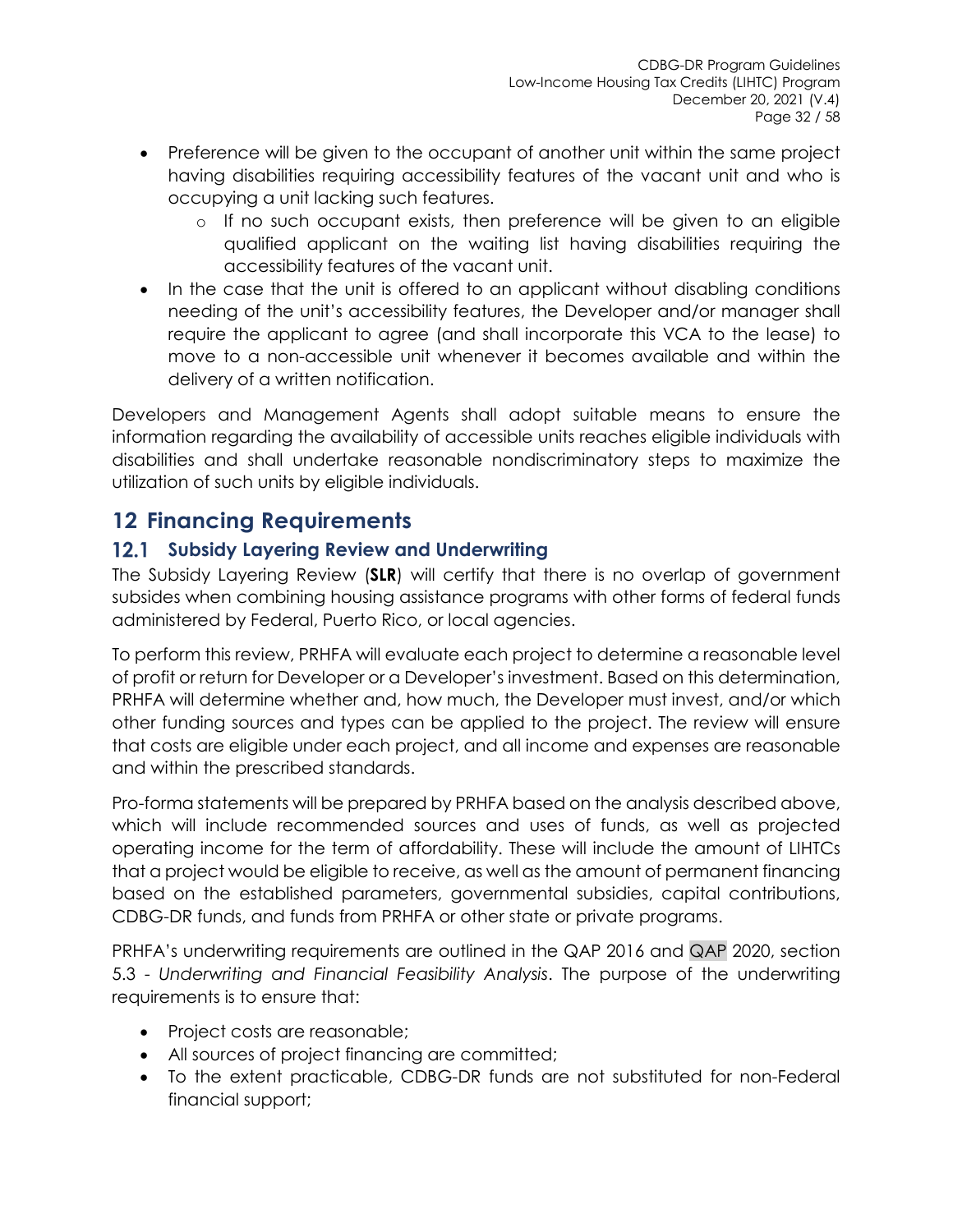- The project is financially feasible;
- To the extent practicable, the return on the Developer's equity investment will not be unreasonably high; and
- To the extent practicable, CDBG-DR funds are reimbursed on a needed pro-rata basis with other finances provided to the project.

PRHFA will underwrite the rents according to LIHTC limits except for projects that intend to use project-based rental assistance (e.g., Section 8, Project Based Vouchers, PHA, or similar legislation), which will be underwritten as per applicable regulations, provided written evidence is submitted (e.g., award letter indicating gross rents approved for the project or executed rental subsidy agreement). Also, when combining LIHTC properties with a project-based rental assistance program, the Developers shall ensure that they meet both sets of program rules regarding income limits application. For more information, see the QAP 2016 and QAP 2020, section 5.2 - *Development Budget and Pro Forma Assumptions Review*; and section 5.3 - *Underwriting and Financial Feasibility Analysis*.

### <span id="page-32-0"></span>**CDBG-DR Funding Considerations**

Further, CDBG-DR funds may not be used in conjunction with PRHFA's HOME Program. Projects may receive HOME funds from other Participating Jurisdictions. CDBG-DR awards must meet LIHTC's rent and income limits, use, and compliance monitoring limitations, as well as any other existing or future regulatory requirements.

CDBG-DR allocations will be based on equity gaps determined for each submitted application, once the project is evaluated as per the QAP 2016 and QAP 2020 requirements and applicable underwriting guidelines, along with any specific CDBG-DR requirements, with updated sources and uses budget and any additional financial information PRHFA may require. CDBG-DR funds will be first awarded to projects that received a LIHTC award during or prior to NOFA-2016.

Funds will be disbursed monthly on a draw basis. No disbursements are allowed unless the CDBG-DR Agreement is signed and dated by both parties (PRHFA and Developer). Refer to the Section on *Responsibilities of the Developer,* for a detailed description of the Developer's duties before the execution of the CDBG-DR Agreement, during construction and after completion of construction.

### <span id="page-32-1"></span>**Allowable Expenditures**

CDBG-DR funds awarded under this Program will only reimburse eligible and reasonable costs incurred to develop a project. No CDBG-DR funds will be advanced to reimburse a project cost unless the Draw Request with supporting documentation is submitted and approved by the PRHFA. No funds shall be disbursed until all funding commitments and agreements are executed, and environmental conditions are satisfied.

Purchases from affiliated persons or entities must be backed by an appraisal, acceptable to the PRHFA in its sole discretion. Construction/Rehabilitation costs must be identified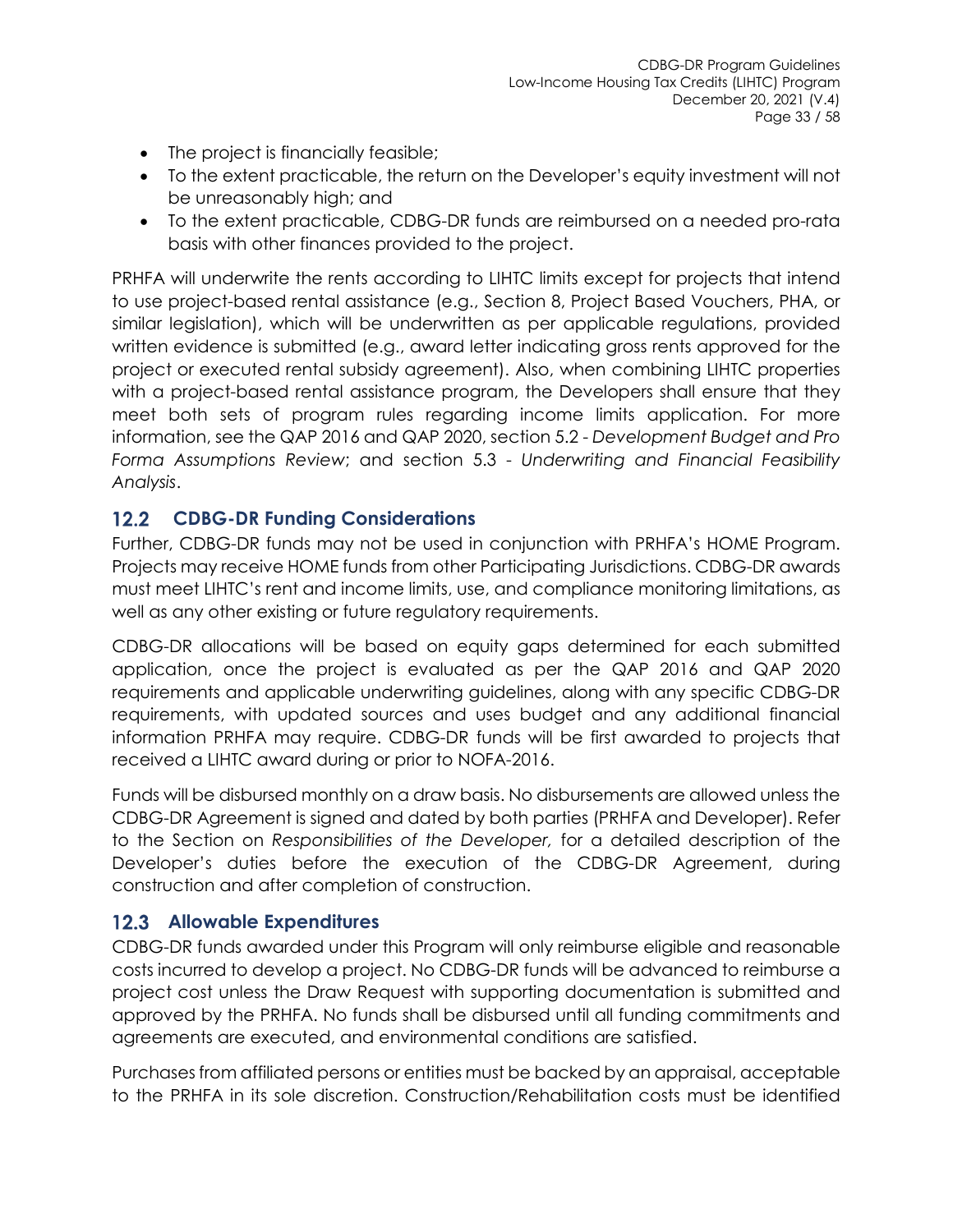and outlined in the payment and sources of the development budget. All costs must be reasonable, and documented as such.

Only costs identified in the CDBG-DR Agreement will be considered eligible for payment by this Program. All construction costs shall be considered to be cost reasonable.[36](#page-33-1) **Extended overhead costs required to complete the CDBG-DR proposal submission are not allowable costs.**

The development budget will identify the payment source of each line item. Developers must ensure that only CDBG-DR eligible costs are included in invoices submitted to the Program. Invoices will also be verified by the PRHFA personnel responsible for each project. CDBG-DR funds may be used for capital investment in eligible LIHTC projects. Capital investment are costs that are included in the eligible basis of a project under the IRC. 26 U.S.C. § 42 on Low-income housing credit.

Certain "soft" costs for construction such as surveys, site and utility plans, professional fees, and other pertinent costs will be considered at the discretion of PRHFA, if such costs are determined to be necessary and appropriate to achieve the national objective of the Program.

These Program Guidelines do not provide a complete or exhaustive list of costs. All costs are subject to review and approval of PRHFA and PRDOH; as such, any costs incurred prior to execution of the CDBG-DR Agreement are incurred at-risk.

### <span id="page-33-0"></span>12.4 Ineligible Uses of CDBG-DR Funds

CDBG-DR funds will not be disbursed for any costs enumerated at 24 C.F.R. §570.207, with the exception of those costs which are permitted under the State's waiver, which allows the use of CDBG-DR funds for new construction.

The following are ineligible uses of CDBG-DR funds under this Program:

- Entertainment, including amusement, recreation and social activities; food and alcohol associated with parties or socials, meals lodging, transportation, and gratuities associated with entertainment;
- Pre-award costs, including preparation of the Grant proposal;
- Donations and contributions, including cash, services or properties;
- Fundraising activities;
- Lobbying;
- Supplanting Federal and State funds;
- Operating costs associated with day-to-day functions of the organization not associated with the approved project;
- Support service-only activities;
- Overhead costs,
- Furniture and equipment;<sup>37</sup>

<span id="page-33-1"></span> <sup>36</sup> 83 FR 40314

<span id="page-33-2"></span><sup>37</sup> The costs of moveable equipment, furnishings, or machinery is not covered as an eligible activity under the category of Real Property Acquisition. See 24 C.F.R. §570.207 (b).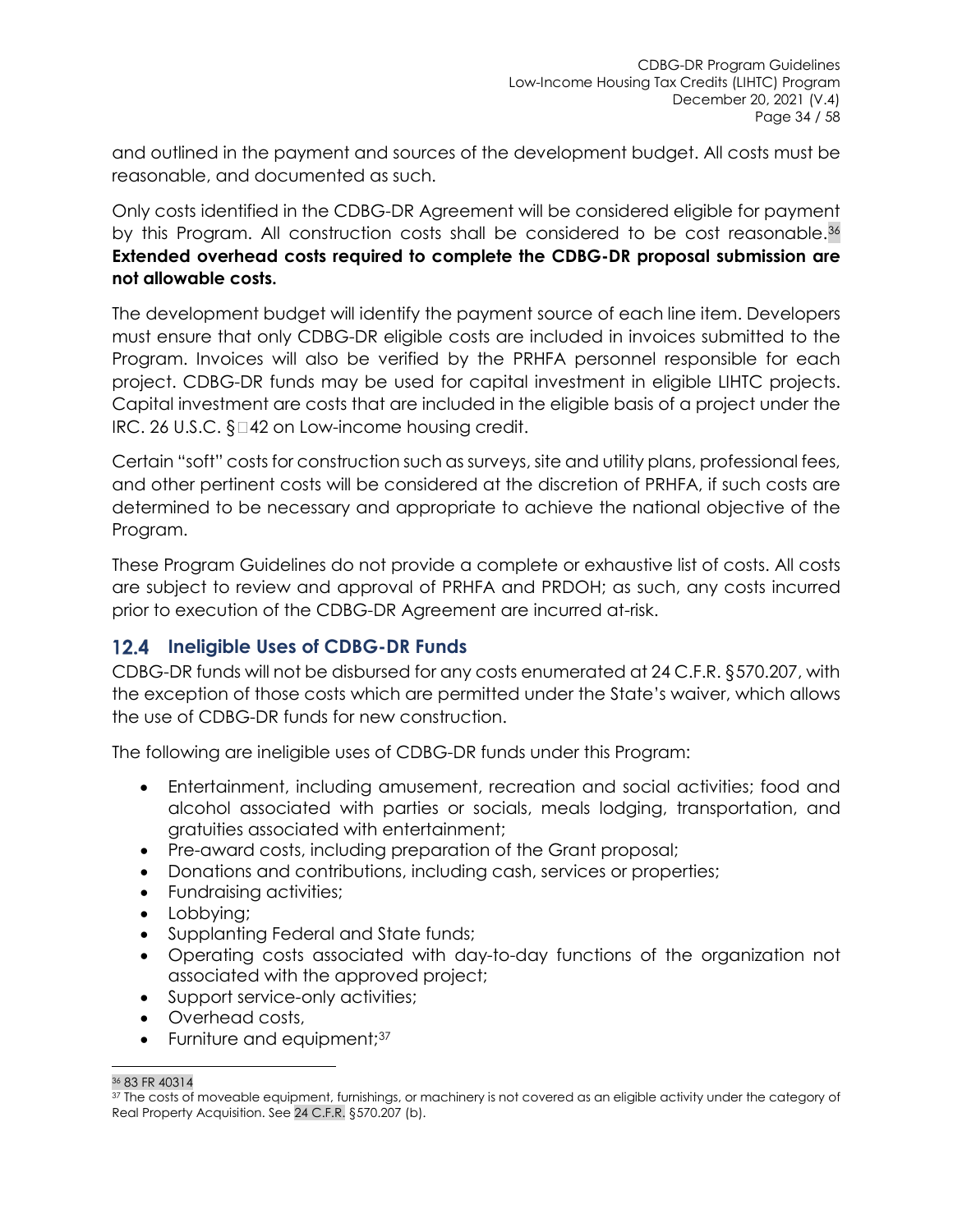- Project Reserves, including, operating reserves, rent-up reserves, insurance reserve, reserve for replacement, and escrow reserves;
- Contingency fees (construction);
- Commercial facilities:
- Rental assistance:
- Reimbursement of bond transaction fees;
- Reimbursement of construction interest on an interim or permanent construction loan; and
- Any other items unallowable under federal cost principals, as stated in 2 C.F.R. Part 200 and under the HCDA of 1974.

#### <span id="page-34-0"></span>**Additional Funding Requirements**

Accounting of disbursements and projects' expenditures will be ongoing to ascertain that funds are expended according to the terms of the CDBG-DR Agreements. This process will help identify those projects that do not comply with deadlines. PRHFA will track and report fund commitments and expenditures, and beneficiary information, when available, to PRDOH on a quarterly basis. This task will be a joint effort between the PRHFA Financing and Tax Credit Department and their Accounting/Pre-Audit Department.

Developers shall commit to the development funding plan<sup>[38](#page-34-1)</sup> (schedule of performance and development budget) outlined in their respective CDBG-DR Agreements, which must be acceptable to PRHFA, and acknowledge that:

- Development of the qualified rental property will be constructed and placed in service by the date stipulated in the LIHTC Carryover Allocation Agreement.
- Developers shall file a monthly report providing confirmation of progress toward meeting the established expenditure deadlines. The assigned PRHFA personnel will review the plan and enforce compliance.
- A Project that is not completed in accordance with the terms and conditions of the CDBG-DR Agreement can be considered terminated prior to completion, and all CDBG-DR funds will be recaptured.

If the Development is not completed on or before the Completion Date outlined in the CDBG-DR Agreement for any reason other than an act of God or *force majeure*, PRHFA shall be entitled to all rights and remedies as provided for in the CDBG-DR Agreement.

The CDBG-DR Agreement will set forth all CDBG-DR program and crosscutting federal grant requirements. These will be enforceable through the recordation of a restriction binding on all Developers and successors. In Puerto Rico, it is achieved with a public deed recorded at the appropriate Property Registry.

PRHFA reserves the right to exercise its prudent discretion when the circumstances so warrant it. PRHFA and PRDOH will recapture funds not expended within the terms

<span id="page-34-1"></span><sup>38</sup> The development funding plan refers to the development budget and schedule of performance for each project. It is incorporated as part of the CDBG-DR Agreement.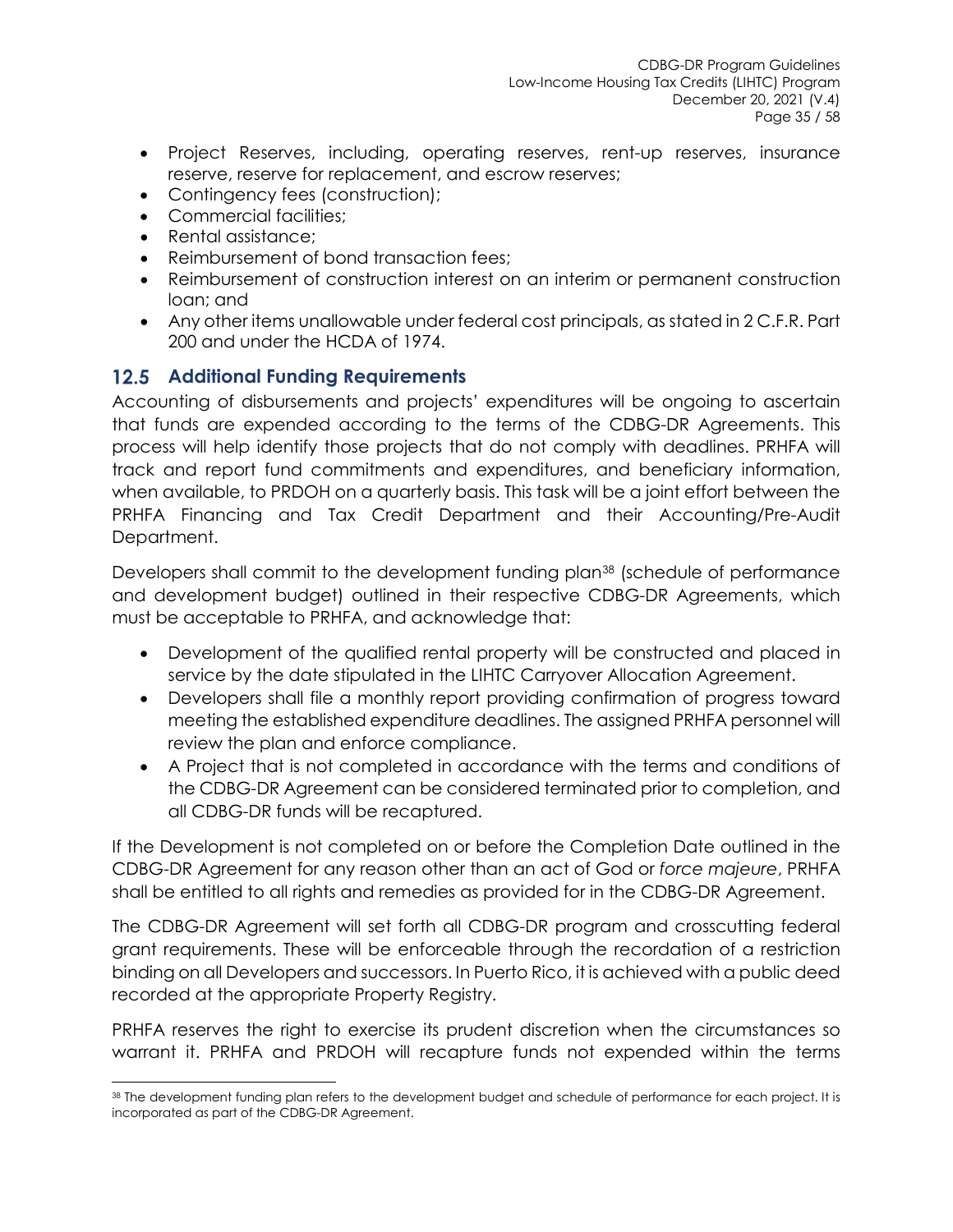stipulated in the CDBG-DR written agreements. Recaptured funds will be returned to the Program for future use.

### <span id="page-35-0"></span>**Change Order Requests**

Depending on each project's percentage of completion and an assessment of whether any project delays will affect meeting CDBG-DR deadlines, Developers may be responsible for any equity gap they may face. Changes in plans or specification after the CDBG-DR Agreement has been executed including any increase or decrease to the quantity of work to be performed or materials, equipment, or supplies to be furnished shall not be allowed without the express written permission of PRHFA.

Requests for change orders shall only be considered if the Developer demonstrates the change is necessary, reasonable, and cannot be funded through the Project's contingency budget or through funding sources other than CDBG-DR. Request for change order should not result in an increase of more than five percent (5%) of the approved budget in the executed CDBG-DR Agreement.

PRHFA will evaluate all requests for a change order to determine whether costs are necessary and reasonable for the timely completion of the Project or to protect the initial investment of CDBG-DR funds. Approval of change orders is subject to the discretion of the PRHFA, and availability of CDBG-DR funds. Change order requests for an increase in the value of the CDBG-DR Agreement in excess of five percent (5%) will only be considered if the Developers can demonstrate that the change order is required due to a substantial or unexpected change in Project circumstances beyond the control of the Developer. Requests for change orders in excess of five percent (5%) will be considered on a case-by-case basis.

Any work performed outside of the approved scope of work without prior authorization by means of a Change Order may not be reimbursable under the CDBG-DR Agreement. Developers shall be responsible for all costs incurred due to activities performed beyond the approved scope of work without prior authorization by a duly authorized change order.

### <span id="page-35-1"></span>12.7 Program Income

<span id="page-35-2"></span>Any and all collection of payments for CDBG-DR funds disbursed as loans shall be considered Program Income and maintained by PRHFA under the direction of PRDOH. These are to include loan payments – inclusive of principal and/or interest – from the Developer, as well as any loan or grant repayments as a result of program noncompliance. To the maximum extent feasible, Program Income shall be used or distributed before additional withdrawals from the U.S. Treasury are made[.39](#page-35-2) PRHFA will establish an independent, no-interest bearing account for Program Income received from the Program. Program Income activity shall be reported to PRDOH.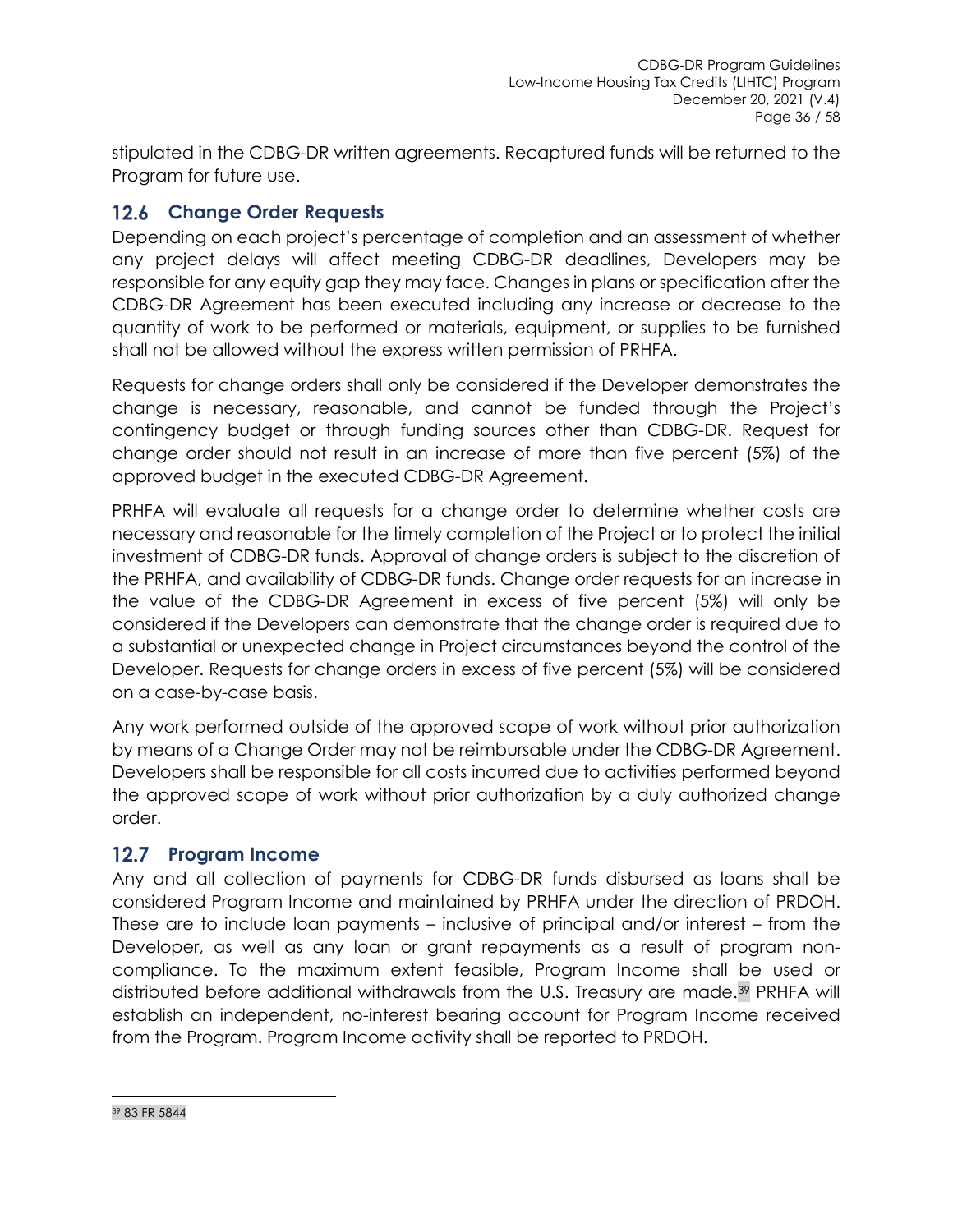Program Income does not include any operating income generated by the project after any loans funded through CDBG-DR funds are repaid, and the Project is occupied.

To facilitate compliance with 83 FR 5844, 5853, PRHFA shall include any program income generated and retained by the Program to allow PRDOH to report all program income to HUD through the DRGR Quarterly Performance Report (QPR).

# <span id="page-36-0"></span>**13 Responsibilities of the Developer**

### <span id="page-36-1"></span>**Before Execution of the CDBG-DR Agreement**

This section sets forth the responsibilities and obligations that the Developer must meet in order to enter into a binding CDBG-DR Agreement with PRHFA.

All existing LIHTC projects under this Program will be required to submit a new proposal as part of the CDBG-DR Agreement. This proposal shall include, but is not limited to, a revised development funding plan accounting for the costs and timeline of implementing the CDBG-DR requirements, an updated design and plan specifications, updated threshold review documentation (i.e. Designer's Preliminary Opinion Letter, Valid Construction Permit, etc.), and other documentation as requested by PRHFA.

The following documentation must be received and accepted by PRHFA prior to the execution of the CDBG-DR Agreement:

- A written report by PRHFA that includes:
	- o Blueprints that have been received and those that have been approved by all pertinent Governmental Authorities;
	- o New construction and/or rehabilitation, as shown by the Blueprints, will comply with all applicable zoning and construction laws, ordinances, and regulations;
	- o Construction Contract that satisfactorily provides for the construction of the new construction and/or rehabilitation;
	- o Roads and utilities necessary for the full utilization of the new construction and/or rehabilitation for its intended purpose have been completed or are contemplated or the presently installed and proposed roads and utilities are sufficient for the full utilization of the new construction and/or rehabilitation for its intended purpose; and
	- o Construction of the new construction and/or rehabilitation theretofore performed, if any, was performed in accordance with the Plans and will be finished along with all necessary roads and utilities on or before the Construction Completion Date.
- Current Financial Statements of the Authorized Representative of the Developer, and/or Owner, and any other financial documents and/or data deemed reasonably required by PRHFA.
- Evidence of payment and performance bonds, and labor and materials payment bonds, each for penal sums equal to the amount of the Construction Contract, and a Wage Payment Bond for twenty percent (20%) of such amount, or as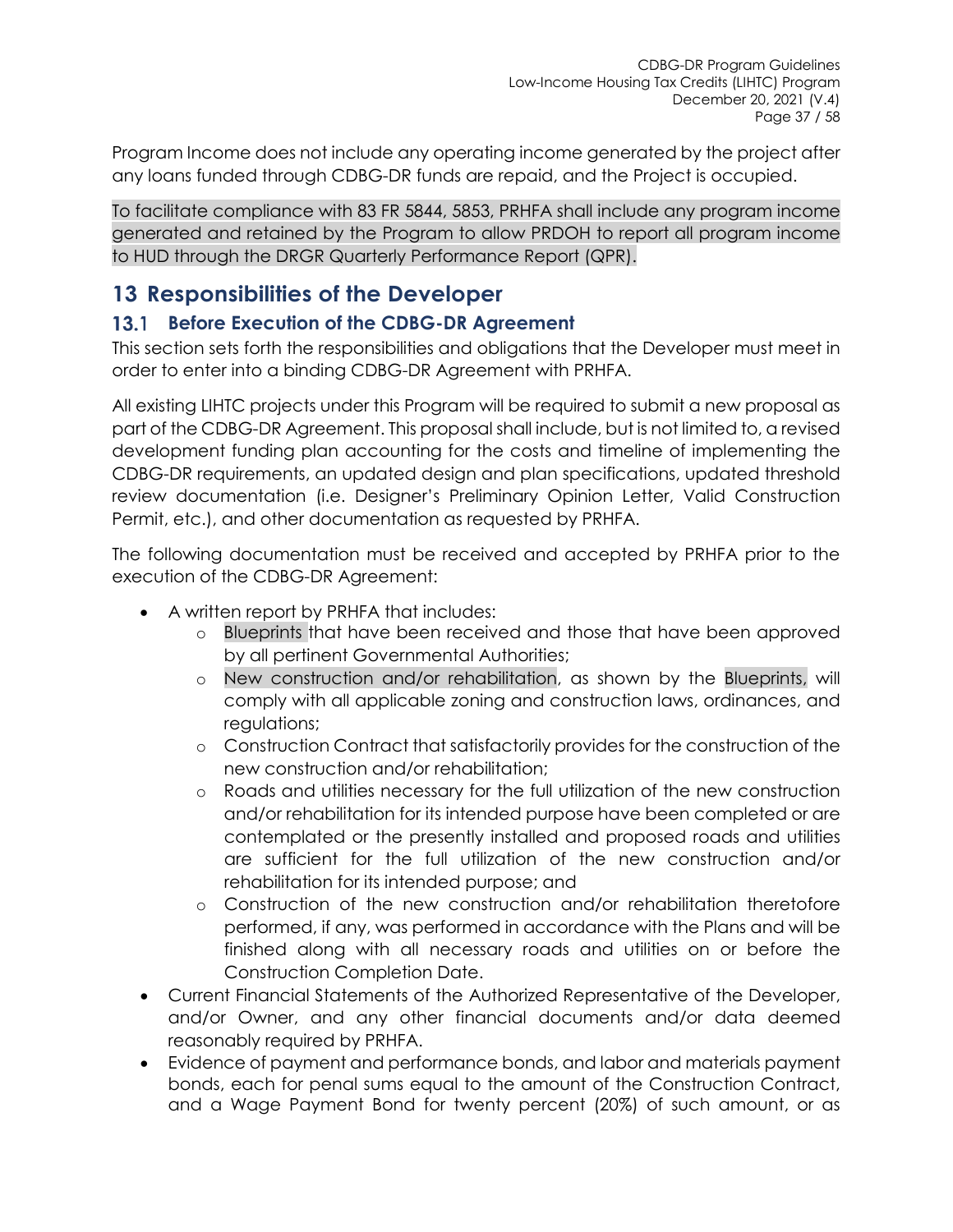otherwise provided by law, each naming PRHFA and PRDOH as co-obliges, with a company having a rating of "A", or better and a financial size of "V", or better with Best's Rating Service and acceptable to PRHFA, the Workman's Compensation Fund, and other insurance policies (alongside evidence of the payment of premiums) required hereunder and/or under any other Loan Document, and all documents related to construction, including without limitation, the Construction Contract, and agreements with and from the Contractor and Developer's Architect.

- Copy of the Construction Contract and a copy of the Developer's Agreement with the Developer's Architect certified by the Developer.<sup>[40](#page-37-0)</sup>
- The Project Cost Statement.
- A copy of the public instrument (deed, lease agreement, sales contract, option agreement, among others) relating to the Developer's acquisition of the Developer's interest in the premises and all documents related therewith.
- The Developer must provide evidence that they have met all conditions defined in its LIHTC-Operating Agreement as of the date of the Initial Advance with respect to ensuring that the Capital Contributions have been complied with to the extent possible.
- Environmental Review. Refer to Environmental Review Section of these Guidelines. This includes the Approved RROF and FONSI, if applicable.
- Copies of any inspection and/or test records and reports made by or for the Developer's Architects.
- A construction schedule for the new construction and/or rehabilitation.
- A progress schedule showing the interval of time over which each item of Direct Cost and Indirect Cost is projected to be incurred and paid, as well as a breakdown of all Direct Costs to be incurred for the construction of the new construction and/or rehabilitation; and
- Evidence of compliance with CDBG-DR funding requirements, including but not limited to, adherence to, at least, one Green Building Standard, compliance with VCA standards, and the inclusion of Broadband Infrastructure requirements.

The following items must be received and reviewed by PRHFA's Legal Counsel prior to the execution of the CDBG-DR Agreement:

- The Loan Documents and any other document reasonably required by PRHFA;
- Evidence of paid Title Insurance policy;<sup>[41](#page-37-1)</sup>
- Evidence that all taxes and other levies imposed upon the Premises or on the Developer's Interest in the Premises and/or new construction and/or rehabilitation are fully paid and current;
- Copies of all applicable authorizations as determined by PRHFA or PRHFA's Counsel (on behalf of PRHFA):

<span id="page-37-1"></span><span id="page-37-0"></span><sup>40</sup> The terms and conditions of such agreements must be acceptable to PRHFA.<br>41 The paid title insurance policy must be equal to the mortgage and issued by the Title Insurer. The Title Insurer shall insure the mortgage to be valid first lien on the Mortgaged Property free and clear of all defects, liens, claims, and encumbrances, and shall contain reference to a survey.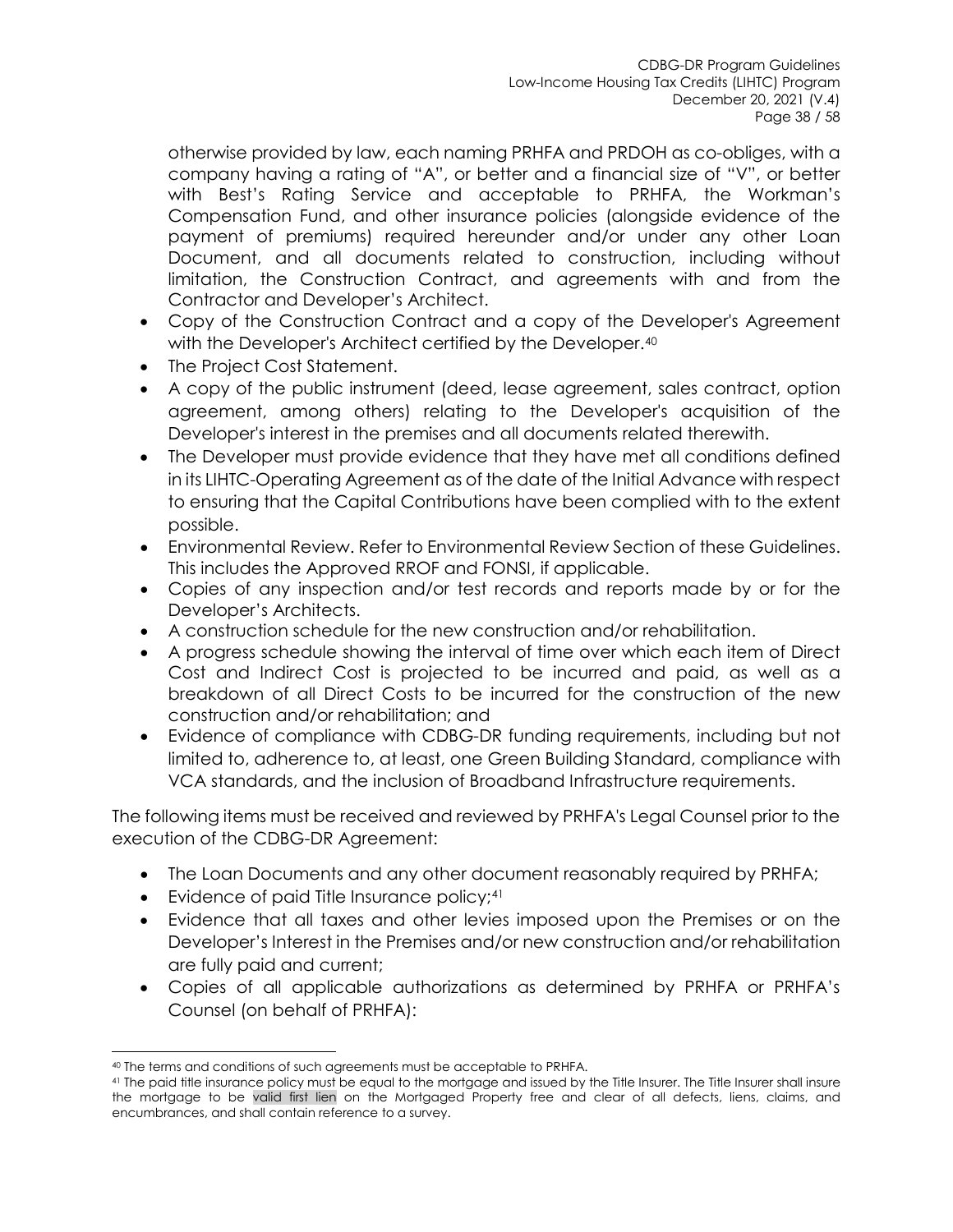- o Plot plan and subdivision approvals;
- o Zoning variances;
- o Sewer, building, flood, and all permits required for construction, use, occupancy, and operation of Premises;
- Agreements from Developer's Architects and the Contractors, including but not limited to, design agreement(s), construction contract agreement(s);
- A survey of the Premises, certified by a duly licensed professional engineer (PE) to practice the civil engineering or surveyor, acceptable to PRHFA and the Title Insurer showing:
	- o The location of the perimeter of the Premises by courses and distances;
	- o All easements, rights-of-way, and utility lines referred to in the title policy required by the agreement or which actually service or cross the Premises;
	- o The lines of the streets abutting the Premises and the width thereof, and any established building lines;
	- o Encroachments and the extent thereof upon the Premises;
	- o The new construction and/or rehabilitation to the extent constructed, and the relationship of the new construction and/or rehabilitation by distance to the perimeter of the Premises, established building lines and street lines; and
	- o If the Premises are described as being on a filed map, a legend relating the survey to said map;
- Copy of the Developer Operating Agreement, as amended, and a copy of the organization documents of the Managing Member of the Developer, and the appropriate legal authorizations of Developer issued by agencies of the Government of Puerto Rico and/or the state of incorporation (to the extent required); and
- An opinion of Developer's legal counsel that encompasses, among other matters, the organization and existence of the Developer, the power of the Developer to enter into the Loan Documents and to perform all transactions contemplated by the agreements referred to therein, and the due execution, validity and enforceability of the Loan Documents, Note(s), Security Agreement, and all other documents and instruments pertaining to the Loan.

It is the Developer's responsibility to ensure that the applicable Building Code(s) are applied, and permits obtained. See [www.jp.pr.gov](http://www.jp.pr.gov/) for more information.

For a complete list of required documents, please refer to the PRHFA Closing Checklist.

### <span id="page-38-0"></span>**Prerequisites for Initial Disbursement**

Upon signature of the CDBG-DR Agreement, the Developer shall provide proof of payment of performance bonds, labor bonds, and materials payment bonds before the initial disbursement.

Prior to the initial CDBG-DR disbursement, the Developer shall furnish proof of compliance with and fulfillment of all CDBG-DR requirements.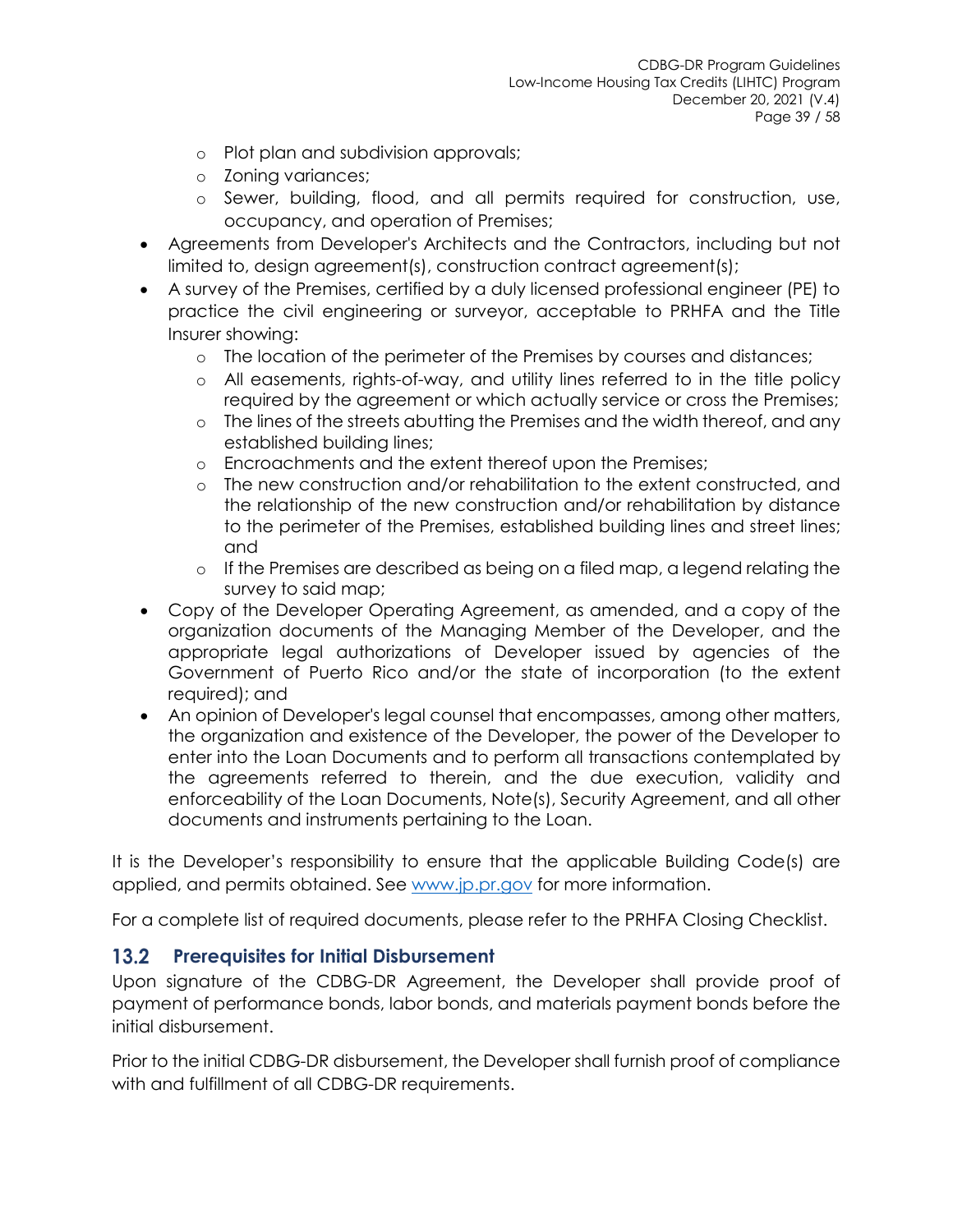#### <span id="page-39-0"></span>**During Construction**  $13.3$

The Developer must begin construction no later than **forty-five** (**45**) **days** from signing the CDBG-DR Agreement with PRHFA. In the case of delays caused by events beyond the Developer's control, construction can begin within **sixty** (**60**) **days**. Further delays beyond the aforementioned time requirements will be handled on a case-by-case basis.

#### <span id="page-39-1"></span>13.4 **Monitor Construction Progress**

Throughout the duration of the construction, the Developer shall comply with all restrictions, covenants, and easements affecting the Premises, the Developer's Interest in the Premises, or the new construction and/or rehabilitation, and ensure the satisfaction of all material conditions of the agreement.

In order to monitor construction progress, PRHFA and its representatives shall be granted access during normal business hours, and be allowed to enter the construction site to perform the following activities, as deemed necessary:

- Inspect new construction and/or rehabilitation and all materials to be used in the construction;
- Examine all available detailed Blueprints;
- Compliance with all applicable cross-cutting regulations and program guidelines; and
- Any other activities PRHFA deems necessary to the success of the Project.

Until the Date of Conversion to permanent financing, the Developer shall submit monthly reports to PRHFA indicating the state of completion of the new construction and/or rehabilitation compared to estimates, and such other information as PRHFA may reasonably request. The reports shall be delivered to PRHFA in an acceptable form and substance.

### <span id="page-39-2"></span>**Contractor Management**

The Developer should include the following provisions as part of the Construction Contract with the Contractor:

- The Contractor will deliver copies of all major subcontracts, Change Orders, and any other contract, purchase order, or subcontract covering labor, materials, equipment, or furnishings to or for the new construction and/or rehabilitation to PRHFA;
- The names of all persons with whom the Contractor contracts for the construction of the new construction and/or rehabilitation or the furnishings of labor or materials.

Further, the Developer shall acknowledge that ten percent (10%) from each construction payment will be withheld and that said retainage will be paid subject to the terms of the CDBG-DR Agreement, the Bonds, and the Construction Contract. All such subcontractors to be utilized by the Contractor in the development and construction of the new construction and/or rehabilitation shall be reasonably acceptable to PRHFA.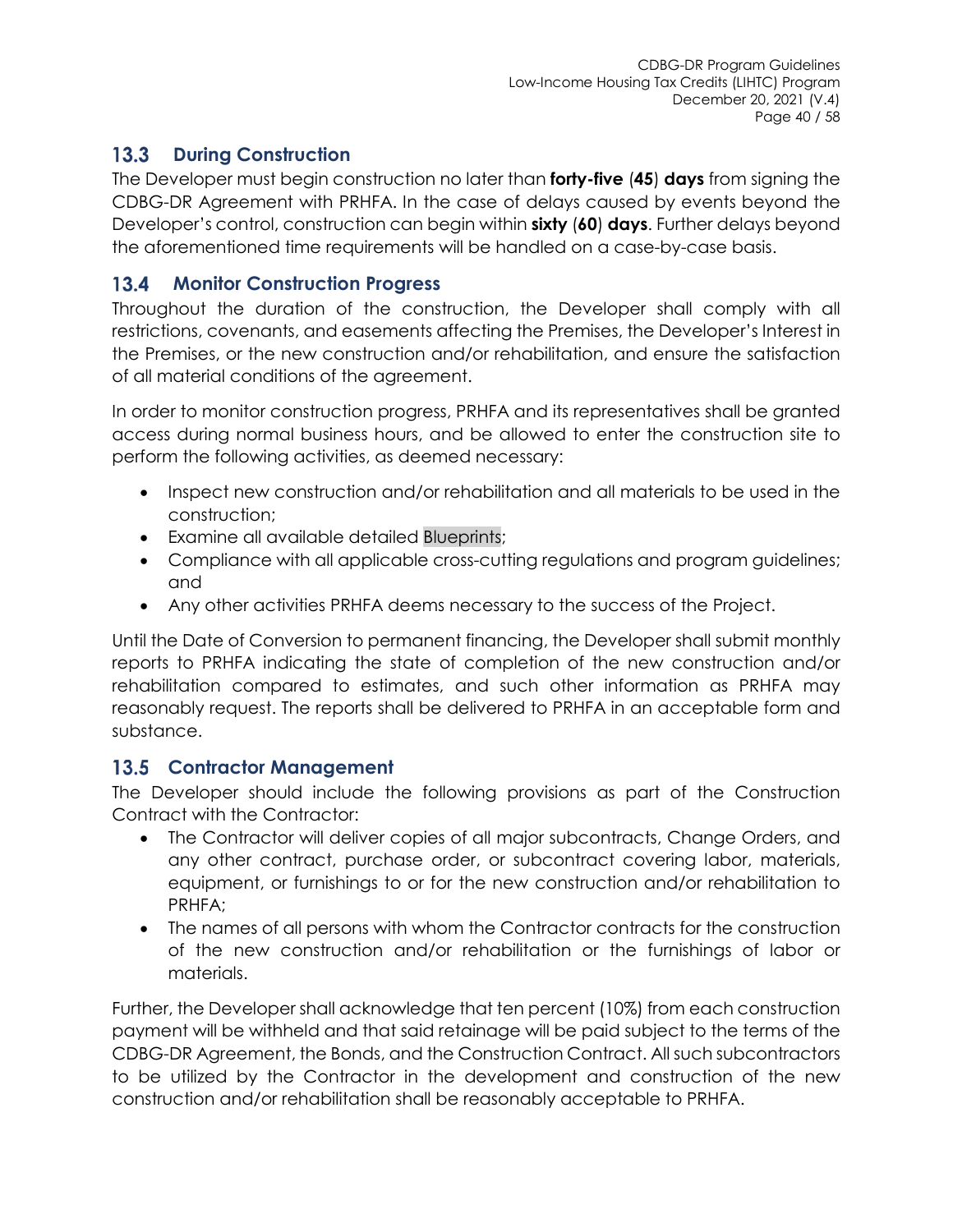### <span id="page-40-0"></span>**13.6 Regulatory Compliance**

Upon demand of PRHFA or its representatives, the Developer shall be required to correct any defects (including structural) in the new construction and/or rehabilitation or any departures from the Blueprints not approved by PRHFA.

If the Developer fails to comply with federal statutes, regulations or the terms and conditions of the CDBG-DR Agreement, PRHFA may take one or more of the following actions:

- Take remedies such as temporarily withholding cash payments pending correction of the deficiency by the Developer;
- Disallow all or part of the cost of the activity or action not in compliance;
- Initiate suspension or debarment proceedings as authorized under 2 C.F.R. Part 180 - OMB Guidelines to Agencies on Government-wide Debarment and Suspension (Nonprocurement);
- Withhold further Federal awards for the project or program; or
- Entitled to take any remedies deemed necessary and that may be legally available.

The Contractor shall cooperate and deliver data or documents in connection with the new construction and/or rehabilitation to PRHFA as requested. PRHFA reserves the right to request copies of all contracts, bills of sale, statements, receipted vouchers, or agreements in the following cases:

- Developer claims title to any materials, fixtures, or articles incorporated in the new construction and/or rehabilitation; or
- Subject to the lien of the Mortgage; or
- Incurred costs which are entitled to CDBG-DR funds.

#### <span id="page-40-1"></span>**Financial Management**

The Developer is responsible for paying all Direct Costs, Indirect Costs, and expenses for completion of the new construction and/or rehabilitation and satisfying all of the conditions outlined in the CDBG-DR Agreement, including but not limited to:

- All document and stamp taxes, recording and filing expenses and fees, in connection with the transactions contemplated hereby;
- All taxes, insurance premiums, liens, security interests, or other claims or charges against the Premises, Developer's Interest in the Premises, or new construction and/or rehabilitation; and
- All costs of completion of the work to be performed by Developer in space to be occupied in the new construction and/or rehabilitation (including public space outside the property boundaries) to permit the lawful occupancy thereof for the purposes contemplated in the Operating Agreement.

The Developer shall maintain a standard and modern system of accounting of its dealings and business affairs, in accordance with generally accepted accounting principles, and allow PRHFA or any of its agents or representatives to have access to and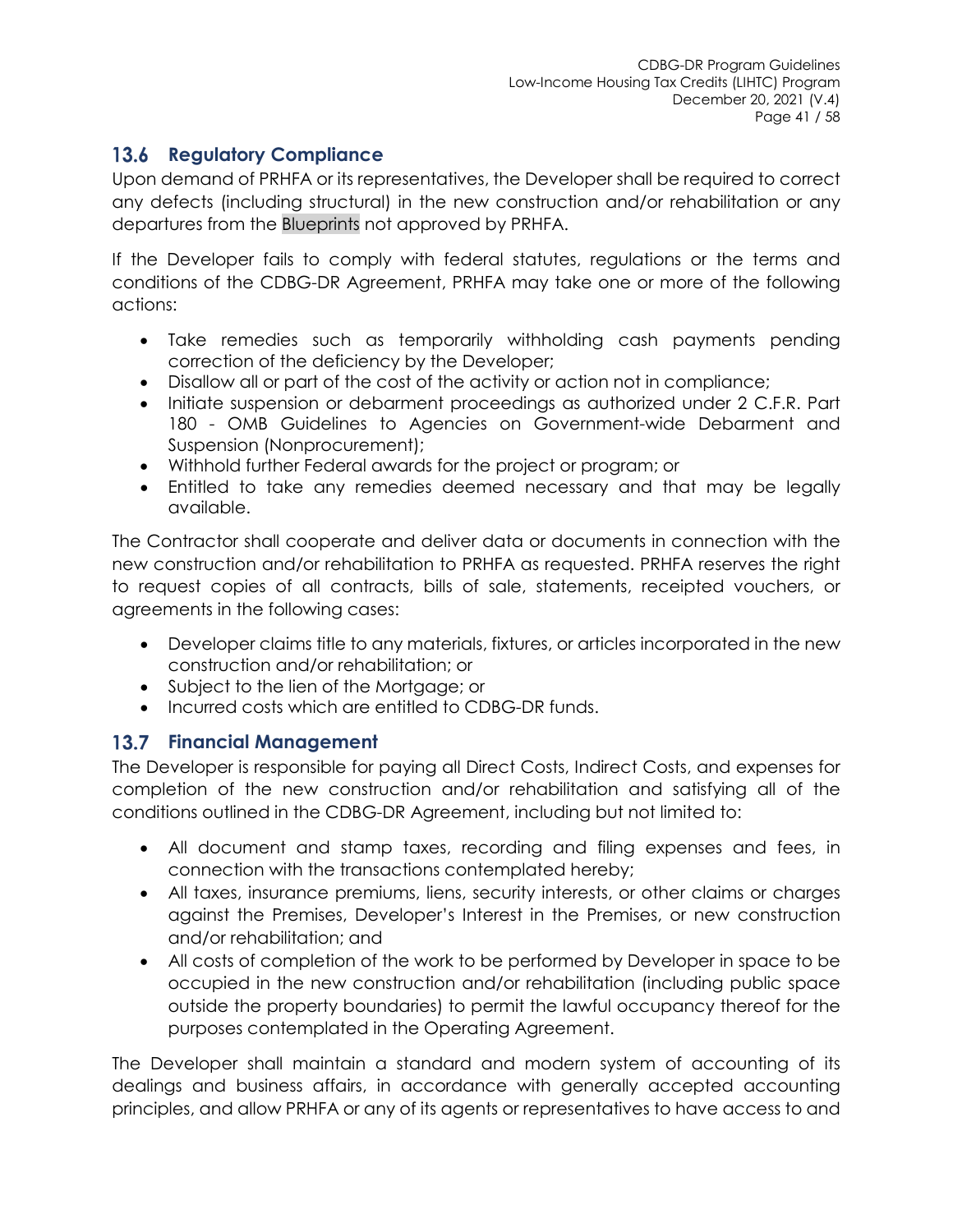to examine its books and records at any time or times hereafter during business hours and copy from any and all of said books and records; have its books to be audited annually by a reputable accounting firm licensed in Puerto Rico.

The Developer shall pay and discharge all taxes, assessments, and governmental charges and levies imposed upon it or upon its income or profits, or upon any property belonging to it, on or prior to the date in which penalties attached thereto, provided that Developer shall not be required to pay any such tax, assessment, charge, levy or claim, the payment of which is being contested in good faith, by the proper proceeding and such non-payment will not create a lien on the Premises, on Developer's Interest in the Premises, or the new construction and/or rehabilitation.

The Developer shall, within **one hundred twenty** (**120**) **days** after the end of its fiscal year, provide PRHFA with its audited Financial Statements without any qualification or exception reasonably deemed material by PRHFA. In addition, the Developer may be required to provide an unaudited Financial Statement signed by its Managing Member (no more than once monthly).

Pursuant to the above section, the Developer shall maintain the Premises, Developer's Interest in the Premises, and the new construction and/or rehabilitation free and clear of any and all liens, charges, claims, defects, and encumbrances except the Mortgage, PRHFA's restrictive covenants, and such others as have been previously approved in writing by PRHFA.

Upon request of PRHFA, the Developer may need to execute, deliver, obtain, and furnish, at their own expense, such documents as may be necessary to:

- Perfect and maintain the Mortgage and the pledge and security interest hereunder and the other Loan Documents; and
- Fully consummate the transactions contemplated under the CDBG-DR Agreement and maintain the principal amount of the Mortgage and the additional credits thereunder in amounts, which in the sole, but reasonable, discretion of PRHFA, will fully secure the payment and performance of all indebtedness, liabilities, and obligations under the Agreement and other Loan Document.

### <span id="page-41-0"></span>**Legal Considerations**

The Developer shall promptly notify PRHFA of any claim, suit, proceeding, or matter brought against, or made known to the Developer, which if adversely determined or otherwise would have a material adverse effect upon the Premises, Developer's Interest in the Premises, the new construction and/or rehabilitation, or financial condition or business affairs of Developer.

The Developer shall indemnify, defend and hold PRHFA and PRDOH officials harmless from all losses, liabilities, costs, expenses (including reasonable attorneys' fees) that PRHFA and PRDOH may suffer as a result of any claims or suits brought by any broker, finder,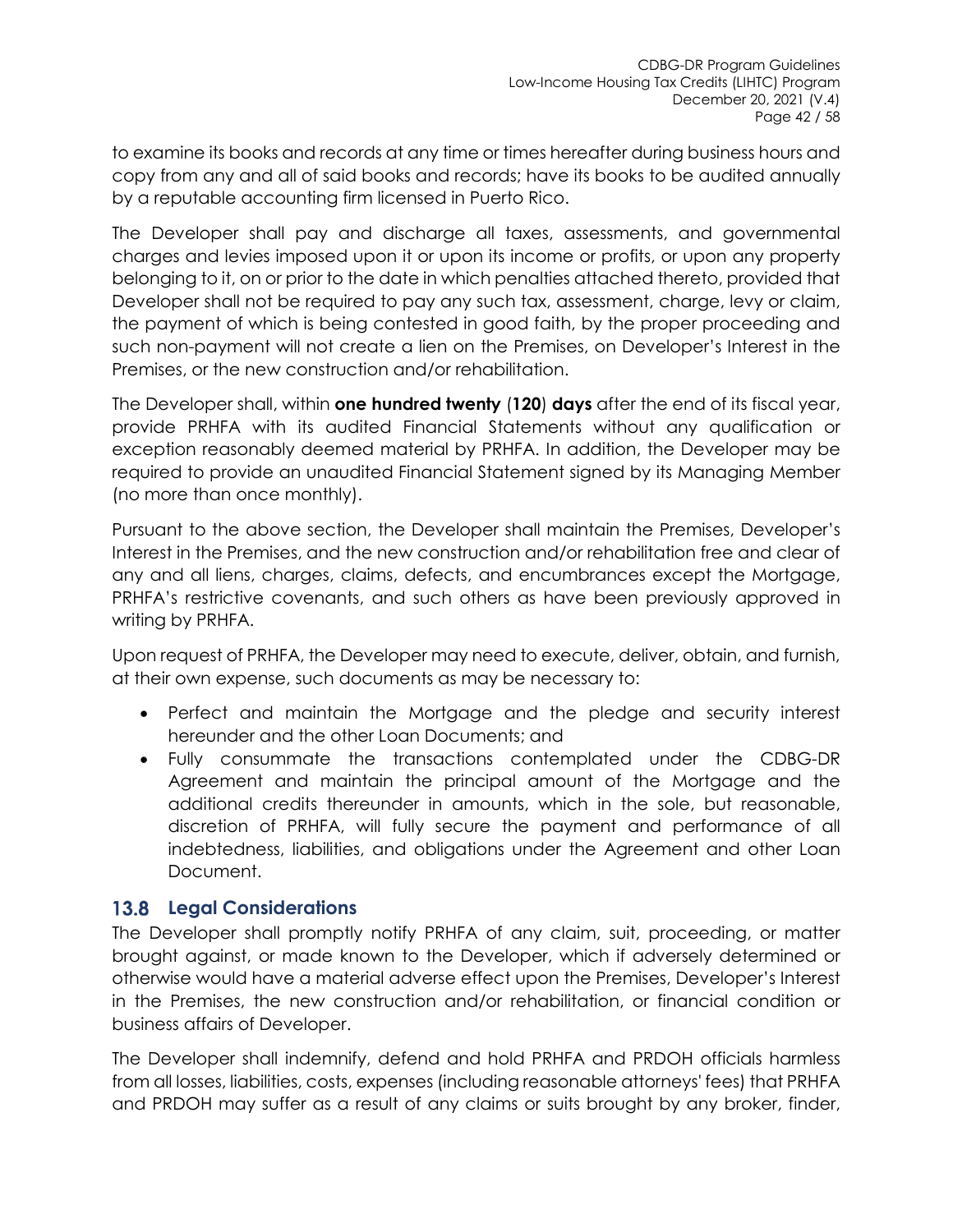agent or similar entity claiming through or as a result of dealings with Developer relative to the acquisition of Developer's Interest in the Premises or in connection with the execution hereof or the consummation of the transactions contemplated hereby and Developer's obligations herein shall survive the expiration or termination of the Agreement and the payment of the Loan.

### <span id="page-42-0"></span>**13.9 Substantial Completion**

The Developer shall pay the amounts retained or held back from the Contractor in accordance with the terms of the Construction Agreement and the Bonds. In order to release the funds, the following is required:

- Receipt of the Use Permit ("Permiso de Uso") for the new construction and/or rehabilitation and the release from the bonding company that issued the Bonds.
- Written recommendation from PRHFA confirming that:
	- o Construction of the new construction and/or rehabilitation has been completed;
	- o All necessary utilities and roads have been finished and made available for use;
	- o Receipt of satisfactory evidence of the approval and issuance of permits by all Governmental Authorities of the new construction and/or rehabilitation in their entirety for permanent occupancy; and of the contemplated uses thereof, to the extent any such approval is a condition of the lawful use and occupancy thereof.
- If requested by PRHFA, a current final "as built" or "completion" survey of the Premises, certified to PRHFA and the Title Insurer, showing the completed new construction and/or rehabilitation.
- Architect's certificate, confirming that the new construction and/or rehabilitation has been completed substantially in accordance with the Blueprints and acknowledging payment in full for the Architect's services.
- Developer's certificate, accepting the new construction and/or rehabilitation as completed.
- Final releases of payment from all persons who supplied material services, labor or materials for the new construction and/or rehabilitation and certificates from the Contractor and the sub-contractors acknowledging such payments, including an affidavit; and
- Such other evidence or documents as PRHFA may deem reasonably necessary.

### <span id="page-42-1"></span>**13.10 Rent Up Phase**

Each project is required to achieve its Placed-in-Service by the 31st of December of the second year after signing the LIHTC Carryover Allocation Agreement; if not the Developer may lose the LIHTCs.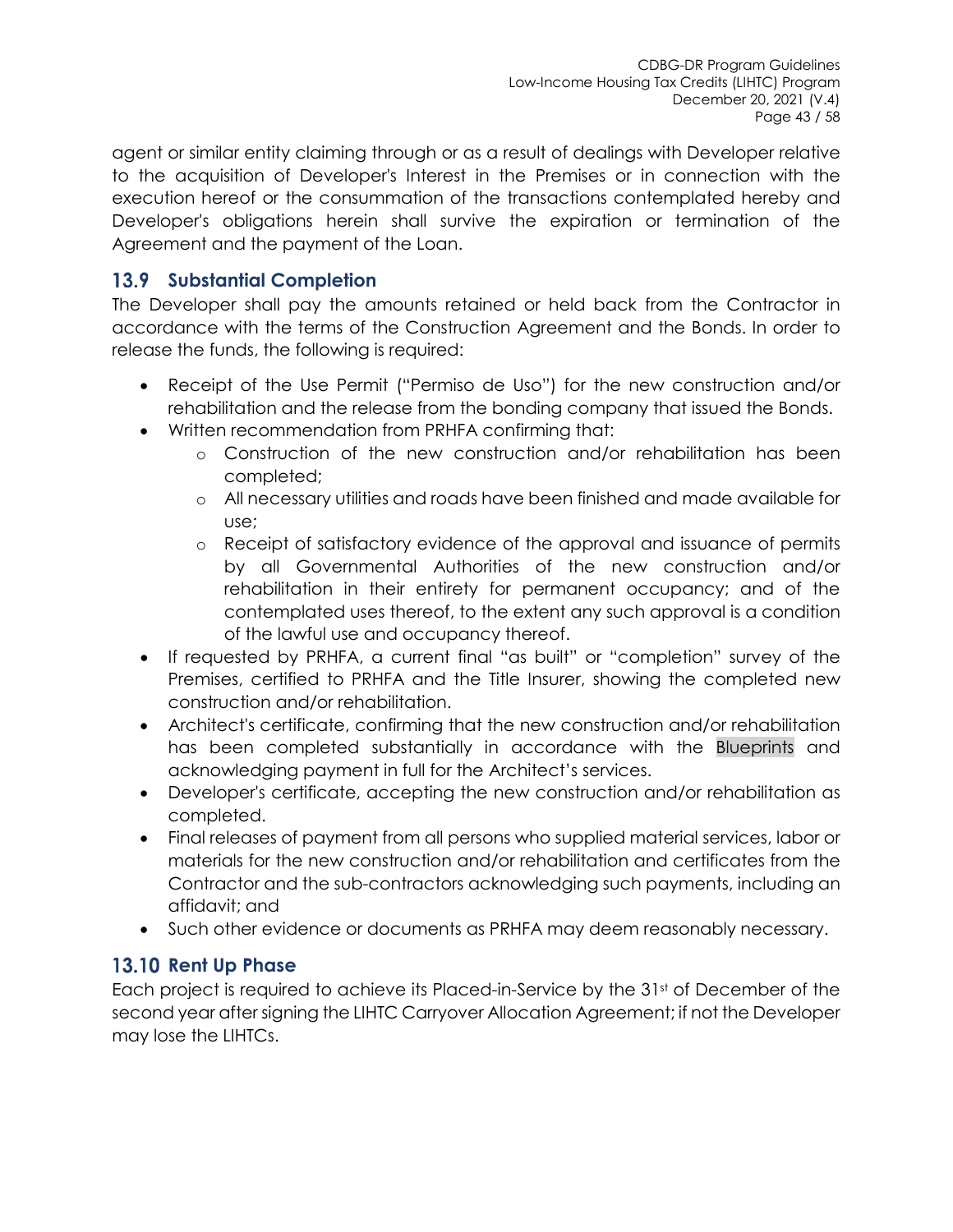After Placed-in-Service is reached, the Developer has **one** (**1**) **year** to certify full occupancy of the project, if not the LIHTC will be prorated by the number of occupied units and the portion of vacant units may result in lost LIHTCs.

Once approval has been given that the project is ready for occupancy, the Rent Up/Lease Up phase of the project is initiated. In this phase, the Management Agent is responsible for facilitating the leasing process and ensuring that households in LIHTC units meet the income eligibility requirements. In order to ensure eligibility, the Management Agent shall verify all income, household characteristics, and any circumstances that may affect income eligibility and compliance with LIHTC requirements prior to signing a lease agreement.

In order to facilitate this process, other activities may include advertising, maintaining a model unit, providing on-site office space for the Management Agent and staff, and any other activities to rent the property. Projects are considered complete only after all units are one hundred percent (100%) construction complete and Use Permit ("Permiso de Uso") have been issued.

# <span id="page-43-0"></span>**14 Affirmative Marketing and Fair Housing**

The PRHFA and PRDOH shall ensure that no person shall on the ground of race, color, national origin, religion, sex, sexual orientation, age, familial status, or disability be excluded from participation in, be denied the benefits of, or be subjected to discrimination by the CDBG-DR Program.[42](#page-43-1) The PRHFA, as the designated Subrecipient, holds the main responsibility for the implementation of the Outreach Plan including the following activities:

- 1. Implementation and maintenance of the Outreach Plan;
- 2. Timely formulation and dissemination of communications;
- 3. Identify and address key communication issues that may arise;
- 4. Work closely with PRDOH to ensure that target audience receives adequate information;
- 5. Proposing modifications to reflect changing environments based on the Program's needs.

Activities include, but are not limited to:

- o Publish programmatic information as necessary (e.g. Program Guidelines, training material, outreach material, etc.);
- o Provide PRDOH with required documentation and information as specified in 83 FR 5844 for posting on PRDOH CDBG-DR website<https://www.cdbg-dr.pr.gov/en/> (English) and https:/[/www.cdbg-dr.pr.gov](http://www.cdbg-dr.pr.gov/) (Spanish).
- o Supply non-essential information (when requested) such as bulletins, newsletters, or marketing materials for publication on PRDOH CDBG-DR website, and

<span id="page-43-1"></span> <sup>42</sup> 24 C.F.R. Part 6; See also Basically CDBG (November 2007) 19-9 HUD, Office of Block Grant Assistance. <https://www.hud.gov/sites/documents/CDBGCHAPTER19.PDF>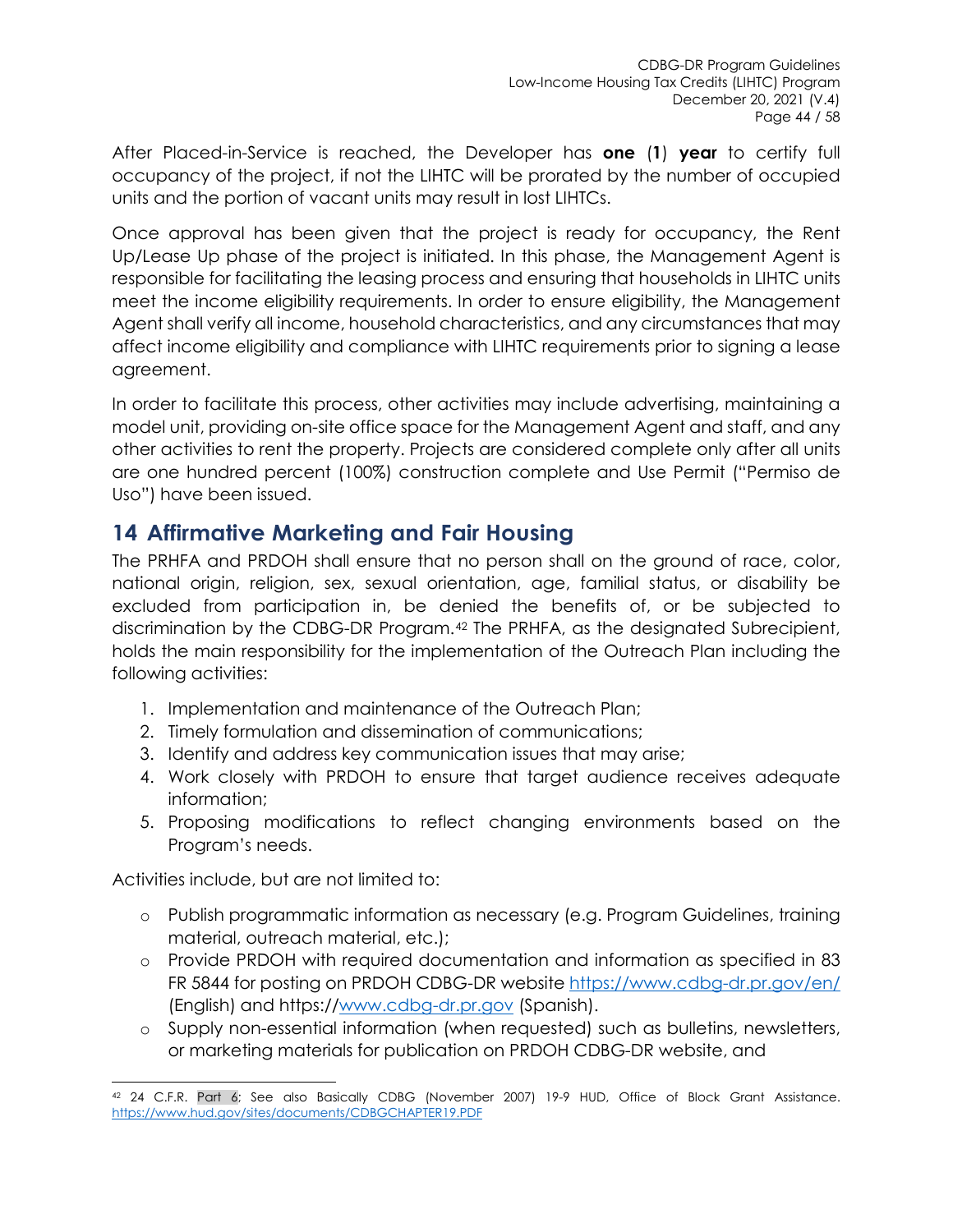o Engage Program stakeholders in the Program design and the execution of the Program (e.g. Developers, General Contractors, Consultants, etc.).

The PRDOH will be responsible for providing oversight, guidance, and support to PRHFA in the execution of the Outreach Plan.

PRDOH and PRHFA, as the subrecipient responsible for the administration of the CDBG-DR Gap to LIHTC Program, will take measures to affirmatively market and ensure accessibility to the CDBG-DR Gap to LIHTC Program, as follows:

- 1. PRHFA and PRDOH will identify the groups it seeks to benefit with the Program, assess which groups and/or protected classes are historically underserved and are least likely to apply to the Program, and will employ affirmative marketing strategies to encourage Program participation from these groups.
- 2. PRHFA and PRDOH will retain documentation of all marketing measures used, including copies of all advertisements and announcements that will be available for public viewing upon request.
- 3. PRHFA and PRDOH will provide reasonable accommodations as needed to make the Program accessible to people with disabilities, will hold informational meetings and in-person application intake in building or areas that are ADA compliant, and provide appropriate assistance to those who are hearing or visually impaired when requested.
- 4. PRHFA will use the Fair Housing logo in advertising, post Fair Housing posters and related information, and, in general, inform the public of its rights and obligations under Fair Housing regulations.
- 5. PRHFA and PRDOH will monitor Program participation to assess how marketing strategies are working and ensure that protected classes of people are not being intentionally or unintentionally discriminated against.

The CDBG-DR Gap to LIHTC Program information is available in English and Spanish at <https://www.cdbg-dr.pr.gov/en/lihtc/> and [https://www.cdbg-dr.pr.gov/lihtc/.](https://www.cdbg-dr.pr.gov/lihtc/) The information will be published in common languages predominately used in the service areas.

In addition to marketing through widely available media outlets, PRHFA and PRDOH will take the additional following measures:

- PRHFA will advertise with media outlets which provide unique access for persons who are considered members of the protected classes under the Fair Housing Act.
- Applications will be accepted digitally, to make the Program accessible.
- Language interpretation services will be provided upon request.

# <span id="page-44-0"></span>**15 Uniform Relocation Act**

As a HUD-assisted Program, and in accordance with the Uniform Relocation Assistance and Real Property Acquisition Policies Act of 1970, as amended (**URA**), 42 U.S.C. § 4601 *et seq*., the government wide implementing regulations found at 49 C.F.R. Part 24; and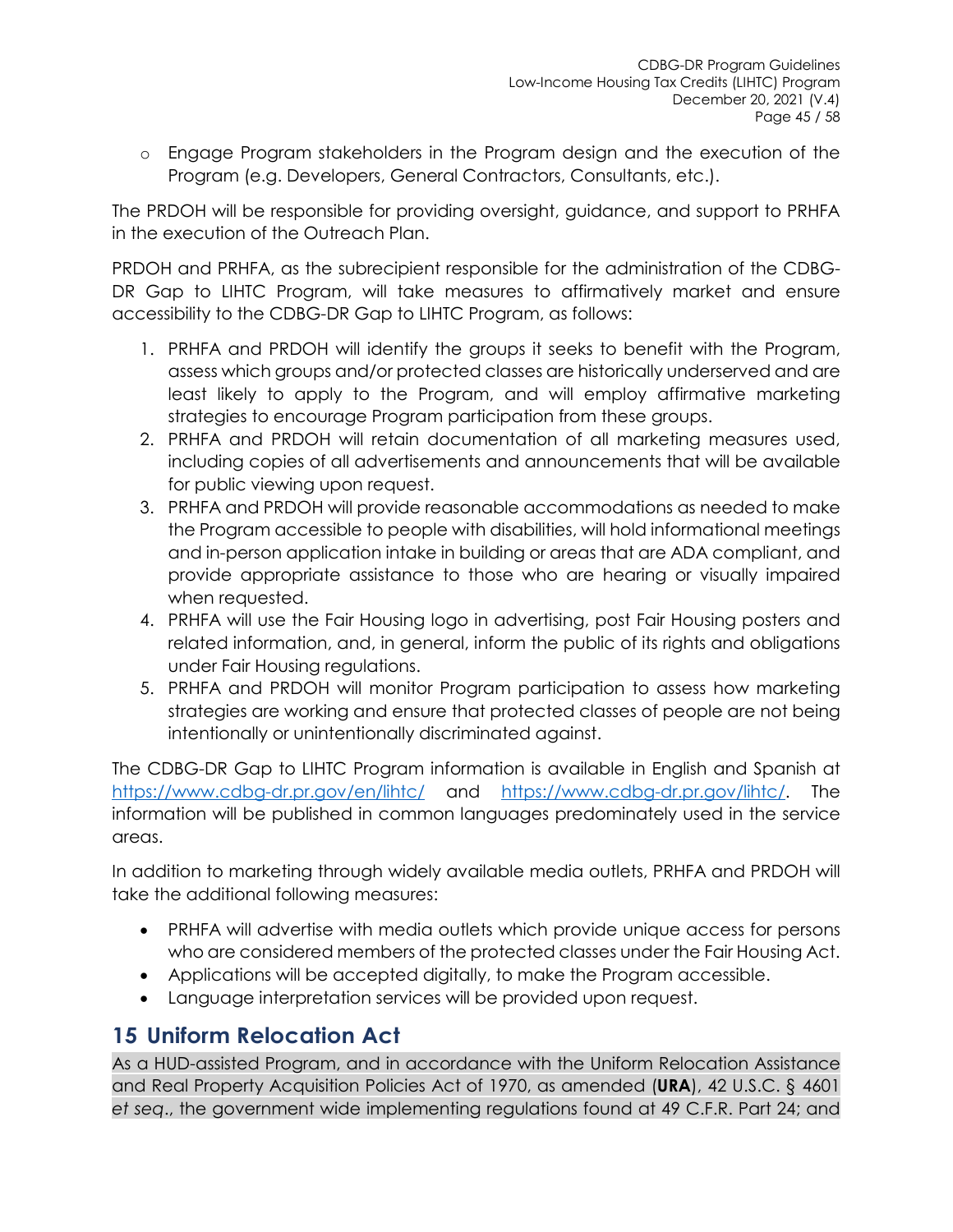Section 104(d) of the HCDA, except where waivers or alternative requirements have been provided by HUD, 24 C.F.R. § 42, Subpart C, all programs in the PRDOH CBDG-DR portfolio are subject to URA regulations. The primary purpose of these laws and regulations is to provide uniform, fair, and equitable treatment for individuals whose real property is acquired or who are displaced in connection with federally funded projects.

All programs in the PRDOH CDBG-DR Portfolio, including this Program, are subject to URA regulations. Therefore, any project which will result in temporary relocation or displacement of any form, is required to submit a URA Plan and any applicable URA Notices as part of the CDBG-DR Application. All URA Plans must be approved by HUD prior to execution of the CDBG-DR Agreement. PRHFA shall review and approve URA Notices prior to execution of the CDBG-DR Agreement.

The Developer shall provide PRHFA, and any of their authorized representatives with access to all URA documentation, including, but not limited to, tenant relocation files, URA notices, implementation progress reports, and any other record as determined by PRDOH, PRHFA, and any of their authorized representatives.

For more information on how URA regulations apply, please refer to the URA Guidelines available in English and Spanish at [https://cdbg-dr.pr.gov/en/download/ura-adp](https://cdbg-dr.pr.gov/en/download/ura-adp-guidelines)[guidelines](https://cdbg-dr.pr.gov/en/download/ura-adp-guidelines) and [https://cdbg-dr.pr.gov/download/guias-ura-adp/.](https://cdbg-dr.pr.gov/download/guias-ura-adp/)

# <span id="page-45-0"></span>**16 Minority and Women Owned Business Enterprises (M/WBE)**

2 C.F.R. § 200.321 requires the non-Federal entity to take necessary steps to ensure that all recipients, subrecipients, contractors, subcontractors, and/or developers funded in whole or in part with CDBG-DR financial assistance ensure that, when possible, contracts and other economic opportunities are directed to minority business enterprises (**MBE**), women-owned business enterprises (**WBE**), together M/WBE and labor surplus area firms. This section highlights some of the key areas for this area of regulation. PRDOH has provided a full policy guide for M/WBE implementation and is made available on the PRDOH website. This section does not replace the guidance provided in the policy guide.

Minority Business Enterprise (MBE) means a business enterprise that is at least fifty-one percent (51%) owned and controlled by one or more minority or socially and economically disadvantaged persons. Such disadvantage may arise from cultural, racial, chronic economic circumstances or other similar causes.

Women's Business Enterprise (WBE) is an independent business concern that is at least fifty-one percent (51%) owned and controlled by one or more women who are U.S. citizens or Legal Resident Aliens; whose business formation and principal place of business are in the U.S. or its territories; and whose management and daily operation is controlled by a woman with industry expertise.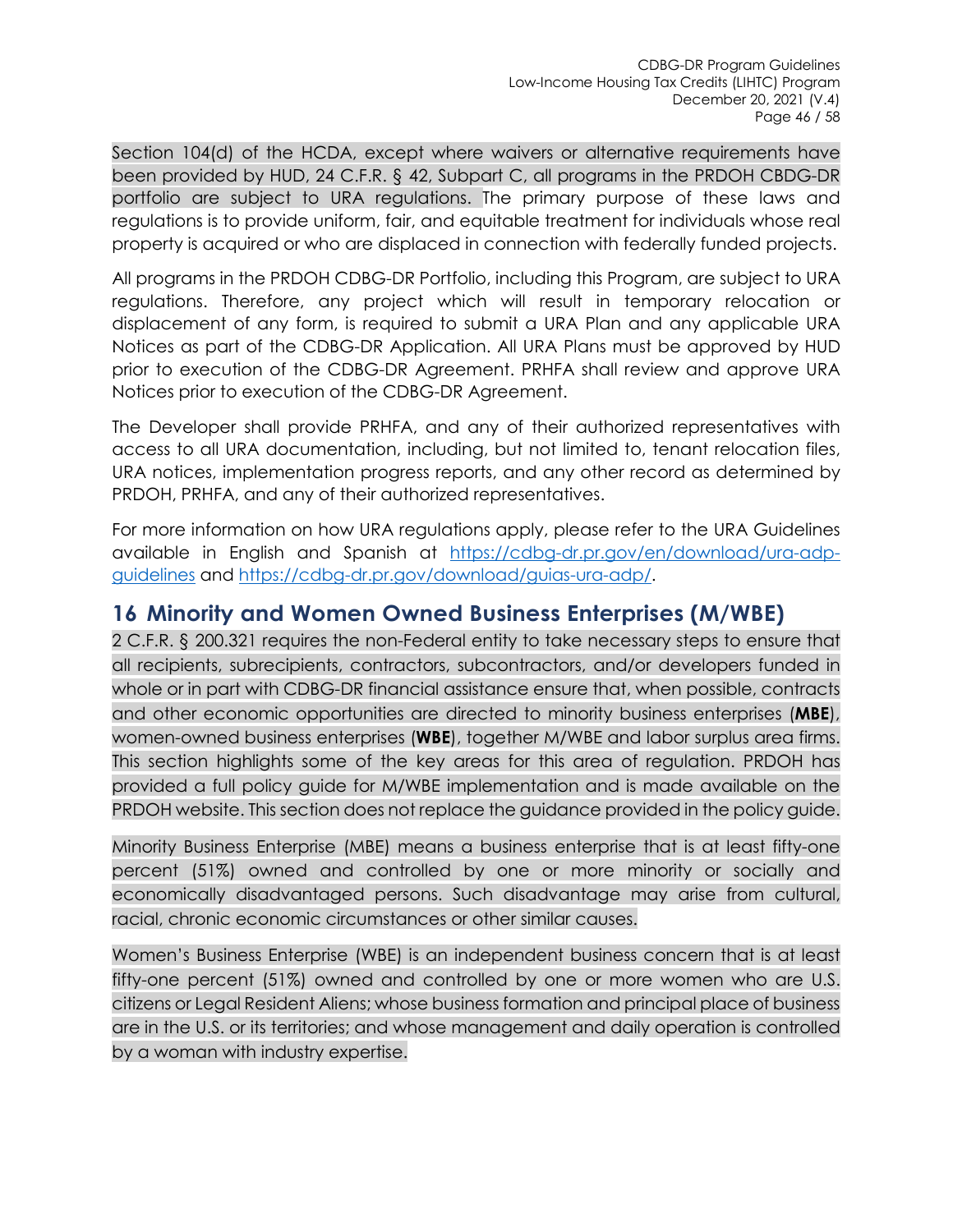Compliance is ensured by requiring, as applicable, subrecipients, program partners and contractors to make best efforts to achieve an overall M/WBE participation goal of twenty percent (20%) of the entire contract value consisting of ten percent (10%) for MBE and ten percent (10%) for WBE.

If, after making good faith efforts, a subrecipient is unable to meet M/WBE goals, subrecipients may submit a request for a M/WBE Waiver for their overall goal. The request must set forth the reasons for the inability to meet any or all of the participation requirements together with an explanation of the good faith efforts undertaken. For more information, refer to the PRDOH M/WBE Policy guide available in English and Spanish at <https://cdbg-dr.pr.gov/en/download/mwbe-policy/> and https://cdbgdr.pr.gov/download/politica-mwbe/.

# <span id="page-46-0"></span>**17 Section 3 Requirements**

Section 3 of the Housing and Urban Development Act of 1968 (**Section 3**), as amended, 12 U.S.C. §1701u, requires that recipients, subrecipients, contractors, subcontractors, and/or developers funded in whole or in part by CDBG-DR funding, to the greatest extent feasible, provide job training and equal employment opportunities to low- and very-low income persons, particularly those who are recipients of government assistance for housing or residents of the community in which the Federal assistance is spent. extend hiring opportunities and contracts to Section 3 eligible residents and businesses. The implementation of this provision is intended to ensure employment and other economic opportunities generated by CDBG-DR funding. For each project, there is a goal that thirty percent (30%) of new hires shall be individuals who qualify as a Section 3 resident. This section highlights some of the key areas for this area of regulation. PRDOH has provided a full policy guide for Section 3 implementation and is available on the PRDOH website in English and Spanish at <https://cdbg-dr.pr.gov/en/download/section-3-policy/> and https://cdbg-dr.pr.gov/download/politica-sobre-seccion-3/. This section does not replace the guidance provided in the policy guide.

For public housing financial assistance, Public Housing Authorities (PHAs), regardless of size or number of public housing units, are required to comply with Section 3 and its reporting requirements.

For housing and community development financial assistance projects you can review Section 3 definitions in the policy guide or HUD direct guidance in 24 C.F.R. Part 75.

Section 3 applies to both:

• Public Housing Financial Assistance – (i) Development assistance provided pursuant to Section 5 of the United States Housing Act of 1937 (the 1937 Act); (ii) Operations and management assistance provided pursuant to Section 9(e) of the 1937 Act; (iii) Development, modernization, and management assistance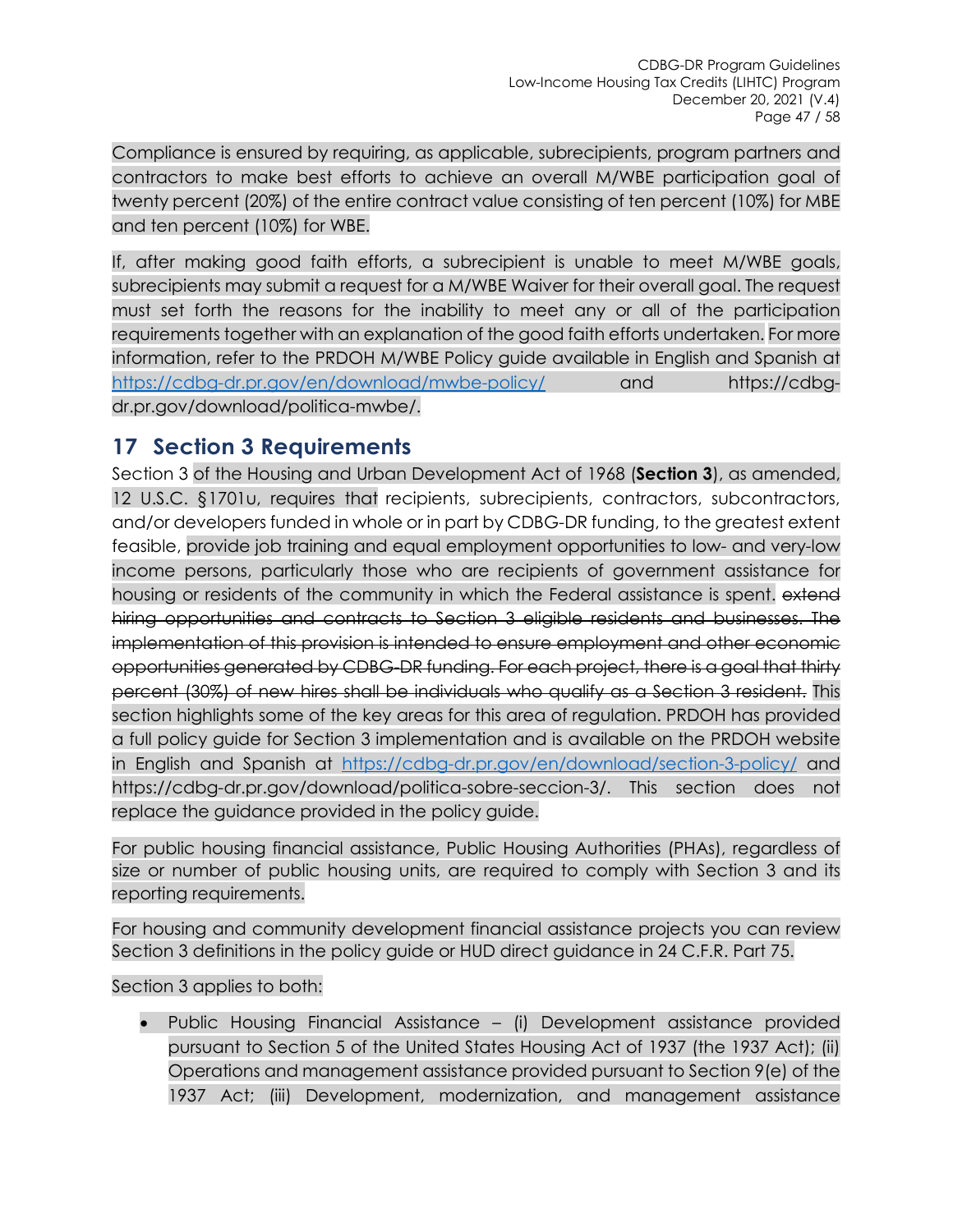provided pursuant to Section 9(d) of the 1937 Act; and (iv) The entirety of a mixedfinance development project as described in 24 C.F.R. § 905.604, regardless of whether the project is fully or partially assisted with public housing financial assistance as defined in subsections (i) through (iii).

• Housing and Community Development Financial Assistance expended for housing rehabilitation, housing construction, or other public construction.

For housing and community development financial assistance projects, Section 3 applies to grantees on a per project basis. Section 3 projects are housing rehabilitation, housing construction, and other public construction projects assisted under HUD programs that provide housing and community development financial assistance when the total amount of assistance to the project exceeds a threshold of \$200,000 (Lead Hazard Control and Healthy Homes (LHCHH) assistance is not included in calculating whether the assistance exceeds the \$200,000 threshold). The threshold is \$100,000 where the assistance is from the Lead Hazard Control and Healthy Homes programs (neither HUD public housing financial assistance nor HUD housing and community development financial assistance is included in calculating whether the assistance exceeds the \$100,000 threshold). Recipients of LHCHH funding will also be required to comply with Section 3 regulations and report on the entirety of the project when the total amount of HUD housing and community development financial assistance to the project exceeds \$200,000 (LHCHH funding is not included in calculating whether the total assistance exceeds the \$200,000 threshold), or if any public housing financial assistance is provided.

Section 3 applies to projects that are fully or partially funded with HUD financial assistance. Projects that are financed with state, local or private matching or leveraged funds used in conjunction with HUD funds are covered by Section 3 if the amount of HUD funding for the project exceeds the regulatory thresholds. This includes demolition projects, general rehabilitation activities.

The requirements of Section 3 apply to all programs receiving public housing financial assistance regardless of the amount of assistance received from HUD. Section 3 also applies to the entirety of a mixed-finance development project as described in 24 C.F.R. § 905.604, regardless of whether the project is fully or partially assisted with public housing financial assistance

There are many ways that a worker can be certified as either a Section 3 Worker or a Targeted Section 3 Worker under 24 C.F.R. Part 75. Please refer to the PRDOH CDBG-DR Section 3 Policy for further details.

A PHA or recipient may report on Section 3 workers and Targeted Section 3 workers for five (5) years from when their certification as a Section 3 worker or Targeted Section 3 worker is established.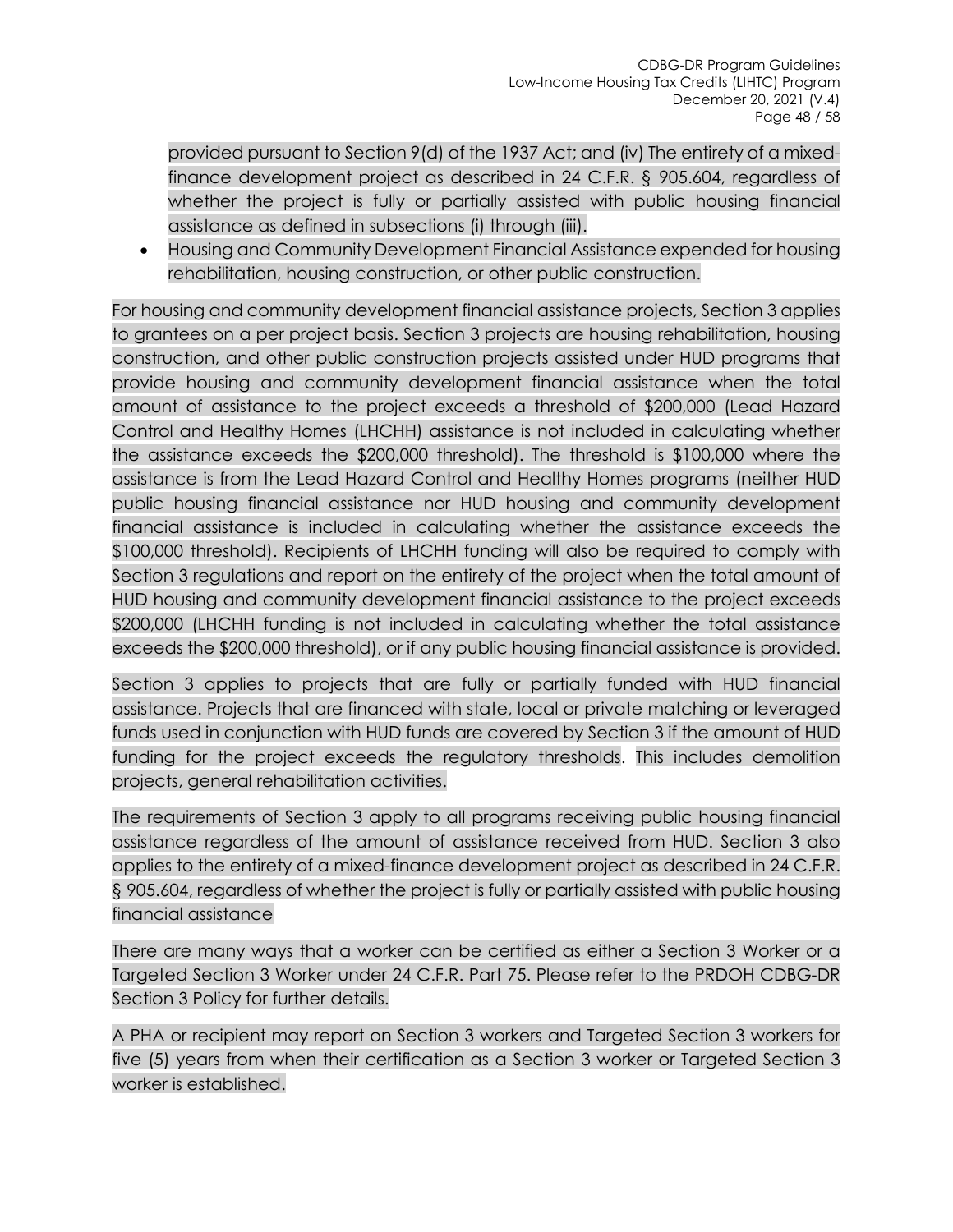All documentation for Section 3 efforts should be provided to PRHFA and should include metrics to indicate efforts for new hiring or subcontracting. For more information and sample templates on Section 3 Plans or documenting efforts, refer to the Section 3 Policy, and you can visit the PRDOH Section 3 webpage in English and Spanish at [https://cdbg](https://cdbg-dr.pr.gov/en/section-3/)[dr.pr.gov/en/section-3/](https://cdbg-dr.pr.gov/en/section-3/) and [https://cdbg-dr.pr.gov/seccion-3/.](https://cdbg-dr.pr.gov/seccion-3/)

A Section 3 Worker is a worker who currently fits, or when hired within the past five (5) years fits, at least one of the following, as documented: (i) the worker's income for the previous or annualized calendar year is below the income limit established by HUD; (ii) the worker is employed by a Section 3 Business Concern; or (iii) the worker is a YouthBuild participant.

Meanwhile, a Section 3 Business Concern can be any type of business, such as a sole proprietorship, partnership, or a corporation properly licensed that meets all legal requirements to perform the contract under consideration. The Business Concern must meet at least one (1) of the following criteria documented within the last six (6)-month period: (1) it is at least fifty one percent (51%) owned and controlled by low- or very lowincome persons; (2) Over seventy-five percent (75%) of the labor hours performed for the business over the prior three (3)-month period are performed by Section 3 Workers; or it is a business that is at least fifty one percent (51\$) owned and controlled by current public housing residents or residents who currently live in Section 8-assisted housing.

For those entities and contractors that exceed the Developers that receive more than \$200,000 threshold in CDBG-DR assistance, and contractors that are awarded covered contracts that exceed or more than \$100,000 in the instance of designated Lead Hazard projects, Section 3 requirements apply. It is required that are required to have an approved Section 3 plan be in place before the project is awarded and approved. Section 3 Projects are held to the employment, training, contracting, and HUD established benchmarks for Section 3 Workers and Targeted Section 3 Workers.[43](#page-48-0) See employment, training, contracting requirements at 24 C.F.R. § 75.19. For professional services contracts, there is a three percent (3%) goal, while for construction contracts, there is a ten percent (10%) goal. The plan for compliance with Section 3 must be submitted for approval prior to the start of construction or professional services on any contract activity. See 24 C.F.R. Part 135.

HUD has developed a business registry designed to create opportunities for disadvantaged and small businesses who have identified themselves as a Section 3 Business Concern in order to facilitate the process of engaging in best efforts. All

<span id="page-48-0"></span> <sup>43</sup> For more information on Section 3 Employment, Training & Contracting requirements and labor hour Benchmarks, please access the CDBG-DR Section 3 Policy available in English and Spanish in the PRDOH CDBG-DR website at [https://cdbg](https://cdbg-dr.pr.gov/en/download/section-3-policy/)[dr.pr.gov/en/download/section-3-policy/](https://cdbg-dr.pr.gov/en/download/section-3-policy/) an[d https://cdbg-dr.pr.gov/download/politica-sobre-seccion-3/.](https://cdbg-dr.pr.gov/download/politica-sobre-seccion-3/)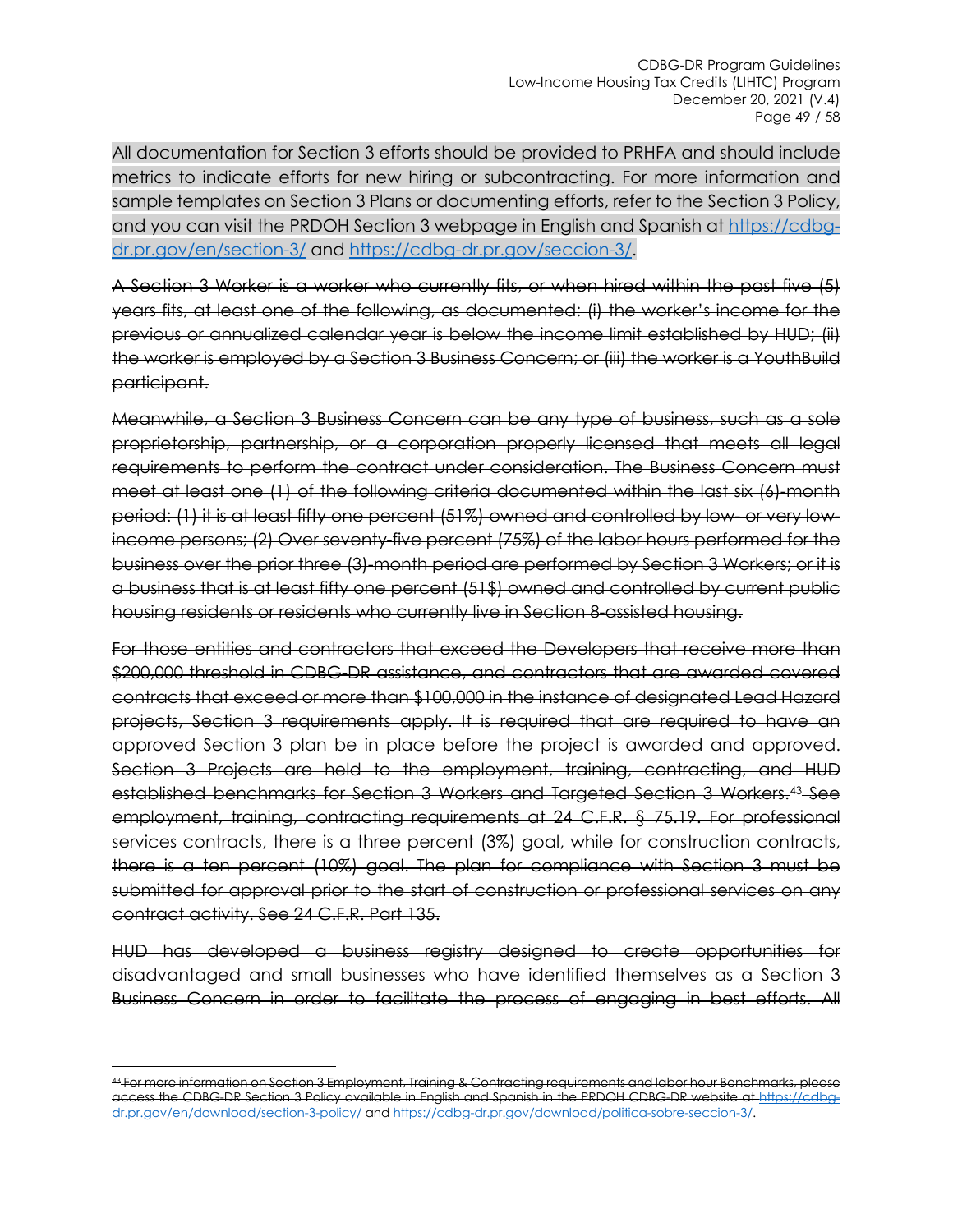documentation for Section 3 efforts should be provided to PRHFA and should include metrics to indicate efforts for new hiring or subcontracting.

# <span id="page-49-0"></span>**18 Reasonable Accommodation Policy**

A reasonable accommodation is a change, modification, alteration or adaptation in policy, procedure, practice, program, or facility that provides a qualified individual with a disability the opportunity to participate in, or benefit from, a program (housing or nonhousing) or activity.[44](#page-49-2) For housing, such accommodations may include those which may be necessary in order for the person with a disability to use and enjoy a dwelling, including public and common use spaces.

PRHFA and Management Agents must evaluate requests for reasonable accommodations to determine if and how requests can be accommodated. PRHFA and its agents can deny the request if the request constitutes a fundamental alteration in the nature of the program or constitutes an undue financial and administrative burden. The determination not to grant a reasonable accommodation shall not be made without the concurrence of PRHFA's 504 Administrator. The 504 Administrator is the person the PRHFA designates as responsible for ensuring that the PRHFA complies with federal, state, and local laws that protect the rights of people with disabilities.

PRDOH and PRHFA will officially adopt and disseminate the Reasonable Accommodation, and Modification Policy[.45](#page-49-3) This will also be available for reference onsite at all regional and main offices where information for federally and/or state funded housing programs is made available to the general public.

PRDOH and PRHFA, including its Developers, will create and maintain a reasonable accommodations and modifications log which shall document the following information: (1) date and time of the accommodation/modification inquiry or request; (2) nature of the inquiry or request; (3) action taken; (4) whether the request was rejected, or a change was made to the originally requested accommodation(s); and (5) documentation reflecting the final disposition of each request.

# <span id="page-49-1"></span>**19 Developer Project Closeout**

Projects will be closed out through standard procedures. Although HUD record retention requirements generally apply to a period beginning **three (3) years** after closeout, PRHFA's compliance monitoring plan requires retention of records for at least **six (6) years** after the due date for filing the federal income tax return for that closeout year. Additionally, records for the first year the credit is provided must be kept for at least **six (6) years** beyond the federal income tax return filing due date for the last year of the compliance period of the building.

<span id="page-49-2"></span><sup>44</sup> Fair Housing Act, Section 504 Regulation.

<span id="page-49-3"></span><sup>45</sup> This document is publicly available and can be accessed at[: https://www.avp.pr.gov/documentos/seccion504/Puerto-](https://www.avp.pr.gov/documentos/seccion504/Puerto-Rico-Public-Housing-Administration-Fair-Housing-Policies.pdf)[Rico-Public-Housing-Administration-Fair-Housing-Policies.pdf.](https://www.avp.pr.gov/documentos/seccion504/Puerto-Rico-Public-Housing-Administration-Fair-Housing-Policies.pdf)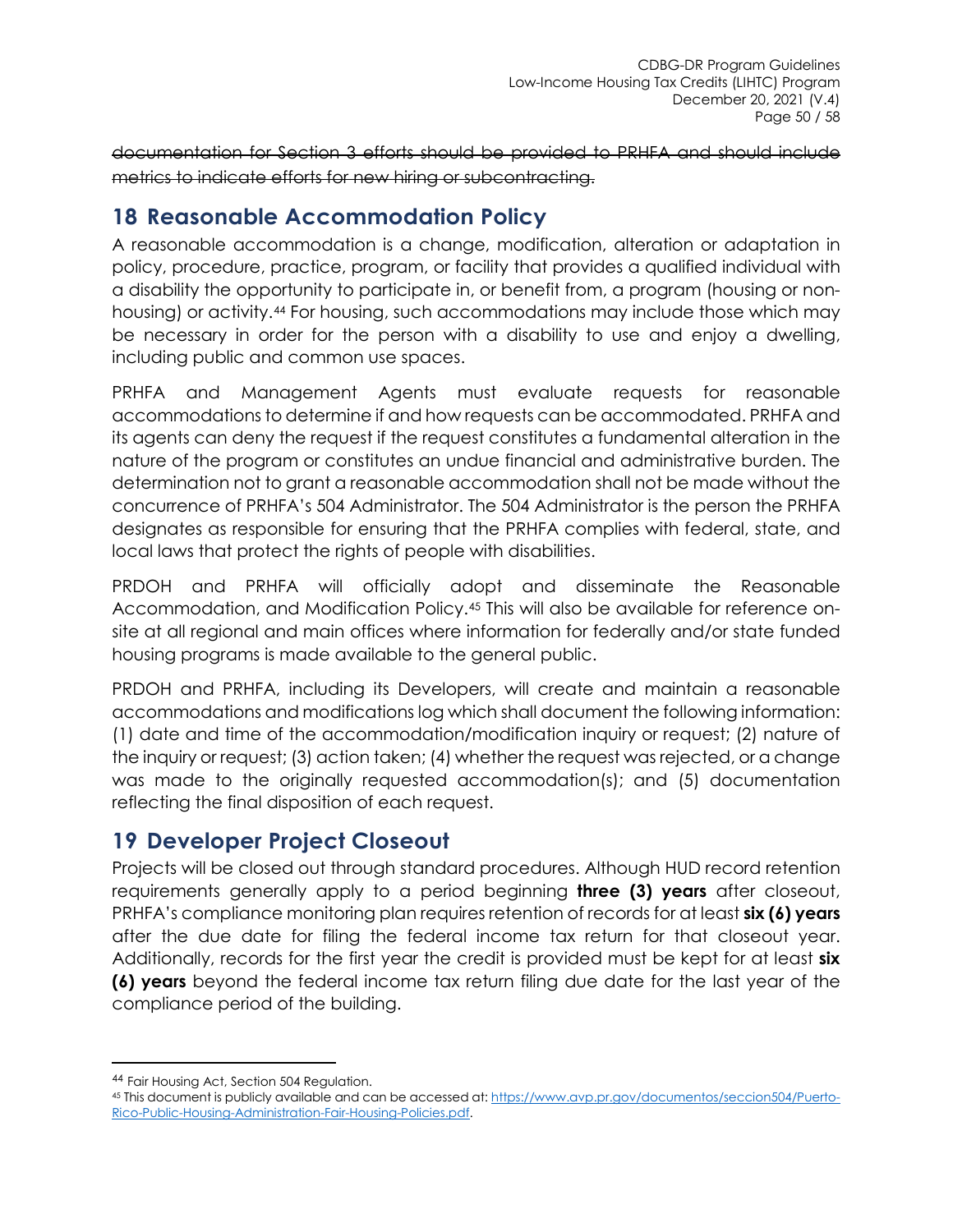As required by 83 FR 5844, records will also be safeguarded to demonstrate that the rents charged on the set-aside units are restricted and income-eligible households occupy the units for at least:

- 1. **Fifteen (15) years** for rehabilitation or reconstruction of multi-family rental projects with eight (8) or more units, or a Section 42 of the IRC use period; or
- 2. **Twenty (20) years** for new construction of multi-family rental projects with five (5) or more units, or a Section 42 of the IRC extended use period. See 26 U.S.C. § 42 on Low-income housing credit.

Authorized representatives of PRHFA will monitor projects assisted with CDBG-DR funding. As deemed necessary, PRDOH will provide oversight.

### <span id="page-50-0"></span>**Additional Documents**

Throughout the Program, PRHFA may request additional documents from Developers in order to evaluate project applications or generally in order to comply with applicable State and Federal laws and regulations, as the case may be.

# <span id="page-50-1"></span>**20 General Provisions**

#### <span id="page-50-2"></span> $20.1$ **Program Guidelines Scope**

This document sets forth the policy governing the Program. These program guidelines are intended to aid and provide guidance in Program implementation and closeout and should not be construed as exhaustive instructions. All Program activities must comply with the policies herby stated. In addition, all program staff must adhere to established program procedures and all federal and state laws and regulations in effect, as applicable, in the execution of program activities.

However, PRDOH reserves the faculty to authorize, in its sole discretion, the granting of Program benefits to any Applicant, only when exceptional circumstances, not contemplated in these guidelines, justify it. Such faculty will be exercised on a case by case basis in compliance with local, state and federal requirements. PRDOH is in no way obligated to grant the Program benefits in said cases.

### <span id="page-50-3"></span>**Program Guidelines Amendments**

PRDOH reserves the right to modify the policies established in these guidelines if the program guidelines, as written, do not reflect the intended policy or make procedures impracticable, among any other circumstances. If an amended version of these guidelines is approved, the amended version fully supersedes all other previous versions and should be used as the basis for the evaluation of all situations encountered in the implementation and/or continuance of the Program from the date of its issuance, that is, the date that appears on the cover of these guidelines. Each version of the program guidelines will contain a detailed version control log that outlines any substantive amendment, inclusions and/or changes.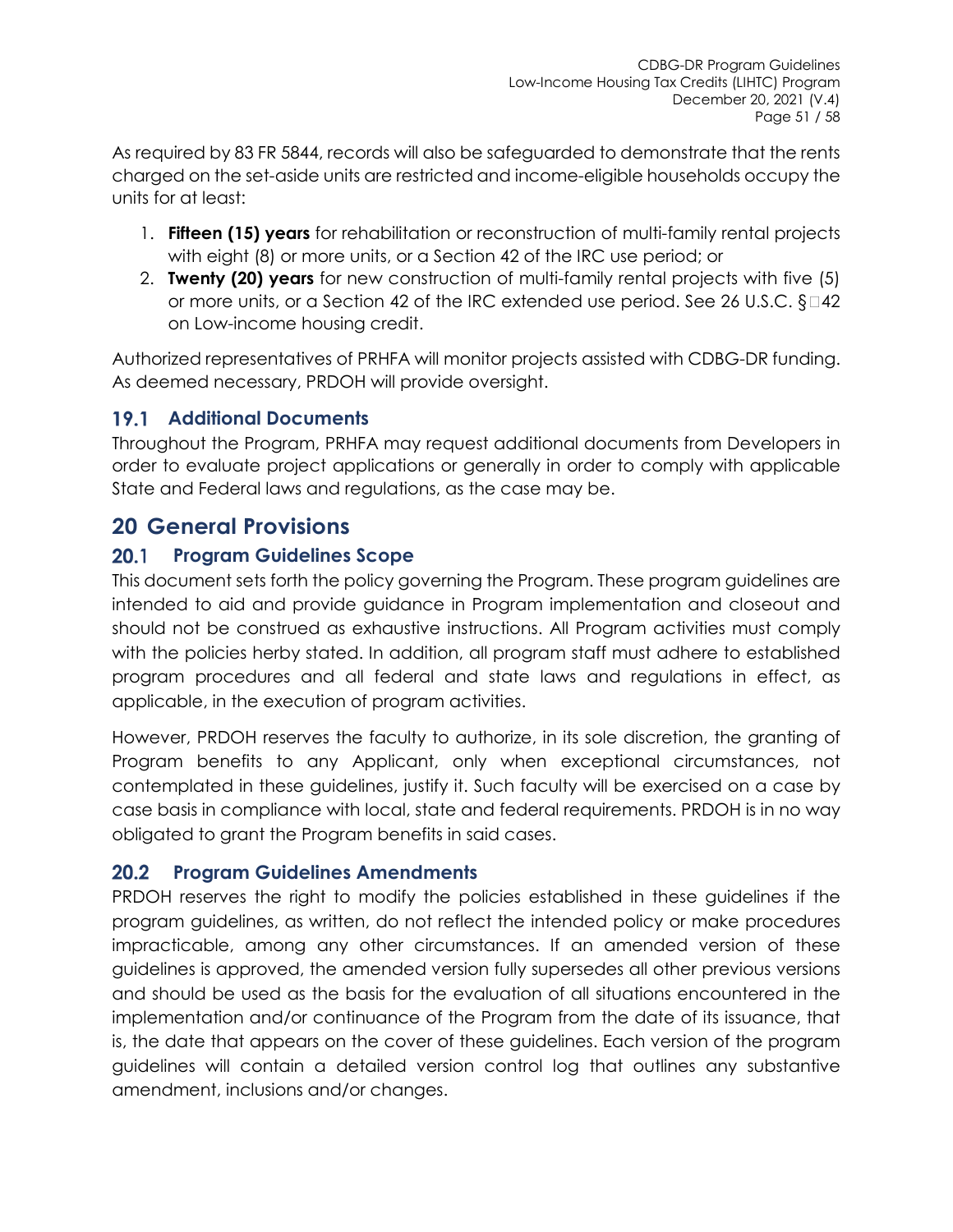#### <span id="page-51-0"></span>**Disaster Impacted Areas**  $20.3$

As described in the initial Action Plan, and its amendments, the Government of Puerto Rico will solely use CDBG-DR funds for necessary expenses related to disaster relief, longterm recovery, restoration of housing, infrastructure, and economic revitalization in the impacted and distressed areas in Puerto Rico as identified in disaster declaration numbers DR-4336 and 4339. Through the Federal Register Vol. 83, No. 157 (August 14, 2018), 83 FR 40314, HUD identified that, for Puerto Rico, all components of the Island are considered "most impacted and distressed" areas. Therefore, these guidelines apply to all 78 municipalities of Puerto Rico.

#### <span id="page-51-1"></span> $20.4$ **Extension of Deadlines**

The Program could extend deadlines on a case-by-case basis. The Program may decline to extend a deadline if such extension will jeopardize the Program's completion schedule or the schedule of an individual construction project. The aforementioned strictly applies to program deadlines or established program terms. Under no circumstance(s) does the faculty to extend deadlines apply to the established terms of time in any applicable federal or state law or regulation or to the terms of times established in the QAP 2020 to request a Program-based Reconsideration, administrative review and/or judicial review.[46](#page-51-5)

#### <span id="page-51-2"></span>**Established Periods of Time**

Unless otherwise specified, all established periods of time addressed in this and all CDBG-DR Program Guidelines will be considered calendar days. On this matter, PRDOH, as grantee, will follow Rule 68.1 of the Rules of Civil Procedure of Puerto Rico, 32 LPRA Ap. V, R. 68.1.

#### <span id="page-51-3"></span>**Written Notifications**   $20.6$

All determinations made by the Program will be notified in writing. If an applicant believes that any determination was made without being written, the applicant may request that such decision be made in writing and duly substantiated.

#### <span id="page-51-4"></span> $20.7$ **Conflict of Interest**

Federal regulations require that State grantees be responsible for program administrative requirements,[47](#page-51-6) including those established in 24 C.F.R. § 570.489(h) related to conflicts of interest, both in the direct Grant administration and while of carrying out eligible activities.

Several federal and state conflict of interest laws can govern CDBG-DR assisted activities. Therefore, PRDOH has enacted the Conflict of Interest Policy and Standards of Conduct (**COI Policy**) in conformity with the following applicable federal and state regulations:

<span id="page-51-6"></span><span id="page-51-5"></span> <sup>46</sup> <https://www.afv.pr.gov/wp-content/uploads/2020/09/QAP-2020-LIHTC-LOW-INCOME-HOUSING-TAX-CREDITS.pdf> <sup>47</sup> 83 FR 5844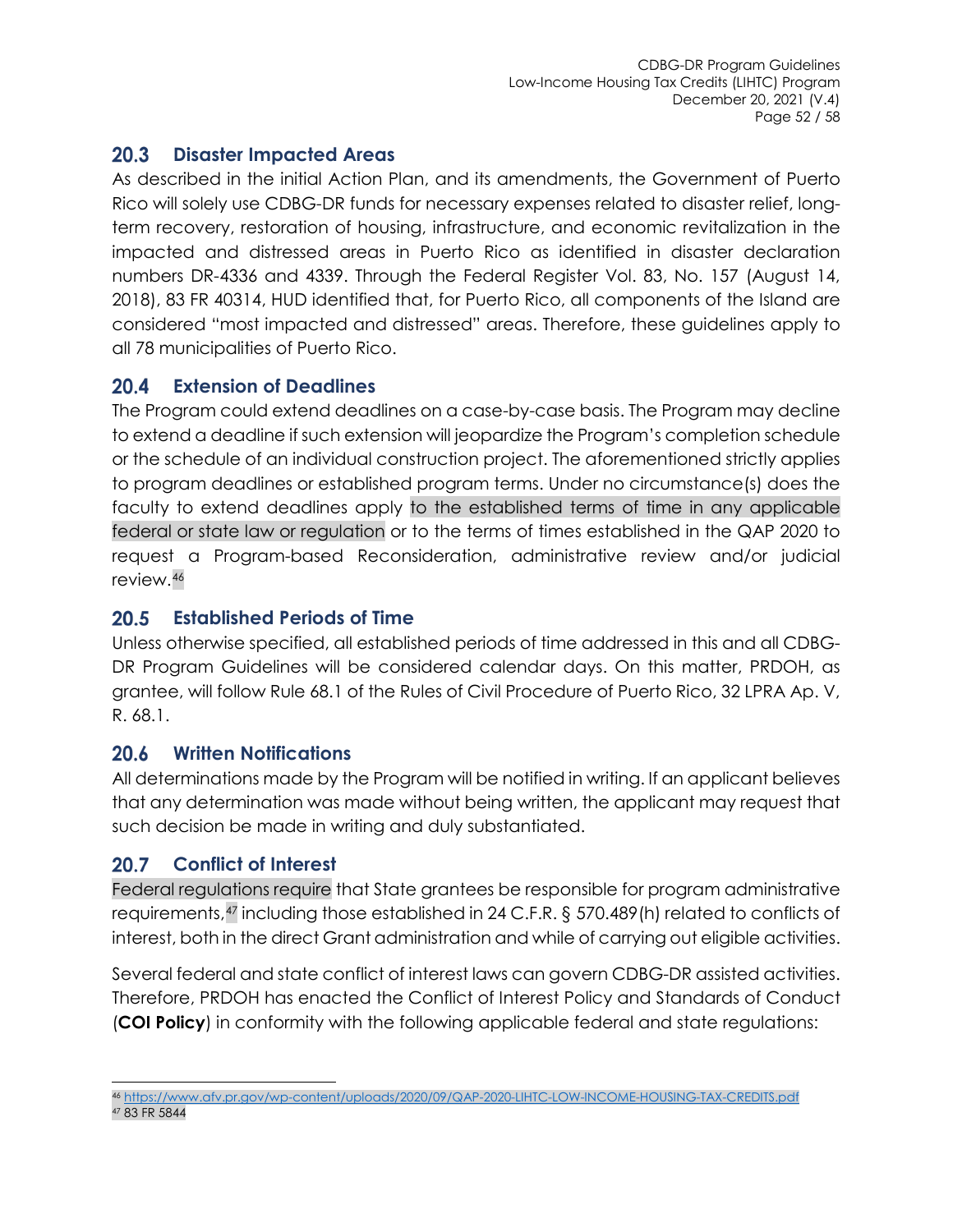- 1. HUD conflict of interest regulations, 24 C.F.R. § 570.611 and 24 C.F.R. § 85.36;
- 2. The Uniform Administrative Requirements, Cost Principles, and Audit Requirements for Federal Awards, 2 C.F.R. Part 200 at § 200.112 and § 200.318(c)(1);
- 3. Puerto Rico Department of Housing Organic Act, Act 97 of June 10, 1972, as amended, 3 L.P.RA. § 441 *et seq.*;
- 4. The Anti-Corruption Code for the New Puerto Rico, Act 2-2018, as amended, 3 L.P.R.A. § 1881 *et seq.*; and
- 5. The Government Ethics Act, Act 1-2012, as amended, 3 L.P.R.A. § 1654 *et seq*.

The COI Policy outlines PRDOH's responsibility, in its role as grantee, to identify, evaluate, disclose and manage apparent, potential or actual conflicts of interest related to CDBG-DR funded projects, activities and/or operations. Said Policy is intended to serve as guidance for the identification of apparent, potential or actual conflicts of interest in all CDBG-DR assisted activities and/or operations. In accordance with 24 C.F.R. § 570.489, the COI Policy also includes standards of conduct governing employees engaged in the award or administration of contracts.

As defined in the COI Policy, a conflict of interest is a situation in which any person who is a public servant, employee, agent, consultant, officer, or elected official or appointed official of the PRDOH, or of any designated public agencies, or of subrecipients that are receiving funds under the CDBG-DR Program may obtain a financial or personal interest or benefit that is or could be reasonably incompatible with the public interest, either for themselves, or with those whom they have business, or an organization which employs or is about to employ any of the parties indicated herein, or a member of their family unit during their tenure or for **two (2) years** after.

Such conflicts of interests will not be tolerated by PRDOH. PRDOH, Program officials, their employees, agents and/or designees are subject to state ethic laws and regulations, including, but not limited to the Government Ethics Act, Act 1-2012 (**Act 1-2012**), as amended, in regard to their conduct in the administration, granting of awards and program activities.

According to the aforementioned Act 1-2012, no public servant shall intervene, either directly or indirectly, in any matter in which they have a conflict of interests that may result in their benefit. No public servant shall intervene, directly or indirectly, in any matter in which any member of his/her family unit, relative, partner or housemate has a conflict of interest that may result in benefit for any of the abovementioned. In the case that any of the abovementioned relationships has ended during the **two (2) years** preceding the appointment of the public servant, he/she shall not intervene, either directly or indirectly, in any matter related to them until **two (2) years** have elapsed after his/her appointment. This prohibition shall remain in effect insofar the beneficial ties with the public servant exist.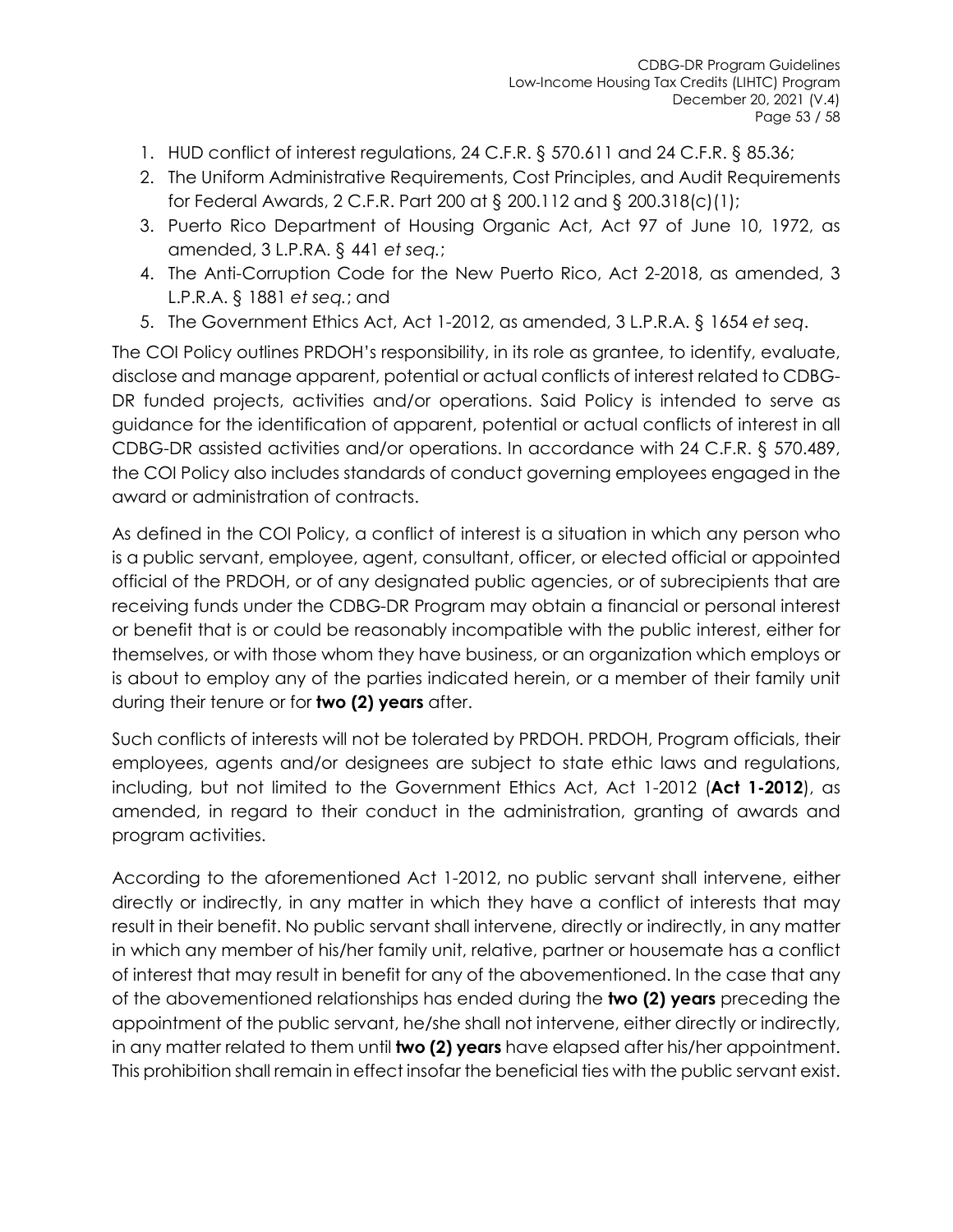Once the beneficial ties end, the public servant shall not intervene, either directly or indirectly, in such matter until **two (2) years** have elapsed.

The above conflict of interest statement does not necessarily preclude PRDOH Program officials, their employees, agents and/or designees from receiving assistance from the Program. On a case by case basis, PRDOH Program officials, their employees, agents and/or designees may still be eligible to apply and to receive assistance from the Program if the applicant meets all Program eligibility criteria as stated in this guideline. PRDOH Program officials, their employees, agents and/or designees should disclose their relationship with PRDOH at the time of their application.

The COI Policy and all CDBG-DR Program policies are available in English and Spanish on the PRDOH website at <https://www.cdbg-dr.pr.gov/en/resources/policies/> and [https://www.cdbg-dr.pr.gov/recursos/politicas/.](https://www.cdbg-dr.pr.gov/recursos/politicas/) The COI Policy may be directly accessed at [https://www.cdbg-dr.pr.gov/en/download/conflict-of-interest-and](https://www.cdbg-dr.pr.gov/en/download/conflict-of-interest-and-standards-of-conduct-policy/)[standards-of-conduct-policy/](https://www.cdbg-dr.pr.gov/en/download/conflict-of-interest-and-standards-of-conduct-policy/) (English) and [https://www.cdbg](https://www.cdbg-dr.pr.gov/download/politica-de-conflictos-de-interes-y-estandares-de-conducta/)[dr.pr.gov/download/politica-de-conflictos-de-interes-y-estandares-de-conducta/](https://www.cdbg-dr.pr.gov/download/politica-de-conflictos-de-interes-y-estandares-de-conducta/) (Spanish).

### <span id="page-53-0"></span>**Citizen Participation**

Throughout the duration of the grant, all citizen comments on PRDOH's published Action Plan, any substantial amendments to the Action Plan, performance reports and/or other issues related to the general administration of CDBG-DR funds, including all programs funded by this grant, are welcomed.

Citizen comments may be submitted through any of the following means:

- **Via phone:** 1-833-234-CDBG or 1-833-234-2324 (TTY: 787-522-5950) Attention hours: Monday – Friday from 8:00 a.m. to 5:00 p.m.
- **Via email at**: [infoCDBG@vivienda.pr.gov](mailto:infoCDBG@vivienda.pr.gov)
- **Online at:** <https://www.cdbg-dr.pr.gov/en/contact/> (English) <https://www.cdbg-dr.pr.gov/contact/> (Spanish)
- **In writing at**: Puerto Rico CDBG-DR Program P.O. Box 21365 San Juan, PR 00928-1365

The Citizen Participation Plan and all CDBG-DR Program policies, are available in English and Spanish on the PRDOH website at [https://www.cdbg](https://www.cdbg-dr.pr.gov/en/resources/policies/)[dr.pr.gov/en/resources/policies/](https://www.cdbg-dr.pr.gov/en/resources/policies/) and [https://www.cdbg-dr.pr.gov/recursos/politicas/.](https://www.cdbg-dr.pr.gov/recursos/politicas/) The Citizen Participation Plan may be directly accessed at [https://www.cdbg](https://www.cdbg-dr.pr.gov/en/citizen-participation/)[dr.pr.gov/en/citizen-participation/](https://www.cdbg-dr.pr.gov/en/citizen-participation/) (English) and [https://www.cdbg](https://www.cdbg-dr.pr.gov/participacion-ciudadana/)[dr.pr.gov/participacion-ciudadana/](https://www.cdbg-dr.pr.gov/participacion-ciudadana/) (Spanish).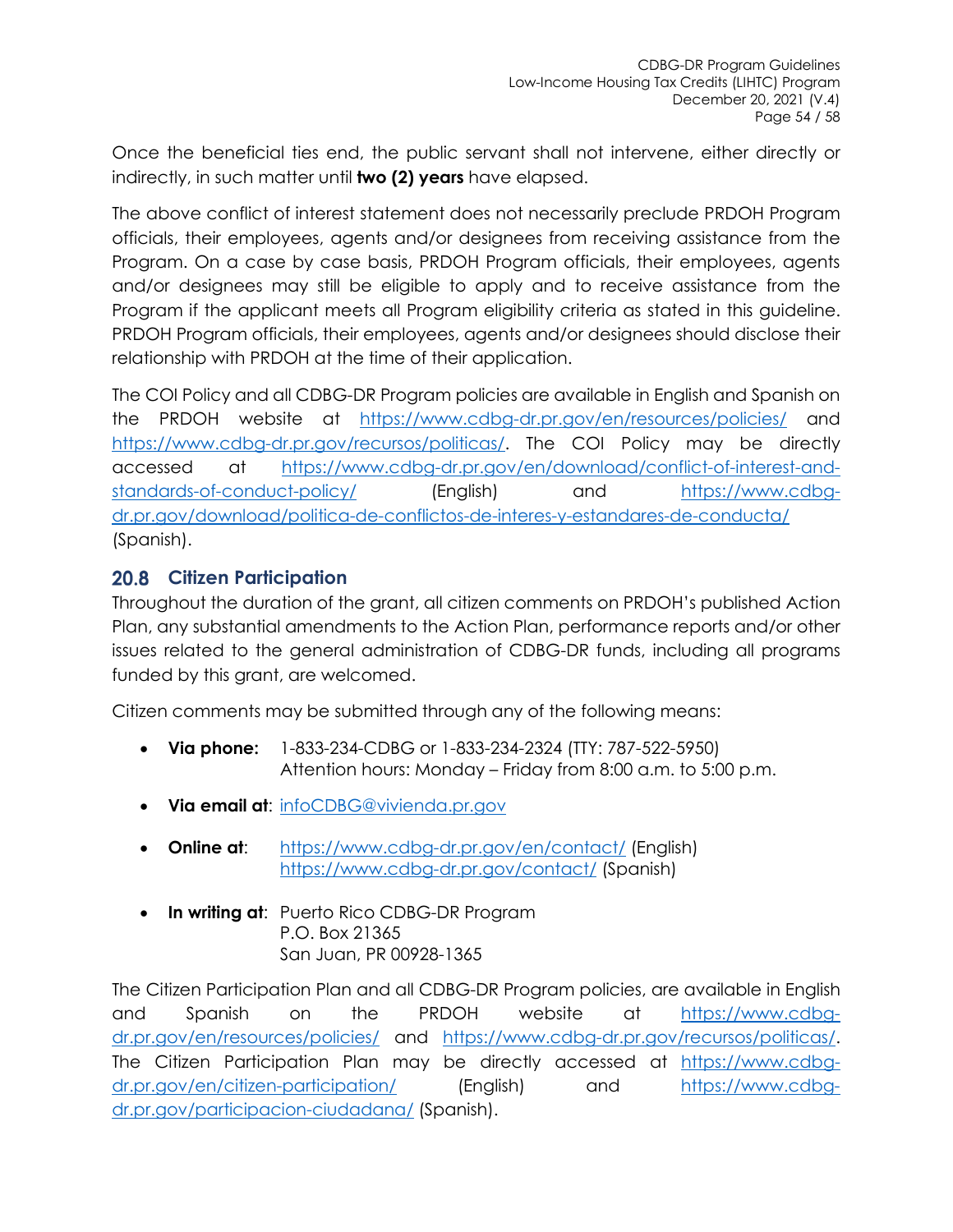### <span id="page-54-0"></span>**Citizen Complaints**

As part of addressing Puerto Rico's long-term recovery needs, citizen complaints on any issues related to the general administration of CDBG-DR funds are welcome throughout the duration of the grant. It is PRDOH's responsibility, as grantee, to ensure that all complaints are dealt with promptly and consistently and at a minimum, to provide a timely, substantive written response to every **written** complaint within **fifteen (15) business days**, where practicable, as a CDBG grant recipient. See 24 C.F.R. § 570.486(a)(7).

Citizens who wish to submit formal complaints related to CDBG-DR funded activities may do so through any of the following means:

| $\bullet$ | Via email at:  | LegalCDBG@vivienda.pr.gov                                                                   |
|-----------|----------------|---------------------------------------------------------------------------------------------|
| $\bullet$ | Online at:     | https://cdbg-dr.pr.gov/en/complaints/ (English)<br>https://cdbg-dr.pr.gov/quejas/ (Spanish) |
| $\bullet$ | In writing at: | Puerto Rico CDBG-DR Program<br>Attn: CDBG-DR Legal Division-Complaints<br>P.O. Box 21365    |
|           |                | San Juan, PR 00928-1365                                                                     |

Although formal complaints are required to be submitted in writing, complaints may also be received verbally and by other means necessary, as applicable, when PRDOH determines that the citizen's particular circumstances do not allow the complainant to submit a written complaint. However, in these instances, PRDOH shall convert these complaints into written form. These alternate methods include, but are not limited to:

- Via telephone:\* 1-833-234-CDBG or 1-833-234-2324 (TTY: 787-522-5950)
- In-person at:\* PRDOH Headquarters Office or Program-Specific Intake Centers

\*Attention hours: Monday – Friday from 8:00 a.m. to 5:00 p.m.[48](#page-54-1)

The Citizen Complaints Policy and all CDBG-DR Program policies are available in English and Spanish on the PRDOH website at [https://www.cdbg](https://www.cdbg-dr.pr.gov/en/resources/policies/general-policies/)[dr.pr.gov/en/resources/policies/general-policies/](https://www.cdbg-dr.pr.gov/en/resources/policies/general-policies/) and [https://www.cdbg](https://www.cdbg-dr.pr.gov/recursos/politicas/politicas-generales/)[dr.pr.gov/recursos/politicas/politicas-generales/.](https://www.cdbg-dr.pr.gov/recursos/politicas/politicas-generales/) The Citizen Complaints Policy may be directly accessed at [https://www.cdbg-dr.pr.gov/en/download/citizen-complaints](https://www.cdbg-dr.pr.gov/en/download/citizen-complaints-policy/)[policy/](https://www.cdbg-dr.pr.gov/en/download/citizen-complaints-policy/) (English) and [https://www.cdbg-dr.pr.gov/download/politica-sobre](https://www.cdbg-dr.pr.gov/download/politica-sobre-presentacion-de-quejas/)[presentacion-de-quejas/](https://www.cdbg-dr.pr.gov/download/politica-sobre-presentacion-de-quejas/) (Spanish).

<span id="page-54-1"></span> <sup>48</sup> Hours may vary due to COVID-19. PRDOH recommends calling ahead prior to arrival to corroborate.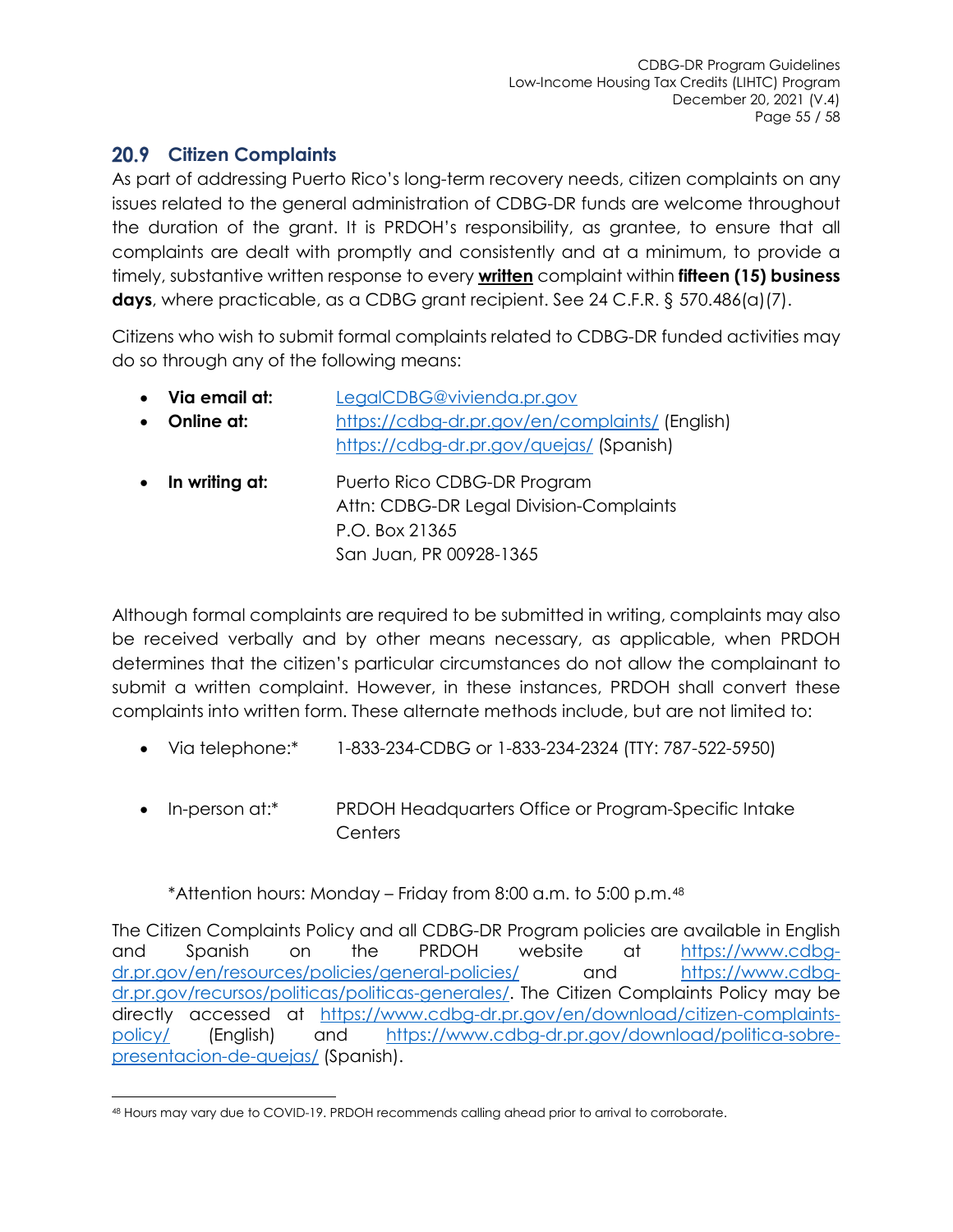#### <span id="page-55-0"></span>**Fraud, Waste, Abuse or Mismanagement**

PRDOH, as grantee, is committed to the responsible management of CDBG-DR funds by being a good advocate of the resources while maintaining a comprehensive policy for preventing, detecting, reporting and rectifying fraud, waste, abuse, or mismanagement.

PRDOH implements adequate measures to detect and prevent fraud, waste, abuse, or mismanagement in all programs administered with CDBG-DR funds as well as encourages any individual who is aware or suspects any kind of conduct or activity that may be considered an act of fraud, waste, abuse, or mismanagement, regarding the CDBG-DR Program, to report such acts to the CDBG-DR Internal Audit Office, directly to the Office of Inspector General (**OIG**) at HUD, or any local or federal law enforcement agency.[49](#page-55-1)

The Anti-Fraud, Waste, Abuse, or Mismanagement Policy (**AFWAM Policy**) is established to prevent, detect and report any acts, or suspected acts, of fraud, waste, abuse, or mismanagement of CDBG-DR funds. This Policy applies to any allegations or irregularities, either known or suspected, that could be considered acts of fraud, waste, abuse, or mismanagement, involving any citizen, previous, current or potential applicant, beneficiary, consultant, contractor, employee, partner, provider, subrecipient, supplier, and/or vendor under the CDGB-DR Program.

| REPORT FRAUD, WASTE, ABUSE, OR MISMANAGEMENT TO PRDOH CDBG-DR |                                                                                                                                                                                                               |  |
|---------------------------------------------------------------|---------------------------------------------------------------------------------------------------------------------------------------------------------------------------------------------------------------|--|
| <b>CDBG-DR Hotline</b>                                        | 787-274-2135 (English/Spanish/TTY)                                                                                                                                                                            |  |
| Postal Mail                                                   | Puerto Rico Department of Housing<br><b>CDBG-DR Internal Audit Office</b><br>P.O. BOX 21355<br>San Juan, PR 00928-1355                                                                                        |  |
| Email                                                         | hotlineCDBG@vivienda.pr.gov                                                                                                                                                                                   |  |
| Internet                                                      | www.cdbg-dr.pr.gov<br>https://cdbg-dr.pr.gov/app/cdbgdrpublic/Fraud                                                                                                                                           |  |
| In person                                                     | Request a meeting with the Deputy Audit Director of the<br>CDBG-DR Internal Audit Office located at PRDOH's<br>Headquarters at 606 Barbosa Avenue, Building Juan C.<br>Cordero Davila, Río Piedras, PR 00918. |  |

| REPORT FRAUD, WASTE, ABUSE, OR MISMANAGEMENT DIRECTLY TO HUD OIG |                                               |  |
|------------------------------------------------------------------|-----------------------------------------------|--|
| HUD OIG Hotline                                                  | 1-800-347-3735 (Toll-Free)                    |  |
|                                                                  | 787-766-5868 (Spanish)                        |  |
| Postal Mail                                                      | HUD Office of Inspector General (OIG) Hotline |  |

<span id="page-55-1"></span>49 83 FR 40314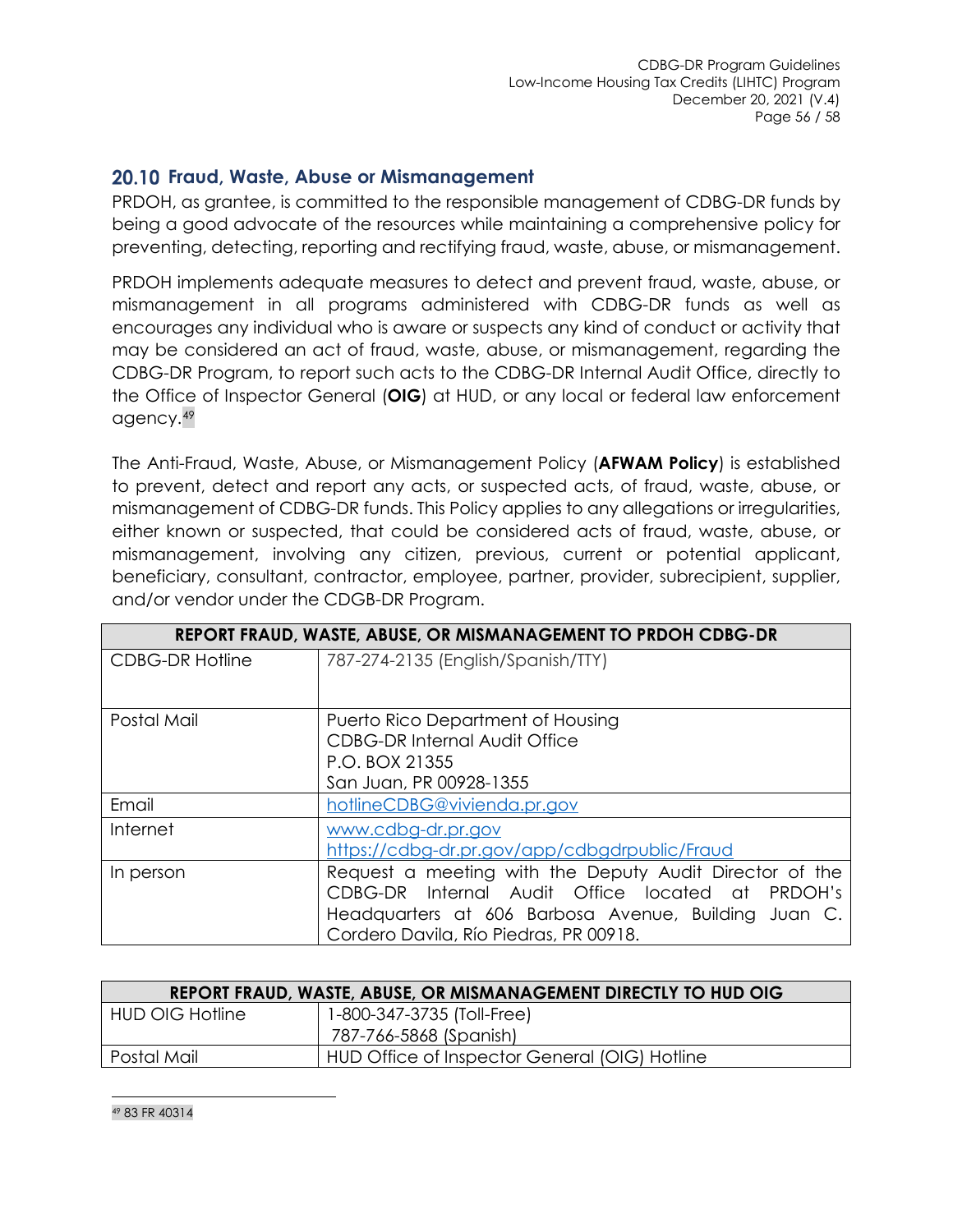|          | 451 7th Street SW<br>Washington, D.C. 20410 |
|----------|---------------------------------------------|
| Email    | HOTLINE@hudoig.gov                          |
| Internet | https://www.hudoig.gov/hotline              |

The AFWAM Policy and all CDBG-DR Program policies are available in English and Spanish on the PRDOH website at <https://www.cdbg-dr.pr.gov/en/resources/policies/> and [https://www.cdbg-dr.pr.gov/recursos/politicas/.](https://www.cdbg-dr.pr.gov/recursos/politicas/) The AFWAM Policy can be directly accessed at <https://www.cdbg-dr.pr.gov/en/download/afwam-policy/> (English) and <https://www.cdbg-dr.pr.gov/download/politica-afwam/> (Spanish).

#### <span id="page-56-0"></span>**20.11 Related Laws and Regulations**

These guidelines make reference as to how the provisions of certain laws apply to the Program. However, other related laws may exist which are not included in these Guidelines. This does not negate or preclude the Program from applying the provisions of those laws, nor an applicant from receiving services, when applicable. Moreover, PRDOH can enact, or may have enacted, regulations that address how the laws mentioned in these guidelines are managed. If there are any discrepancies between these guidelines and the laws and/or regulations mentioned in them, then the latter will prevail over the guidelines. If at any time the laws and/or the applicable regulations mentioned in these guidelines are amended, the new provisions will apply to the Program without the need to amend these guidelines.

#### <span id="page-56-1"></span>**20.12 Cross-Cutting Guidelines**

Some federal and local requirements apply to all programs funded by CDBG-DR. These Cross-Cutting Guidelines cover topics such as: financial management; environmental review; labor standards; acquisition; relocation; fair housing; among others. The requirements described in the above referenced Cross-Cutting Guidelines, apply to all programs described in PRDOH's CDBG-DR Initial Action Plan and its amendments.

The Cross-Cutting Guidelines and all CDBG-DR Program policies are available in English and Spanish on the PRDOH website at [https://www.cdbg](https://www.cdbg-dr.pr.gov/en/resources/policies/)[dr.pr.gov/en/resources/policies/](https://www.cdbg-dr.pr.gov/en/resources/policies/) and [https://www.cdbg-dr.pr.gov/recursos/politicas/.](https://www.cdbg-dr.pr.gov/recursos/politicas/) The Cross-Cutting Guidelines can be directly accessed at [https://www.cdbg](https://www.cdbg-dr.pr.gov/en/download/cross-cutting-guidelines/)[dr.pr.gov/en/download/cross-cutting-guidelines/](https://www.cdbg-dr.pr.gov/en/download/cross-cutting-guidelines/) (English) and [https://www.cdbg](https://www.cdbg-dr.pr.gov/download/guias-intersectoriales/)[dr.pr.gov/download/guias-intersectoriales/](https://www.cdbg-dr.pr.gov/download/guias-intersectoriales/) (Spanish).

### <span id="page-56-2"></span>**21 Program Oversight**

Nothing contained within these guidelines is intended to limit the role of PRDOH, HUD and/or corresponding authorities from exercising oversight and monitoring activities of the Program.